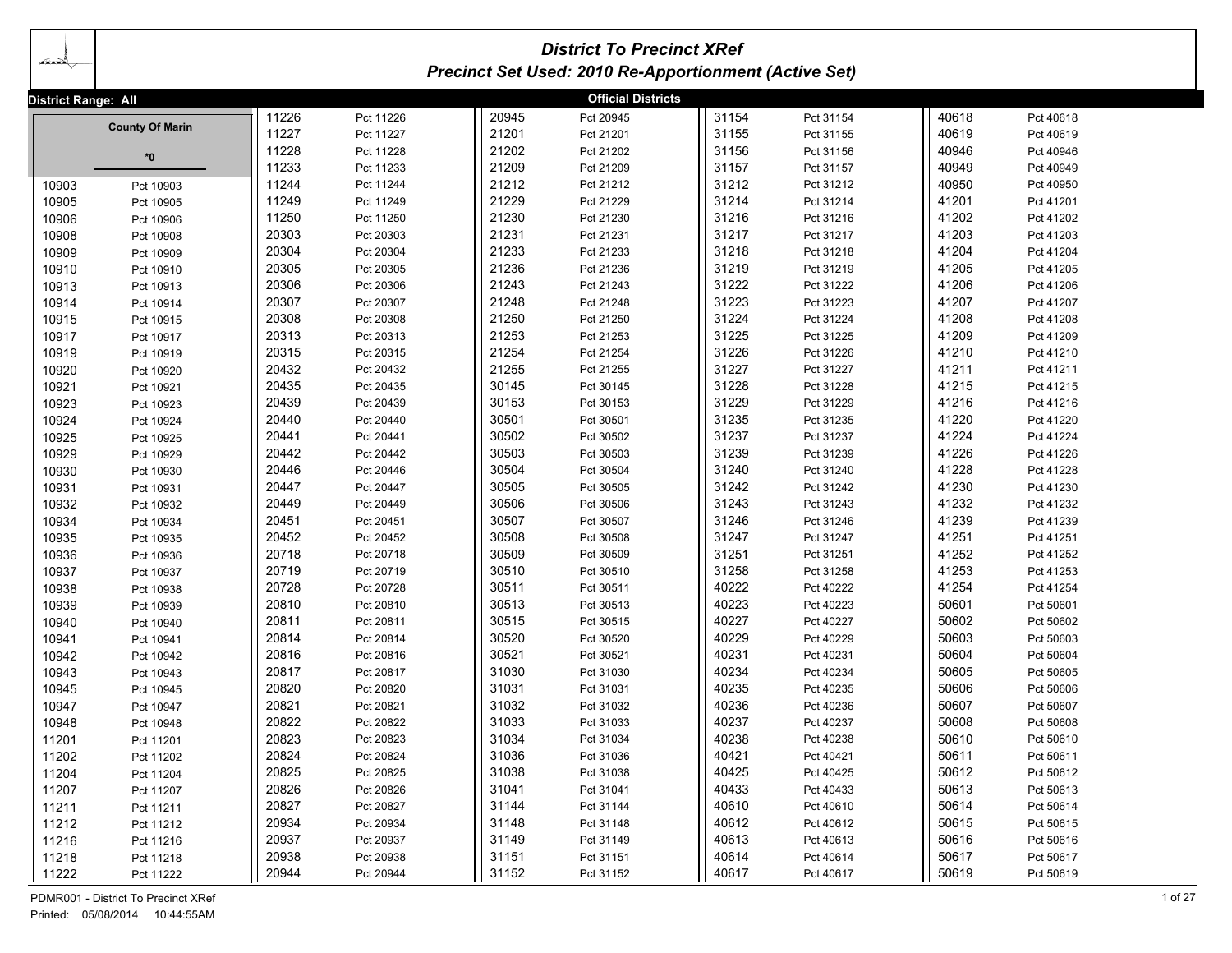| District Range: All             |       |           |       | <b>Official Districts</b> |       |           |       |           |  |
|---------------------------------|-------|-----------|-------|---------------------------|-------|-----------|-------|-----------|--|
| 50620<br>Pct 50620              | 10931 | Pct 10931 | 20452 | Pct 20452                 | 30511 | Pct 30511 | 40229 | Pct 40229 |  |
| 50624<br>Pct 50624              | 10932 | Pct 10932 | 20718 | Pct 20718                 | 30513 | Pct 30513 | 40231 | Pct 40231 |  |
| 50625<br>Pct 50625              | 10934 | Pct 10934 | 20719 | Pct 20719                 | 30515 | Pct 30515 | 40234 | Pct 40234 |  |
| 50626<br>Pct 50626              | 10935 | Pct 10935 | 20728 | Pct 20728                 | 30520 | Pct 30520 | 40235 | Pct 40235 |  |
| 50627<br>Pct 50627              | 10936 | Pct 10936 | 20810 | Pct 20810                 | 30521 | Pct 30521 | 40236 | Pct 40236 |  |
| 50628<br>Pct 50628              | 10937 | Pct 10937 | 20811 | Pct 20811                 | 31030 | Pct 31030 | 40237 | Pct 40237 |  |
| 50629<br>Pct 50629              | 10938 | Pct 10938 | 20814 | Pct 20814                 | 31031 | Pct 31031 | 40238 | Pct 40238 |  |
| 50630<br>Pct 50630              | 10939 | Pct 10939 | 20816 | Pct 20816                 | 31032 | Pct 31032 | 40421 | Pct 40421 |  |
| 50631<br>Pct 50631              | 10940 | Pct 10940 | 20817 | Pct 20817                 | 31033 | Pct 31033 | 40425 | Pct 40425 |  |
| 50633<br>Pct 50633              | 10941 | Pct 10941 | 20820 | Pct 20820                 | 31034 | Pct 31034 | 40433 | Pct 40433 |  |
| 50635<br>Pct 50635              | 10942 | Pct 10942 | 20821 | Pct 20821                 | 31036 | Pct 31036 | 40610 | Pct 40610 |  |
| 50636<br>Pct 50636              | 10943 | Pct 10943 | 20822 | Pct 20822                 | 31038 | Pct 31038 | 40612 | Pct 40612 |  |
| 50637<br>Pct 50637              | 10945 | Pct 10945 | 20823 | Pct 20823                 | 31041 | Pct 31041 | 40613 | Pct 40613 |  |
| 50638<br>Pct 50638              | 10947 | Pct 10947 | 20824 | Pct 20824                 | 31144 | Pct 31144 | 40614 | Pct 40614 |  |
| 50639<br>Pct 50639              | 10948 | Pct 10948 | 20825 | Pct 20825                 | 31148 | Pct 31148 | 40617 | Pct 40617 |  |
| 50640<br>Pct 50640              | 11201 | Pct 11201 | 20826 | Pct 20826                 | 31149 | Pct 31149 | 40618 | Pct 40618 |  |
| 50641<br>Pct 50641              | 11202 | Pct 11202 | 20827 | Pct 20827                 | 31151 | Pct 31151 | 40619 | Pct 40619 |  |
| 51209<br>Pct 51209              | 11204 | Pct 11204 | 20934 | Pct 20934                 | 31152 | Pct 31152 | 40946 | Pct 40946 |  |
| 51218<br>Pct 51218              | 11207 | Pct 11207 | 20937 | Pct 20937                 | 31154 | Pct 31154 | 40949 | Pct 40949 |  |
| 51221<br>Pct 51221              | 11211 | Pct 11211 | 20938 | Pct 20938                 | 31155 | Pct 31155 | 40950 | Pct 40950 |  |
| 51222<br>Pct 51222              | 11212 | Pct 11212 | 20944 | Pct 20944                 | 31156 | Pct 31156 | 41201 | Pct 41201 |  |
| 51223<br>Pct 51223              | 11216 | Pct 11216 | 20945 | Pct 20945                 | 31157 | Pct 31157 | 41202 | Pct 41202 |  |
| 51232<br>Pct 51232              | 11218 | Pct 11218 | 21201 | Pct 21201                 | 31212 | Pct 31212 | 41203 | Pct 41203 |  |
| 51234<br>Pct 51234              | 11222 | Pct 11222 | 21202 | Pct 21202                 | 31214 | Pct 31214 | 41204 | Pct 41204 |  |
| 250<br>Precincts                | 11226 | Pct 11226 | 21209 | Pct 21209                 | 31216 | Pct 31216 | 41205 | Pct 41205 |  |
| 0 Portion Precincts             | 11227 | Pct 11227 | 21212 | Pct 21212                 | 31217 | Pct 31217 | 41206 | Pct 41206 |  |
|                                 | 11228 | Pct 11228 | 21229 | Pct 21229                 | 31218 | Pct 31218 | 41207 | Pct 41207 |  |
| <b>Congressional District 2</b> | 11233 | Pct 11233 | 21230 | Pct 21230                 | 31219 | Pct 31219 | 41208 | Pct 41208 |  |
|                                 | 11244 | Pct 11244 | 21231 | Pct 21231                 | 31222 | Pct 31222 | 41209 | Pct 41209 |  |
| *102                            | 11249 | Pct 11249 | 21233 | Pct 21233                 | 31223 | Pct 31223 | 41210 | Pct 41210 |  |
|                                 | 11250 | Pct 11250 | 21236 | Pct 21236                 | 31224 | Pct 31224 | 41211 | Pct 41211 |  |
| 10903<br>Pct 10903              | 20303 | Pct 20303 | 21243 | Pct 21243                 | 31225 | Pct 31225 | 41215 | Pct 41215 |  |
| 10905<br>Pct 10905              | 20304 | Pct 20304 | 21248 | Pct 21248                 | 31226 | Pct 31226 | 41216 | Pct 41216 |  |
| 10906<br>Pct 10906              | 20305 | Pct 20305 | 21250 | Pct 21250                 | 31227 | Pct 31227 | 41220 | Pct 41220 |  |
| 10908<br>Pct 10908              | 20306 | Pct 20306 | 21253 | Pct 21253                 | 31228 | Pct 31228 | 41224 | Pct 41224 |  |
| 10909<br>Pct 10909<br>Pct 10910 | 20307 | Pct 20307 | 21254 | Pct 21254                 | 31229 | Pct 31229 | 41226 | Pct 41226 |  |
| 10910<br>10913<br>Pct 10913     | 20308 | Pct 20308 | 21255 | Pct 21255                 | 31235 | Pct 31235 | 41228 | Pct 41228 |  |
| 10914<br>Pct 10914              | 20313 | Pct 20313 | 30145 | Pct 30145                 | 31237 | Pct 31237 | 41230 | Pct 41230 |  |
| 10915<br>Pct 10915              | 20315 | Pct 20315 | 30153 | Pct 30153                 | 31239 | Pct 31239 | 41232 | Pct 41232 |  |
| 10917                           | 20432 | Pct 20432 | 30501 | Pct 30501                 | 31240 | Pct 31240 | 41239 | Pct 41239 |  |
| Pct 10917<br>10919<br>Pct 10919 | 20435 | Pct 20435 | 30502 | Pct 30502                 | 31242 | Pct 31242 | 41251 | Pct 41251 |  |
| 10920<br>Pct 10920              | 20439 | Pct 20439 | 30503 | Pct 30503                 | 31243 | Pct 31243 | 41252 | Pct 41252 |  |
| 10921<br>Pct 10921              | 20440 | Pct 20440 | 30504 | Pct 30504                 | 31246 | Pct 31246 | 41253 | Pct 41253 |  |
| 10923<br>Pct 10923              | 20441 | Pct 20441 | 30505 | Pct 30505                 | 31247 | Pct 31247 | 41254 | Pct 41254 |  |
| 10924<br>Pct 10924              | 20442 | Pct 20442 | 30506 | Pct 30506                 | 31251 | Pct 31251 | 50601 | Pct 50601 |  |
| 10925<br>Pct 10925              | 20446 | Pct 20446 | 30507 | Pct 30507                 | 31258 | Pct 31258 | 50602 | Pct 50602 |  |
| 10929<br>Pct 10929              | 20447 | Pct 20447 | 30508 | Pct 30508                 | 40222 | Pct 40222 | 50603 | Pct 50603 |  |
|                                 | 20449 | Pct 20449 | 30509 | Pct 30509                 | 40223 | Pct 40223 | 50604 | Pct 50604 |  |
| 10930<br>Pct 10930              | 20451 | Pct 20451 | 30510 | Pct 30510                 | 40227 | Pct 40227 | 50605 | Pct 50605 |  |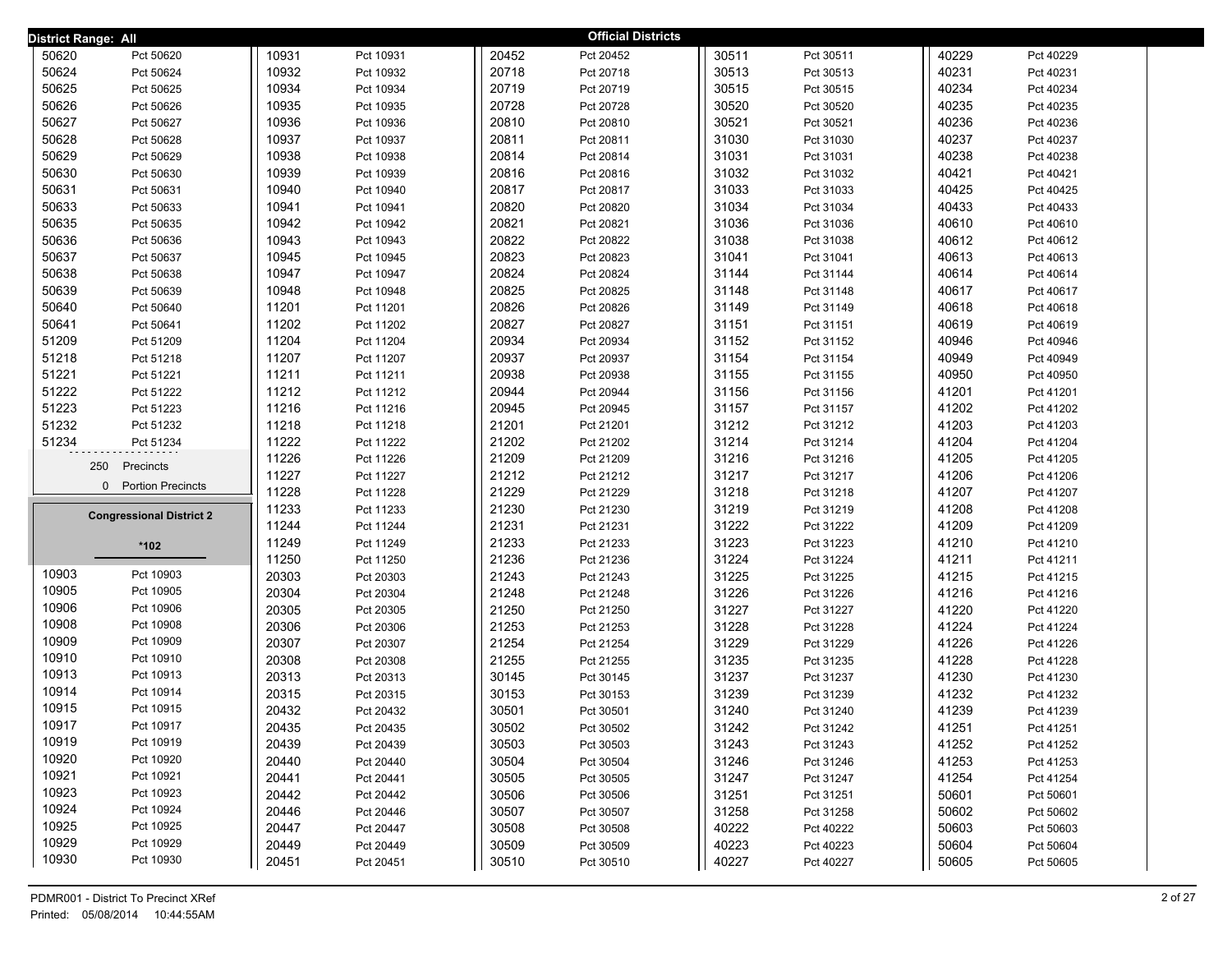| District Range: All |                                |       |           |       | <b>Official Districts</b> |       |           |       |           |  |
|---------------------|--------------------------------|-------|-----------|-------|---------------------------|-------|-----------|-------|-----------|--|
| 50606               | Pct 50606                      | 10913 | Pct 10913 | 20313 | Pct 20313                 | 30145 | Pct 30145 | 31237 | Pct 31237 |  |
| 50607               | Pct 50607                      | 10914 | Pct 10914 | 20315 | Pct 20315                 | 30153 | Pct 30153 | 31239 | Pct 31239 |  |
| 50608               | Pct 50608                      | 10915 | Pct 10915 | 20432 | Pct 20432                 | 30501 | Pct 30501 | 31240 | Pct 31240 |  |
| 50610               | Pct 50610                      | 10917 | Pct 10917 | 20435 | Pct 20435                 | 30502 | Pct 30502 | 31242 | Pct 31242 |  |
| 50611               | Pct 50611                      | 10919 | Pct 10919 | 20439 | Pct 20439                 | 30503 | Pct 30503 | 31243 | Pct 31243 |  |
| 50612               | Pct 50612                      | 10920 | Pct 10920 | 20440 | Pct 20440                 | 30504 | Pct 30504 | 31246 | Pct 31246 |  |
| 50613               | Pct 50613                      | 10921 | Pct 10921 | 20441 | Pct 20441                 | 30505 | Pct 30505 | 31247 | Pct 31247 |  |
| 50614               | Pct 50614                      | 10923 | Pct 10923 | 20442 | Pct 20442                 | 30506 | Pct 30506 | 31251 | Pct 31251 |  |
| 50615               | Pct 50615                      | 10924 | Pct 10924 | 20446 | Pct 20446                 | 30507 | Pct 30507 | 31258 | Pct 31258 |  |
| 50616               | Pct 50616                      | 10925 | Pct 10925 | 20447 | Pct 20447                 | 30508 | Pct 30508 | 40222 | Pct 40222 |  |
| 50617               | Pct 50617                      | 10929 | Pct 10929 | 20449 | Pct 20449                 | 30509 | Pct 30509 | 40223 | Pct 40223 |  |
| 50619               | Pct 50619                      | 10930 | Pct 10930 | 20451 | Pct 20451                 | 30510 | Pct 30510 | 40227 | Pct 40227 |  |
| 50620               | Pct 50620                      | 10931 | Pct 10931 | 20452 | Pct 20452                 | 30511 | Pct 30511 | 40229 | Pct 40229 |  |
| 50624               | Pct 50624                      | 10932 | Pct 10932 | 20718 | Pct 20718                 | 30513 | Pct 30513 | 40231 | Pct 40231 |  |
| 50625               | Pct 50625                      | 10934 | Pct 10934 | 20719 | Pct 20719                 | 30515 | Pct 30515 | 40234 | Pct 40234 |  |
| 50626               | Pct 50626                      | 10935 | Pct 10935 | 20728 | Pct 20728                 | 30520 | Pct 30520 | 40235 | Pct 40235 |  |
| 50627               | Pct 50627                      | 10936 | Pct 10936 | 20810 | Pct 20810                 | 30521 | Pct 30521 | 40236 | Pct 40236 |  |
| 50628               | Pct 50628                      | 10937 | Pct 10937 | 20811 | Pct 20811                 | 31030 | Pct 31030 | 40237 | Pct 40237 |  |
| 50629               | Pct 50629                      | 10938 | Pct 10938 | 20814 | Pct 20814                 | 31031 | Pct 31031 | 40238 | Pct 40238 |  |
| 50630               | Pct 50630                      | 10939 | Pct 10939 | 20816 | Pct 20816                 | 31032 | Pct 31032 | 40421 | Pct 40421 |  |
| 50631               | Pct 50631                      | 10940 | Pct 10940 | 20817 | Pct 20817                 | 31033 | Pct 31033 | 40425 | Pct 40425 |  |
| 50633               | Pct 50633                      | 10941 | Pct 10941 | 20820 | Pct 20820                 | 31034 | Pct 31034 | 40433 | Pct 40433 |  |
| 50635               | Pct 50635                      | 10942 | Pct 10942 | 20821 | Pct 20821                 | 31036 | Pct 31036 | 40610 | Pct 40610 |  |
| 50636               | Pct 50636                      | 10943 | Pct 10943 | 20822 | Pct 20822                 | 31038 | Pct 31038 | 40612 | Pct 40612 |  |
| 50637               | Pct 50637                      | 10945 | Pct 10945 | 20823 | Pct 20823                 | 31041 | Pct 31041 | 40613 | Pct 40613 |  |
| 50638               | Pct 50638                      | 10947 | Pct 10947 | 20824 | Pct 20824                 | 31144 | Pct 31144 | 40614 | Pct 40614 |  |
| 50639               | Pct 50639                      | 10948 | Pct 10948 | 20825 | Pct 20825                 | 31148 | Pct 31148 | 40617 | Pct 40617 |  |
| 50640               | Pct 50640                      | 11201 | Pct 11201 | 20826 | Pct 20826                 | 31149 | Pct 31149 | 40618 | Pct 40618 |  |
| 50641               | Pct 50641                      | 11202 | Pct 11202 | 20827 | Pct 20827                 | 31151 | Pct 31151 | 40619 | Pct 40619 |  |
| 51209               | Pct 51209                      | 11204 | Pct 11204 | 20934 | Pct 20934                 | 31152 | Pct 31152 | 40946 | Pct 40946 |  |
| 51218               | Pct 51218                      | 11207 | Pct 11207 | 20937 | Pct 20937                 | 31154 | Pct 31154 | 40949 | Pct 40949 |  |
| 51221               | Pct 51221                      | 11211 | Pct 11211 | 20938 | Pct 20938                 | 31155 | Pct 31155 | 40950 | Pct 40950 |  |
| 51222               | Pct 51222                      | 11212 | Pct 11212 | 20944 | Pct 20944                 | 31156 | Pct 31156 | 41201 | Pct 41201 |  |
| 51223               | Pct 51223                      | 11216 | Pct 11216 | 20945 | Pct 20945                 | 31157 | Pct 31157 | 41202 | Pct 41202 |  |
| 51232               | Pct 51232                      | 11218 | Pct 11218 | 21201 | Pct 21201                 | 31212 | Pct 31212 | 41203 | Pct 41203 |  |
| 51234               | Pct 51234                      | 11222 | Pct 11222 | 21202 | Pct 21202                 | 31214 | Pct 31214 | 41204 | Pct 41204 |  |
|                     | 250<br>Precincts               | 11226 | Pct 11226 | 21209 | Pct 21209                 | 31216 | Pct 31216 | 41205 | Pct 41205 |  |
|                     | 0 Portion Precincts            | 11227 | Pct 11227 | 21212 | Pct 21212                 | 31217 | Pct 31217 | 41206 | Pct 41206 |  |
|                     |                                | 11228 | Pct 11228 | 21229 | Pct 21229                 | 31218 | Pct 31218 | 41207 | Pct 41207 |  |
|                     | <b>State Senate District 2</b> | 11233 | Pct 11233 | 21230 | Pct 21230                 | 31219 | Pct 31219 | 41208 | Pct 41208 |  |
|                     |                                | 11244 | Pct 11244 | 21231 | Pct 21231                 | 31222 | Pct 31222 | 41209 | Pct 41209 |  |
|                     | $*202$                         | 11249 | Pct 11249 | 21233 | Pct 21233                 | 31223 | Pct 31223 | 41210 | Pct 41210 |  |
|                     |                                | 11250 | Pct 11250 | 21236 | Pct 21236                 | 31224 | Pct 31224 | 41211 | Pct 41211 |  |
| 10903               | Pct 10903                      | 20303 | Pct 20303 | 21243 | Pct 21243                 | 31225 | Pct 31225 | 41215 | Pct 41215 |  |
| 10905               | Pct 10905                      | 20304 | Pct 20304 | 21248 | Pct 21248                 | 31226 | Pct 31226 | 41216 | Pct 41216 |  |
| 10906               | Pct 10906                      | 20305 | Pct 20305 | 21250 | Pct 21250                 | 31227 | Pct 31227 | 41220 | Pct 41220 |  |
| 10908               | Pct 10908                      | 20306 | Pct 20306 | 21253 | Pct 21253                 | 31228 | Pct 31228 | 41224 | Pct 41224 |  |
| 10909               | Pct 10909                      | 20307 | Pct 20307 | 21254 | Pct 21254                 | 31229 | Pct 31229 | 41226 | Pct 41226 |  |
| 10910               | Pct 10910                      | 20308 | Pct 20308 | 21255 | Pct 21255                 | 31235 | Pct 31235 | 41228 | Pct 41228 |  |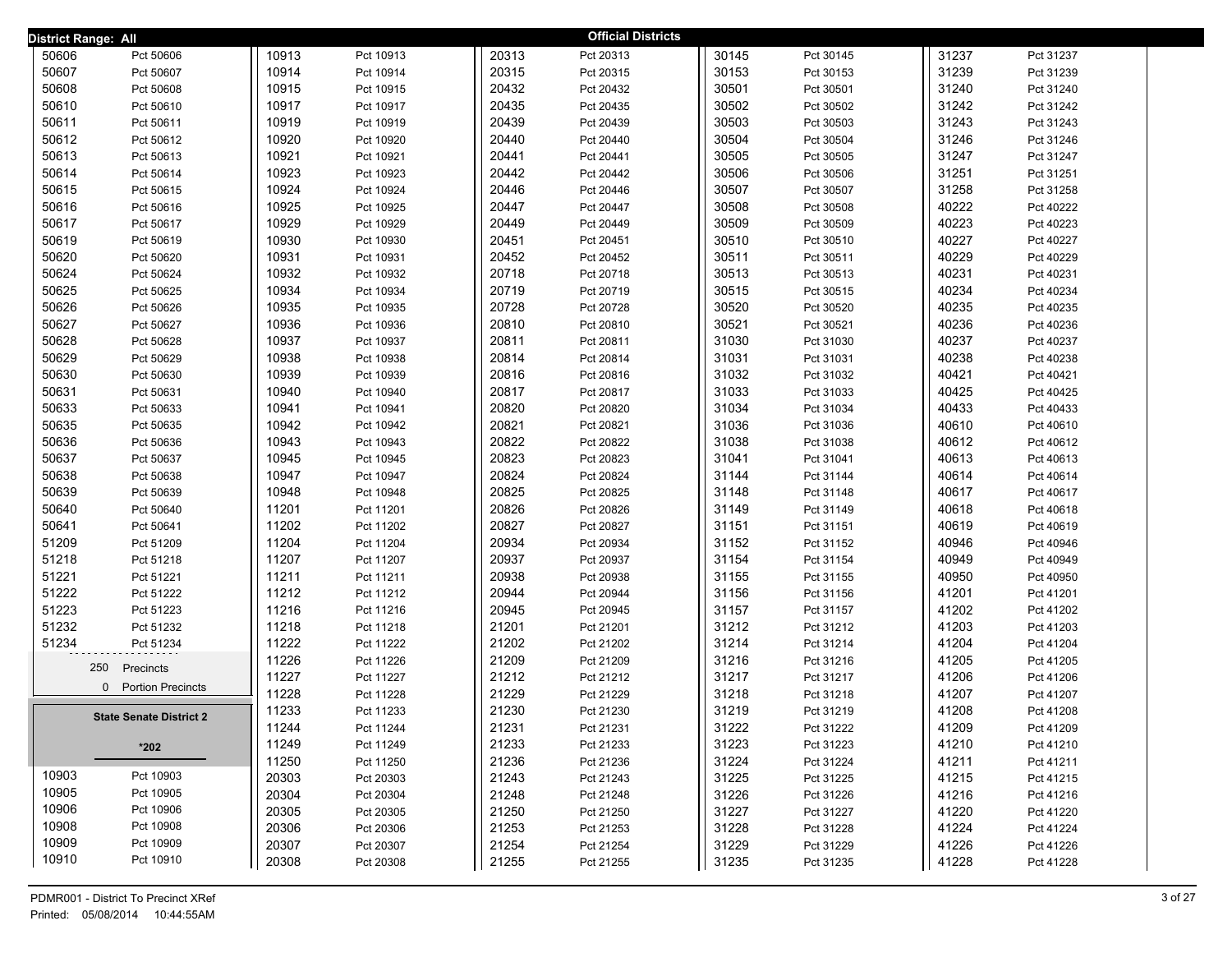| District Range: All |           |                                   |       | <b>Official Districts</b> |       |           |       |           |  |
|---------------------|-----------|-----------------------------------|-------|---------------------------|-------|-----------|-------|-----------|--|
| 41230               | Pct 41230 | 250 Precincts                     | 11226 | Pct 11226                 | 21209 | Pct 21209 | 31216 | Pct 31216 |  |
| 41232               | Pct 41232 |                                   | 11227 | Pct 11227                 | 21212 | Pct 21212 | 31217 | Pct 31217 |  |
| 41239               | Pct 41239 | 0 Portion Precincts               | 11228 | Pct 11228                 | 21229 | Pct 21229 | 31218 | Pct 31218 |  |
| 41251               | Pct 41251 | <b>State Assembly District 10</b> | 11233 | Pct 11233                 | 21230 | Pct 21230 | 31219 | Pct 31219 |  |
| 41252               | Pct 41252 |                                   | 11244 | Pct 11244                 | 21231 | Pct 21231 | 31222 | Pct 31222 |  |
| 41253               | Pct 41253 | $*310$                            | 11249 | Pct 11249                 | 21233 | Pct 21233 | 31223 | Pct 31223 |  |
| 41254               | Pct 41254 |                                   | 11250 | Pct 11250                 | 21236 | Pct 21236 | 31224 | Pct 31224 |  |
| 50601               | Pct 50601 | 10903<br>Pct 10903                | 20303 | Pct 20303                 | 21243 | Pct 21243 | 31225 | Pct 31225 |  |
| 50602               | Pct 50602 | 10905<br>Pct 10905                | 20304 | Pct 20304                 | 21248 | Pct 21248 | 31226 | Pct 31226 |  |
| 50603               | Pct 50603 | 10906<br>Pct 10906                | 20305 | Pct 20305                 | 21250 | Pct 21250 | 31227 | Pct 31227 |  |
| 50604               | Pct 50604 | 10908<br>Pct 10908                | 20306 | Pct 20306                 | 21253 | Pct 21253 | 31228 | Pct 31228 |  |
| 50605               | Pct 50605 | 10909<br>Pct 10909                | 20307 | Pct 20307                 | 21254 | Pct 21254 | 31229 | Pct 31229 |  |
| 50606               | Pct 50606 | 10910<br>Pct 10910                | 20308 | Pct 20308                 | 21255 | Pct 21255 | 31235 | Pct 31235 |  |
| 50607               | Pct 50607 | 10913<br>Pct 10913                | 20313 | Pct 20313                 | 30145 | Pct 30145 | 31237 | Pct 31237 |  |
| 50608               | Pct 50608 | 10914<br>Pct 10914                | 20315 | Pct 20315                 | 30153 | Pct 30153 | 31239 | Pct 31239 |  |
| 50610               | Pct 50610 | 10915<br>Pct 10915                | 20432 | Pct 20432                 | 30501 | Pct 30501 | 31240 | Pct 31240 |  |
| 50611               | Pct 50611 | 10917<br>Pct 10917                | 20435 | Pct 20435                 | 30502 | Pct 30502 | 31242 | Pct 31242 |  |
| 50612               | Pct 50612 | 10919<br>Pct 10919                | 20439 | Pct 20439                 | 30503 | Pct 30503 | 31243 | Pct 31243 |  |
| 50613               | Pct 50613 | 10920<br>Pct 10920                | 20440 | Pct 20440                 | 30504 | Pct 30504 | 31246 | Pct 31246 |  |
| 50614               | Pct 50614 | 10921<br>Pct 10921                | 20441 | Pct 20441                 | 30505 | Pct 30505 | 31247 | Pct 31247 |  |
| 50615               | Pct 50615 | 10923<br>Pct 10923                | 20442 | Pct 20442                 | 30506 | Pct 30506 | 31251 | Pct 31251 |  |
| 50616               | Pct 50616 | 10924<br>Pct 10924                | 20446 | Pct 20446                 | 30507 | Pct 30507 | 31258 | Pct 31258 |  |
| 50617               | Pct 50617 | 10925<br>Pct 10925                | 20447 | Pct 20447                 | 30508 | Pct 30508 | 40222 | Pct 40222 |  |
| 50619               | Pct 50619 | 10929<br>Pct 10929                | 20449 | Pct 20449                 | 30509 | Pct 30509 | 40223 | Pct 40223 |  |
| 50620               | Pct 50620 | 10930<br>Pct 10930                | 20451 | Pct 20451                 | 30510 | Pct 30510 | 40227 | Pct 40227 |  |
| 50624               | Pct 50624 | 10931<br>Pct 10931                | 20452 | Pct 20452                 | 30511 | Pct 30511 | 40229 | Pct 40229 |  |
| 50625               | Pct 50625 | 10932<br>Pct 10932                | 20718 | Pct 20718                 | 30513 | Pct 30513 | 40231 | Pct 40231 |  |
| 50626               | Pct 50626 | 10934<br>Pct 10934                | 20719 | Pct 20719                 | 30515 | Pct 30515 | 40234 | Pct 40234 |  |
| 50627               | Pct 50627 | 10935<br>Pct 10935                | 20728 | Pct 20728                 | 30520 | Pct 30520 | 40235 | Pct 40235 |  |
| 50628               | Pct 50628 | 10936<br>Pct 10936                | 20810 | Pct 20810                 | 30521 | Pct 30521 | 40236 | Pct 40236 |  |
| 50629               | Pct 50629 | 10937<br>Pct 10937                | 20811 | Pct 20811                 | 31030 | Pct 31030 | 40237 | Pct 40237 |  |
| 50630               | Pct 50630 | 10938<br>Pct 10938                | 20814 | Pct 20814                 | 31031 | Pct 31031 | 40238 | Pct 40238 |  |
| 50631               | Pct 50631 | 10939<br>Pct 10939                | 20816 | Pct 20816                 | 31032 | Pct 31032 | 40421 | Pct 40421 |  |
| 50633               | Pct 50633 | 10940<br>Pct 10940                | 20817 | Pct 20817                 | 31033 | Pct 31033 | 40425 | Pct 40425 |  |
| 50635               | Pct 50635 | 10941<br>Pct 10941                | 20820 | Pct 20820                 | 31034 | Pct 31034 | 40433 | Pct 40433 |  |
| 50636               | Pct 50636 | 10942<br>Pct 10942                | 20821 | Pct 20821                 | 31036 | Pct 31036 | 40610 | Pct 40610 |  |
| 50637               | Pct 50637 | 10943<br>Pct 10943                | 20822 | Pct 20822                 | 31038 | Pct 31038 | 40612 | Pct 40612 |  |
| 50638               | Pct 50638 | 10945<br>Pct 10945                | 20823 | Pct 20823                 | 31041 | Pct 31041 | 40613 | Pct 40613 |  |
| 50639               | Pct 50639 | 10947<br>Pct 10947                | 20824 | Pct 20824                 | 31144 | Pct 31144 | 40614 | Pct 40614 |  |
| 50640               | Pct 50640 | 10948<br>Pct 10948                | 20825 | Pct 20825                 | 31148 | Pct 31148 | 40617 | Pct 40617 |  |
| 50641               | Pct 50641 | 11201<br>Pct 11201                | 20826 | Pct 20826                 | 31149 | Pct 31149 | 40618 | Pct 40618 |  |
| 51209               | Pct 51209 | 11202<br>Pct 11202                | 20827 | Pct 20827                 | 31151 | Pct 31151 | 40619 | Pct 40619 |  |
| 51218               | Pct 51218 | 11204<br>Pct 11204                | 20934 | Pct 20934                 | 31152 | Pct 31152 | 40946 | Pct 40946 |  |
| 51221               | Pct 51221 | 11207<br>Pct 11207                | 20937 | Pct 20937                 | 31154 | Pct 31154 | 40949 | Pct 40949 |  |
| 51222               | Pct 51222 | 11211<br>Pct 11211                | 20938 | Pct 20938                 | 31155 | Pct 31155 | 40950 | Pct 40950 |  |
| 51223               | Pct 51223 | 11212<br>Pct 11212                | 20944 | Pct 20944                 | 31156 | Pct 31156 | 41201 | Pct 41201 |  |
| 51232               | Pct 51232 | 11216<br>Pct 11216                | 20945 | Pct 20945                 | 31157 | Pct 31157 | 41202 | Pct 41202 |  |
| 51234               | Pct 51234 | 11218<br>Pct 11218                | 21201 | Pct 21201                 | 31212 | Pct 31212 | 41203 | Pct 41203 |  |
|                     |           | 11222<br>Pct 11222                | 21202 | Pct 21202                 | 31214 | Pct 31214 | 41204 | Pct 41204 |  |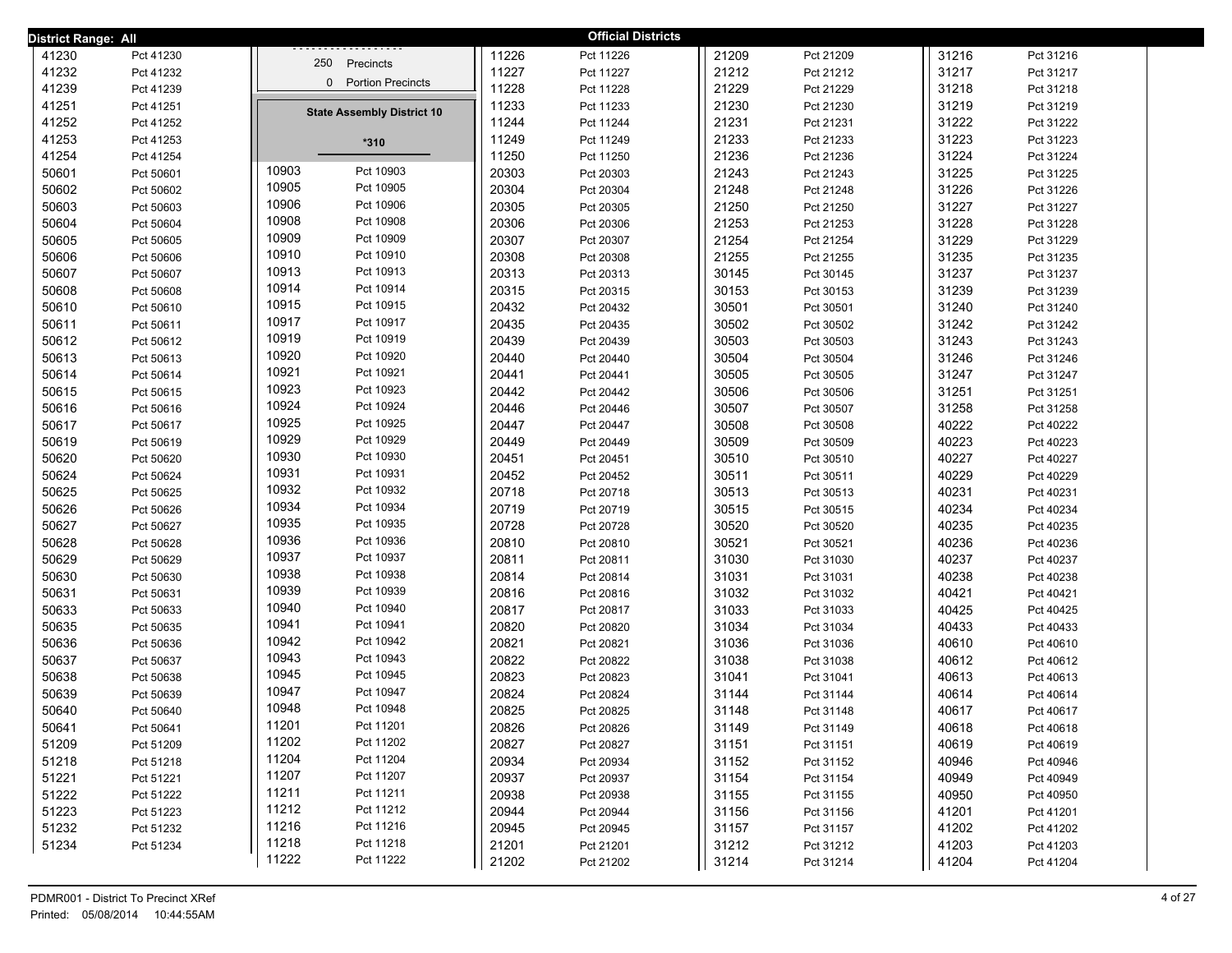| District Range: All |           |                                      |       | <b>Official Districts</b>           |       |                                      |       |           |  |
|---------------------|-----------|--------------------------------------|-------|-------------------------------------|-------|--------------------------------------|-------|-----------|--|
| 41205               | Pct 41205 | 50637<br>Pct 50637                   | 10945 | Pct 10945                           | 20811 | Pct 20811                            | 30509 | Pct 30509 |  |
| 41206               | Pct 41206 | 50638<br>Pct 50638                   | 10947 | Pct 10947                           | 20814 | Pct 20814                            | 30510 | Pct 30510 |  |
| 41207               | Pct 41207 | 50639<br>Pct 50639                   | 10948 | Pct 10948                           | 20816 | Pct 20816                            | 30511 | Pct 30511 |  |
| 41208               | Pct 41208 | 50640<br>Pct 50640                   | 11201 | Pct 11201                           | 20817 | Pct 20817                            | 30513 | Pct 30513 |  |
| 41209               | Pct 41209 | 50641<br>Pct 50641                   | 11202 | Pct 11202                           | 20820 | Pct 20820                            | 30515 | Pct 30515 |  |
| 41210               | Pct 41210 | 51209<br>Pct 51209                   | 11204 | Pct 11204                           | 20821 | Pct 20821                            | 30520 | Pct 30520 |  |
| 41211               | Pct 41211 | 51218<br>Pct 51218                   | 11207 | Pct 11207                           | 20822 | Pct 20822                            | 30521 | Pct 30521 |  |
| 41215               | Pct 41215 | 51221<br>Pct 51221                   | 11211 | Pct 11211                           | 20823 | Pct 20823                            | 31030 | Pct 31030 |  |
| 41216               | Pct 41216 | 51222<br>Pct 51222                   | 11212 | Pct 11212                           | 20824 | Pct 20824                            | 31031 | Pct 31031 |  |
| 41220               | Pct 41220 | 51223<br>Pct 51223                   | 11216 | Pct 11216                           | 20825 | Pct 20825                            | 31032 | Pct 31032 |  |
| 41224               | Pct 41224 | 51232<br>Pct 51232                   | 11218 | Pct 11218                           | 20826 | Pct 20826                            | 31033 | Pct 31033 |  |
| 41226               | Pct 41226 | 51234<br>Pct 51234                   | 11222 | Pct 11222                           | 20827 | Pct 20827                            | 31034 | Pct 31034 |  |
| 41228               | Pct 41228 | 250<br>Precincts                     | 11226 | Pct 11226                           | 20934 | Pct 20934                            | 31036 | Pct 31036 |  |
| 41230               | Pct 41230 |                                      | 11227 | Pct 11227                           | 20937 | Pct 20937                            | 31038 | Pct 31038 |  |
| 41232               | Pct 41232 | $\Omega$<br><b>Portion Precincts</b> | 11228 | Pct 11228                           | 20938 | Pct 20938                            | 31041 | Pct 31041 |  |
| 41239               | Pct 41239 | <b>County Supervisor District 1</b>  | 11233 | Pct 11233                           | 20944 | Pct 20944                            | 31144 | Pct 31144 |  |
| 41251               | Pct 41251 |                                      | 11244 | Pct 11244                           | 20945 | Pct 20945                            | 31148 | Pct 31148 |  |
| 41252               | Pct 41252 | $*401$                               | 11249 | Pct 11249                           | 21201 | Pct 21201                            | 31149 | Pct 31149 |  |
| 41253               | Pct 41253 |                                      | 11250 | Pct 11250                           | 21202 | Pct 21202                            | 31151 | Pct 31151 |  |
| 41254               | Pct 41254 | 10903<br>Pct 10903                   |       | 49<br>Precincts                     | 21209 | Pct 21209                            | 31152 | Pct 31152 |  |
| 50601               | Pct 50601 | 10905<br>Pct 10905                   |       | 0 Portion Precincts                 | 21212 | Pct 21212                            | 31154 | Pct 31154 |  |
| 50602               | Pct 50602 | 10906<br>Pct 10906                   |       |                                     | 21229 | Pct 21229                            | 31155 | Pct 31155 |  |
| 50603               | Pct 50603 | 10908<br>Pct 10908                   |       | <b>County Supervisor District 2</b> | 21230 | Pct 21230                            | 31156 | Pct 31156 |  |
| 50604               | Pct 50604 | 10909<br>Pct 10909                   |       |                                     | 21231 | Pct 21231                            | 31157 | Pct 31157 |  |
| 50605               | Pct 50605 | 10910<br>Pct 10910                   |       | *402                                | 21233 | Pct 21233                            | 31212 | Pct 31212 |  |
| 50606               | Pct 50606 | 10913<br>Pct 10913                   |       |                                     | 21236 | Pct 21236                            | 31214 | Pct 31214 |  |
| 50607               | Pct 50607 | 10914<br>Pct 10914                   | 20303 | Pct 20303                           | 21243 | Pct 21243                            | 31216 | Pct 31216 |  |
| 50608               | Pct 50608 | 10915<br>Pct 10915                   | 20304 | Pct 20304                           | 21248 | Pct 21248                            | 31217 | Pct 31217 |  |
| 50610               | Pct 50610 | 10917<br>Pct 10917                   | 20305 | Pct 20305                           | 21250 | Pct 21250                            | 31218 | Pct 31218 |  |
| 50611               | Pct 50611 | 10919<br>Pct 10919                   | 20306 | Pct 20306                           | 21253 | Pct 21253                            | 31219 | Pct 31219 |  |
| 50612               | Pct 50612 | 10920<br>Pct 10920                   | 20307 | Pct 20307                           | 21254 | Pct 21254                            | 31222 | Pct 31222 |  |
| 50613               | Pct 50613 | 10921<br>Pct 10921                   | 20308 | Pct 20308                           | 21255 | Pct 21255                            | 31223 | Pct 31223 |  |
| 50614               | Pct 50614 | 10923<br>Pct 10923                   | 20313 | Pct 20313                           |       | 55<br>Precincts                      | 31224 | Pct 31224 |  |
| 50615               | Pct 50615 | 10924<br>Pct 10924                   | 20315 | Pct 20315                           |       | $\Omega$<br><b>Portion Precincts</b> | 31225 | Pct 31225 |  |
| 50616               | Pct 50616 | 10925<br>Pct 10925                   | 20432 | Pct 20432                           |       |                                      | 31226 | Pct 31226 |  |
| 50617               | Pct 50617 | 10929<br>Pct 10929                   | 20435 | Pct 20435                           |       | <b>County Supervisor District 3</b>  | 31227 | Pct 31227 |  |
| 50619               | Pct 50619 | 10930<br>Pct 10930                   | 20439 | Pct 20439                           |       |                                      | 31228 | Pct 31228 |  |
| 50620               | Pct 50620 | 10931<br>Pct 10931                   | 20440 | Pct 20440                           |       | $*403$                               | 31229 | Pct 31229 |  |
| 50624               | Pct 50624 | 10932<br>Pct 10932                   | 20441 | Pct 20441                           |       |                                      | 31235 | Pct 31235 |  |
| 50625               | Pct 50625 | 10934<br>Pct 10934                   | 20442 | Pct 20442                           | 30145 | Pct 30145                            | 31237 | Pct 31237 |  |
| 50626               | Pct 50626 | 10935<br>Pct 10935                   | 20446 | Pct 20446                           | 30153 | Pct 30153                            | 31239 | Pct 31239 |  |
| 50627               | Pct 50627 | 10936<br>Pct 10936                   | 20447 | Pct 20447                           | 30501 | Pct 30501                            | 31240 | Pct 31240 |  |
| 50628               | Pct 50628 | 10937<br>Pct 10937                   | 20449 | Pct 20449                           | 30502 | Pct 30502                            | 31242 | Pct 31242 |  |
| 50629               | Pct 50629 | 10938<br>Pct 10938                   | 20451 | Pct 20451                           | 30503 | Pct 30503                            | 31243 | Pct 31243 |  |
| 50630               | Pct 50630 | 10939<br>Pct 10939                   | 20452 | Pct 20452                           | 30504 | Pct 30504                            | 31246 | Pct 31246 |  |
| 50631               | Pct 50631 | 10940<br>Pct 10940                   | 20718 | Pct 20718                           | 30505 | Pct 30505                            | 31247 | Pct 31247 |  |
| 50633               | Pct 50633 | 10941<br>Pct 10941                   | 20719 | Pct 20719                           | 30506 | Pct 30506                            | 31251 | Pct 31251 |  |
| 50635               | Pct 50635 | 10942<br>Pct 10942                   | 20728 | Pct 20728                           | 30507 | Pct 30507                            | 31258 | Pct 31258 |  |
| 50636               | Pct 50636 | 10943<br>Pct 10943                   | 20810 | Pct 20810                           | 30508 | Pct 30508                            |       |           |  |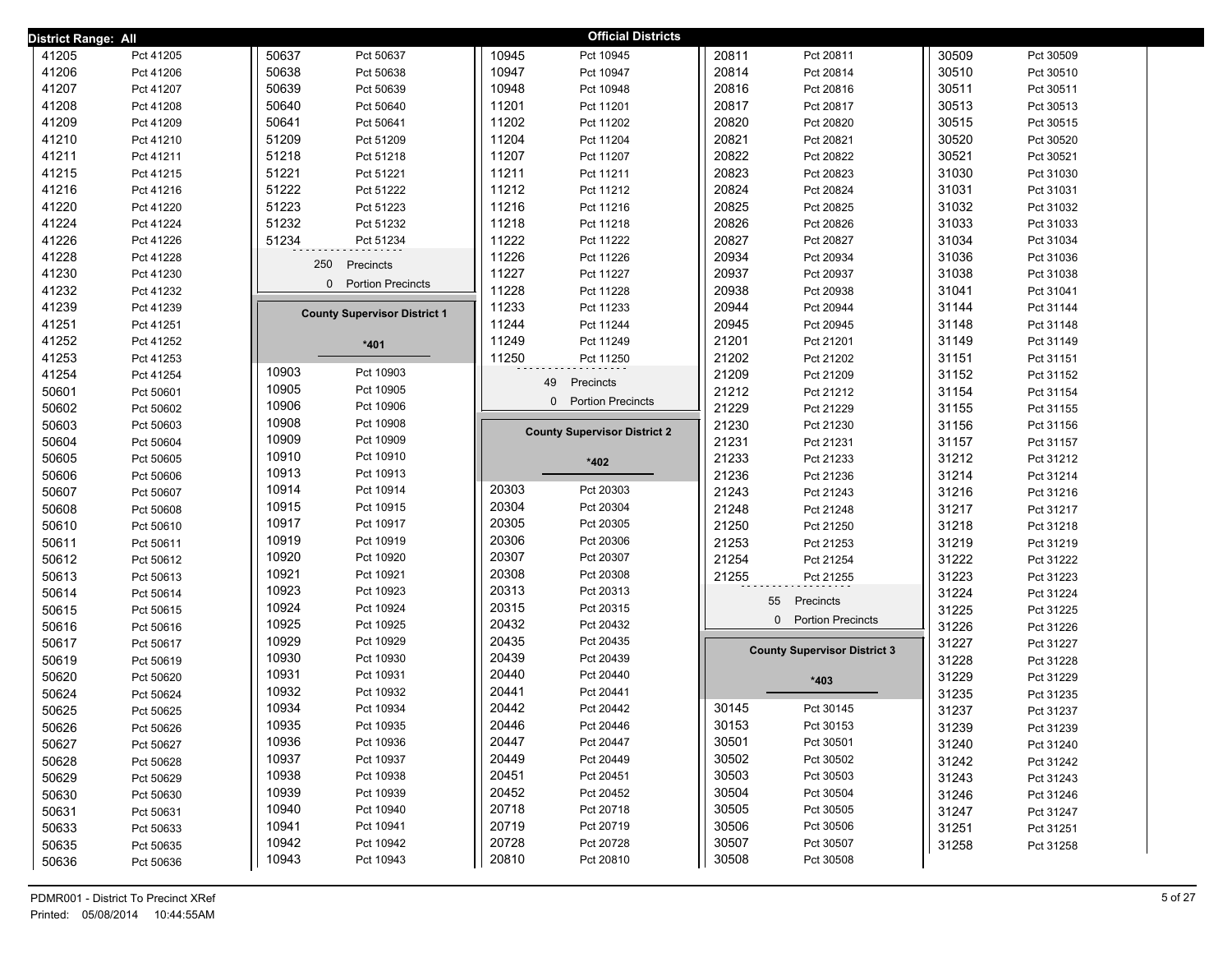| District Range: All |                                     |                |                                      |                | <b>Official Districts</b>    |       |                            |       |                     |
|---------------------|-------------------------------------|----------------|--------------------------------------|----------------|------------------------------|-------|----------------------------|-------|---------------------|
|                     | Precincts<br>58                     | 41239          | Pct 41239                            | 51222          | Pct 51222                    |       |                            | 40614 | Pct 40614           |
|                     |                                     | 41251          | Pct 41251                            | 51223          | Pct 51223                    |       | <b>City Of Larkspur</b>    | 40617 | Pct 40617           |
|                     | 0 Portion Precincts                 | 41252          | Pct 41252                            | 51232          | Pct 51232                    |       | $*504$                     | 40618 | Pct 40618           |
|                     | <b>County Supervisor District 4</b> | 41253          | Pct 41253                            | 51234          | Pct 51234                    |       |                            | 40619 | Pct 40619           |
|                     |                                     | 41254          | Pct 41254                            |                | 41<br>Precincts              | 20432 | Pct 20432                  | 50601 | Pct 50601           |
|                     | $*404$                              |                | 47<br>Precincts                      |                |                              | 20435 | Pct 20435                  | 50602 | Pct 50602           |
|                     |                                     |                |                                      |                | 0 Portion Precincts          | 20439 | Pct 20439                  | 50603 | Pct 50603           |
| 40222               | Pct 40222                           |                | <b>Portion Precincts</b><br>$\Omega$ |                | <b>City Of Belvedere</b>     | 20440 | Pct 20440                  | 50604 | Pct 50604           |
| 40223               | Pct 40223                           |                | <b>County Supervisor District 5</b>  |                |                              | 20441 | Pct 20441                  | 50605 | Pct 50605           |
| 40227               | Pct 40227                           |                |                                      |                | *501                         | 20442 | Pct 20442                  | 50606 | Pct 50606           |
| 40229               | Pct 40229                           |                | $*405$                               |                |                              | 20446 | Pct 20446                  | 50607 | Pct 50607           |
| 40231               | Pct 40231                           |                |                                      | 30145          | Pct 30145                    | 20447 | Pct 20447                  | 50608 | Pct 50608           |
| 40234               | Pct 40234                           | 50601          | Pct 50601                            | 30153          | Pct 30153                    | 20449 | Pct 20449                  | 50610 | Pct 50610           |
| 40235               | Pct 40235                           | 50602          | Pct 50602                            |                | 2 Precincts                  | 20451 | Pct 20451                  | 50611 | Pct 50611           |
| 40236               | Pct 40236                           | 50603          | Pct 50603                            |                | 0 Portion Precincts          | 20452 | Pct 20452                  | 50612 | Pct 50612           |
| 40237               | Pct 40237                           | 50604          | Pct 50604                            |                |                              | 40421 | Pct 40421                  | 50613 | Pct 50613           |
| 40238               | Pct 40238                           | 50605          | Pct 50605                            |                | <b>Town Of Corte Madera</b>  | 40425 | Pct 40425                  | 50614 | Pct 50614           |
| 40421               | Pct 40421                           | 50606          | Pct 50606                            |                |                              | 40433 | Pct 40433                  | 50615 | Pct 50615           |
| 40425               | Pct 40425                           | 50607          | Pct 50607                            |                | *502                         |       | Precincts<br>14            | 50616 | Pct 50616           |
| 40433               | Pct 40433                           | 50608          | Pct 50608                            |                |                              |       |                            | 50617 | Pct 50617           |
| 40610               | Pct 40610                           | 50610          | Pct 50610                            | 40222          | Pct 40222                    |       | 0 Portion Precincts        | 50619 | Pct 50619           |
| 40612               | Pct 40612                           | 50611          | Pct 50611                            | 40223          | Pct 40223                    |       | <b>City Of Mill Valley</b> | 50620 | Pct 50620           |
| 40613               | Pct 40613                           | 50612          | Pct 50612                            | 40227          | Pct 40227                    |       |                            | 50624 | Pct 50624           |
| 40614               | Pct 40614                           | 50613          | Pct 50613                            | 40229          | Pct 40229                    |       | *505                       | 50625 | Pct 50625           |
| 40617               | Pct 40617                           | 50614          | Pct 50614                            | 40231          | Pct 40231                    |       |                            | 50626 | Pct 50626           |
| 40618               | Pct 40618                           | 50615          | Pct 50615                            | 40234          | Pct 40234                    | 30501 | Pct 30501                  | 50627 | Pct 50627           |
| 40619               | Pct 40619                           | 50616          | Pct 50616                            | 40235          | Pct 40235                    | 30502 | Pct 30502                  | 50628 | Pct 50628           |
| 40946               | Pct 40946                           | 50617          | Pct 50617                            | 40236<br>40237 | Pct 40236                    | 30503 | Pct 30503                  | 50629 | Pct 50629           |
| 40949               | Pct 40949                           | 50619          | Pct 50619                            | 40238          | Pct 40237                    | 30504 | Pct 30504                  | 50630 | Pct 50630           |
| 40950               | Pct 40950                           | 50620          | Pct 50620                            |                | Pct 40238                    | 30505 | Pct 30505                  | 50631 | Pct 50631           |
| 41201               | Pct 41201                           | 50624          | Pct 50624                            |                | 10 <sup>°</sup><br>Precincts | 30506 | Pct 30506                  | 50633 | Pct 50633           |
| 41202               | Pct 41202                           | 50625          | Pct 50625                            |                | 0 Portion Precincts          | 30507 | Pct 30507                  | 50635 | Pct 50635           |
| 41203               | Pct 41203                           | 50626          | Pct 50626                            |                |                              | 30508 | Pct 30508                  | 50636 | Pct 50636           |
| 41204               | Pct 41204                           | 50627          | Pct 50627                            |                | <b>Town Of Fairfax</b>       | 30509 | Pct 30509                  | 50637 | Pct 50637           |
| 41205               | Pct 41205                           | 50628          | Pct 50628                            |                |                              | 30510 | Pct 30510                  | 50638 | Pct 50638           |
| 41206               | Pct 41206                           | 50629          | Pct 50629                            |                | *503                         | 30511 | Pct 30511                  | 50639 | Pct 50639           |
| 41207               | Pct 41207                           | 50630          | Pct 50630                            | 20303          | Pct 20303                    | 30513 | Pct 30513                  | 50640 | Pct 50640           |
| 41208               | Pct 41208                           | 50631          | Pct 50631                            | 20304          | Pct 20304                    | 30515 | Pct 30515                  | 50641 | Pct 50641           |
| 41209               | Pct 41209                           | 50633          | Pct 50633                            | 20305          | Pct 20305                    | 30520 | Pct 30520                  |       | 41 Precincts        |
| 41210               | Pct 41210                           | 50635<br>50636 | Pct 50635                            | 20306          | Pct 20306                    | 30521 | Pct 30521                  |       | 0 Portion Precincts |
| 41211               | Pct 41211                           |                | Pct 50636                            | 20307          | Pct 20307                    |       | 15 Precincts               |       |                     |
| 41215               | Pct 41215                           | 50637          | Pct 50637                            | 20308          | Pct 20308                    |       | 0 Portion Precincts        |       | <b>Town Of Ross</b> |
| 41216               | Pct 41216                           | 50638          | Pct 50638                            | 20313          | Pct 20313                    |       |                            |       |                     |
| 41220               | Pct 41220                           | 50639          | Pct 50639                            | 20315          | Pct 20315                    |       | <b>City Of Novato</b>      |       | *507                |
| 41224               | Pct 41224                           | 50640          | Pct 50640                            |                |                              |       |                            |       |                     |
| 41226               | Pct 41226                           | 50641          | Pct 50641                            |                | 8 Precincts                  |       | $*506$                     | 20718 | Pct 20718           |
| 41228               | Pct 41228                           | 51209          | Pct 51209                            |                | 0 Portion Precincts          | 40610 | Pct 40610                  | 20719 | Pct 20719           |
| 41230               | Pct 41230                           | 51218          | Pct 51218                            |                |                              | 40612 |                            | 20728 | Pct 20728           |
| 41232               | Pct 41232                           | 51221          | Pct 51221                            |                |                              | 40613 | Pct 40612<br>Pct 40613     |       |                     |
|                     |                                     |                |                                      |                |                              |       |                            |       |                     |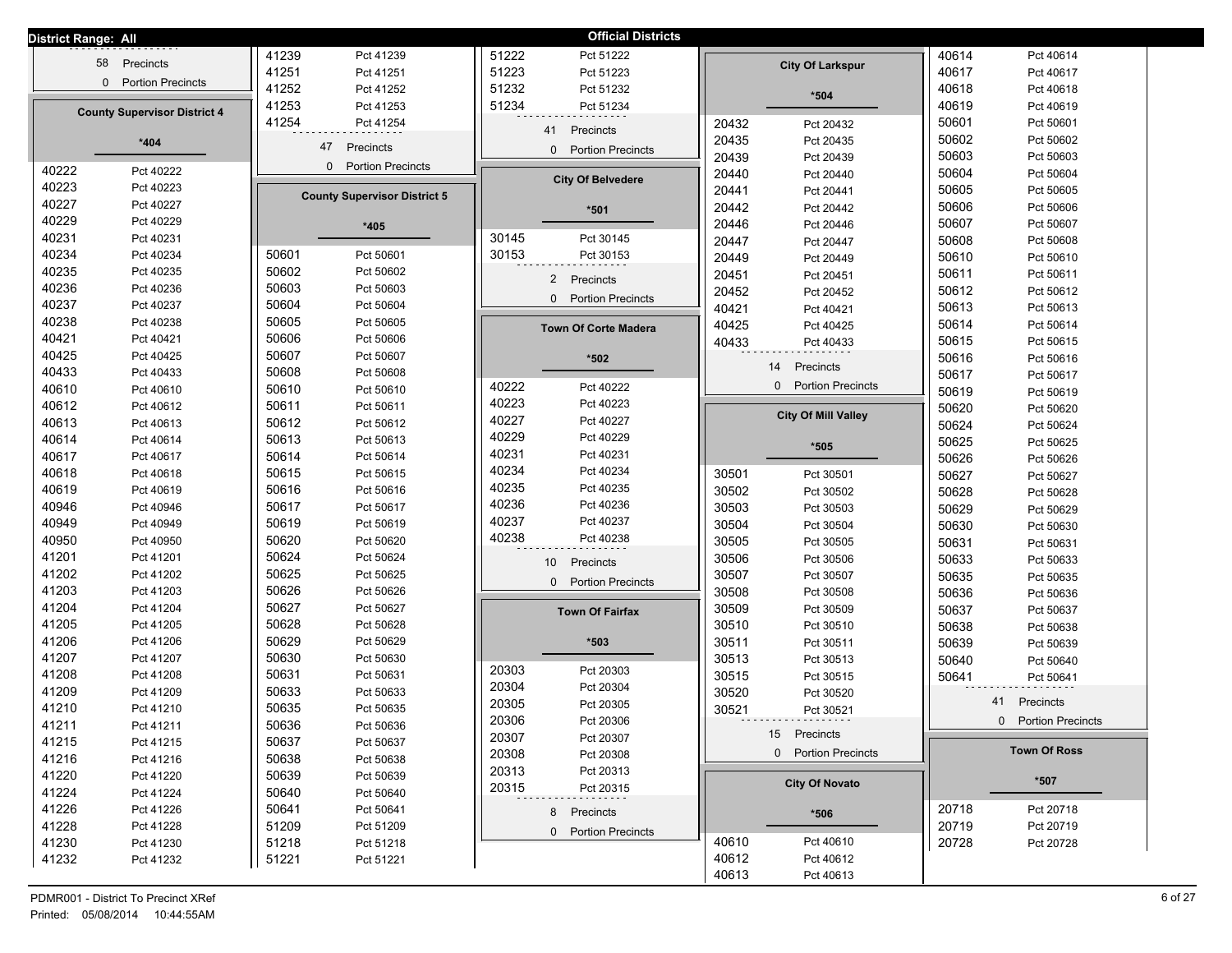| District Range: All |                             |       |                                      |       | <b>Official Districts</b>                |                |                        |       |                              |  |
|---------------------|-----------------------------|-------|--------------------------------------|-------|------------------------------------------|----------------|------------------------|-------|------------------------------|--|
|                     |                             | 10937 | Pct 10937                            |       |                                          | 31227          | Pct 31227              |       |                              |  |
|                     | 3 <sup>1</sup><br>Precincts | 10938 | Pct 10938                            |       | Precincts<br>9                           | 31228          | Pct 31228              |       | <b>Board Of Equalization</b> |  |
|                     | 0 Portion Precincts         | 10939 | Pct 10939                            |       | <b>Portion Precincts</b><br>$\mathbf{0}$ | 31229          | Pct 31229              |       | <b>District 2</b>            |  |
|                     |                             | 10940 | Pct 10940                            |       |                                          | 31235          | Pct 31235              |       | BDEQ2                        |  |
|                     | <b>Town Of San Anselmo</b>  | 10941 | Pct 10941                            |       | <b>Unincorporated Area</b>               | 31237          | Pct 31237              | 10903 | Pct 10903                    |  |
|                     | $*508$                      | 10942 | Pct 10942                            |       | *599                                     | 31239          | Pct 31239              | 10905 | Pct 10905                    |  |
|                     |                             | 10943 | Pct 10943                            |       |                                          | 31240          | Pct 31240              | 10906 | Pct 10906                    |  |
| 20810               | Pct 20810                   | 10945 | Pct 10945                            | 11201 | Pct 11201                                | 31242          | Pct 31242              | 10908 | Pct 10908                    |  |
| 20811               | Pct 20811                   | 10947 | Pct 10947                            | 11202 | Pct 11202                                | 31243          | Pct 31243              | 10909 | Pct 10909                    |  |
| 20814               | Pct 20814                   | 10948 | Pct 10948                            | 11204 | Pct 11204                                | 31246          | Pct 31246              | 10910 | Pct 10910                    |  |
| 20816               | Pct 20816                   | 20934 | Pct 20934                            | 11207 | Pct 11207                                | 31247          | Pct 31247              | 10913 | Pct 10913                    |  |
| 20817               | Pct 20817                   | 20937 | Pct 20937                            | 11211 | Pct 11211                                | 31251          | Pct 31251              | 10914 | Pct 10914                    |  |
| 20820               | Pct 20820                   | 20938 | Pct 20938                            | 11212 | Pct 11212                                | 31258          | Pct 31258              | 10915 | Pct 10915                    |  |
| 20821               | Pct 20821                   | 20944 | Pct 20944                            | 11216 | Pct 11216                                | 41201          | Pct 41201              | 10917 | Pct 10917                    |  |
| 20822               | Pct 20822                   | 20945 | Pct 20945                            | 11218 | Pct 11218                                | 41202          | Pct 41202              | 10919 | Pct 10919                    |  |
| 20823               | Pct 20823                   | 40946 | Pct 40946                            | 11222 | Pct 11222                                | 41203          | Pct 41203              | 10920 | Pct 10920                    |  |
| 20824               | Pct 20824                   | 40949 | Pct 40949                            | 11226 | Pct 11226                                | 41204          | Pct 41204              | 10921 | Pct 10921                    |  |
| 20825               | Pct 20825                   | 40950 | Pct 40950                            | 11227 | Pct 11227                                | 41205          | Pct 41205              | 10923 | Pct 10923                    |  |
| 20826               | Pct 20826                   |       |                                      | 11228 | Pct 11228                                | 41206          | Pct 41206              | 10924 | Pct 10924                    |  |
| 20827               | Pct 20827                   |       | Precincts<br>41                      | 11233 | Pct 11233                                | 41207          | Pct 41207              | 10925 | Pct 10925                    |  |
|                     |                             |       | <b>Portion Precincts</b><br>$\Omega$ | 11244 | Pct 11244                                | 41208          | Pct 41208              | 10929 | Pct 10929                    |  |
|                     | Precincts<br>13             |       |                                      | 11249 | Pct 11249                                | 41209          | Pct 41209              | 10930 | Pct 10930                    |  |
|                     | 0 Portion Precincts         |       | <b>City Of Sausalito</b>             | 11250 | Pct 11250                                | 41210          | Pct 41210              | 10931 |                              |  |
|                     |                             |       |                                      | 21201 | Pct 21201                                | 41211          | Pct 41211              | 10932 | Pct 10931                    |  |
|                     | <b>City Of San Rafael</b>   |       | $*510$                               | 21202 | Pct 21202                                | 41215          | Pct 41215              |       | Pct 10932                    |  |
|                     |                             | 31030 | Pct 31030                            | 21209 | Pct 21209                                | 41216          | Pct 41216              | 10934 | Pct 10934                    |  |
|                     | *509                        | 31031 | Pct 31031                            | 21212 | Pct 21212                                | 41220          | Pct 41220              | 10935 | Pct 10935                    |  |
| 10903               | Pct 10903                   | 31032 | Pct 31032                            | 21229 | Pct 21229                                | 41224          |                        | 10936 | Pct 10936                    |  |
| 10905               | Pct 10905                   | 31033 | Pct 31033                            | 21230 | Pct 21230                                | 41226          | Pct 41224<br>Pct 41226 | 10937 | Pct 10937                    |  |
| 10906               | Pct 10906                   | 31034 | Pct 31034                            | 21231 | Pct 21231                                | 41228          | Pct 41228              | 10938 | Pct 10938                    |  |
| 10908               | Pct 10908                   | 31036 | Pct 31036                            | 21233 | Pct 21233                                |                |                        | 10939 | Pct 10939                    |  |
| 10909               | Pct 10909                   | 31038 | Pct 31038                            | 21236 | Pct 21236                                | 41230<br>41232 | Pct 41230<br>Pct 41232 | 10940 | Pct 10940                    |  |
| 10910               | Pct 10910                   | 31041 | Pct 31041                            | 21243 | Pct 21243                                | 41239          | Pct 41239              | 10941 | Pct 10941                    |  |
| 10913               | Pct 10913                   |       |                                      | 21248 | Pct 21248                                | 41251          |                        | 10942 | Pct 10942                    |  |
| 10914               | Pct 10914                   |       | 8<br>Precincts                       | 21250 | Pct 21250                                |                | Pct 41251              | 10943 | Pct 10943                    |  |
| 10915               | Pct 10915                   |       | 0 Portion Precincts                  | 21253 | Pct 21253                                | 41252          | Pct 41252              | 10945 | Pct 10945                    |  |
| 10917               | Pct 10917                   |       |                                      | 21254 | Pct 21254                                | 41253          | Pct 41253              | 10947 | Pct 10947                    |  |
| 10919               | Pct 10919                   |       | <b>Town Of Tiburon</b>               | 21255 | Pct 21255                                | 41254          | Pct 41254              | 10948 | Pct 10948                    |  |
| 10920               | Pct 10920                   |       |                                      | 31212 | Pct 31212                                | 51209          | Pct 51209              | 11201 | Pct 11201                    |  |
| 10921               | Pct 10921                   |       | $*511$                               | 31214 | Pct 31214                                | 51218          | Pct 51218              | 11202 | Pct 11202                    |  |
| 10923               | Pct 10923                   | 31144 | Pct 31144                            | 31216 | Pct 31216                                | 51221          | Pct 51221              | 11204 | Pct 11204                    |  |
| 10924               | Pct 10924                   | 31148 | Pct 31148                            | 31217 | Pct 31217                                | 51222          | Pct 51222              | 11207 | Pct 11207                    |  |
| 10925               | Pct 10925                   | 31149 | Pct 31149                            | 31218 | Pct 31218                                | 51223          | Pct 51223              | 11211 | Pct 11211                    |  |
| 10929               | Pct 10929                   | 31151 | Pct 31151                            | 31219 | Pct 31219                                | 51232          | Pct 51232              | 11212 | Pct 11212                    |  |
| 10930               | Pct 10930                   | 31152 | Pct 31152                            | 31222 | Pct 31222                                | 51234          | Pct 51234              | 11216 | Pct 11216                    |  |
| 10931               | Pct 10931                   | 31154 | Pct 31154                            | 31223 | Pct 31223                                |                | 86 Precincts           | 11218 | Pct 11218                    |  |
| 10932               | Pct 10932                   | 31155 | Pct 31155                            | 31224 | Pct 31224                                |                | 0 Portion Precincts    | 11222 | Pct 11222                    |  |
| 10934               | Pct 10934                   | 31156 | Pct 31156                            | 31225 | Pct 31225                                |                |                        | 11226 | Pct 11226                    |  |
| 10935               | Pct 10935                   | 31157 | Pct 31157                            | 31226 |                                          |                |                        | 11227 | Pct 11227                    |  |
| 10936               | Pct 10936                   |       |                                      |       | Pct 31226                                |                |                        | 11228 | Pct 11228                    |  |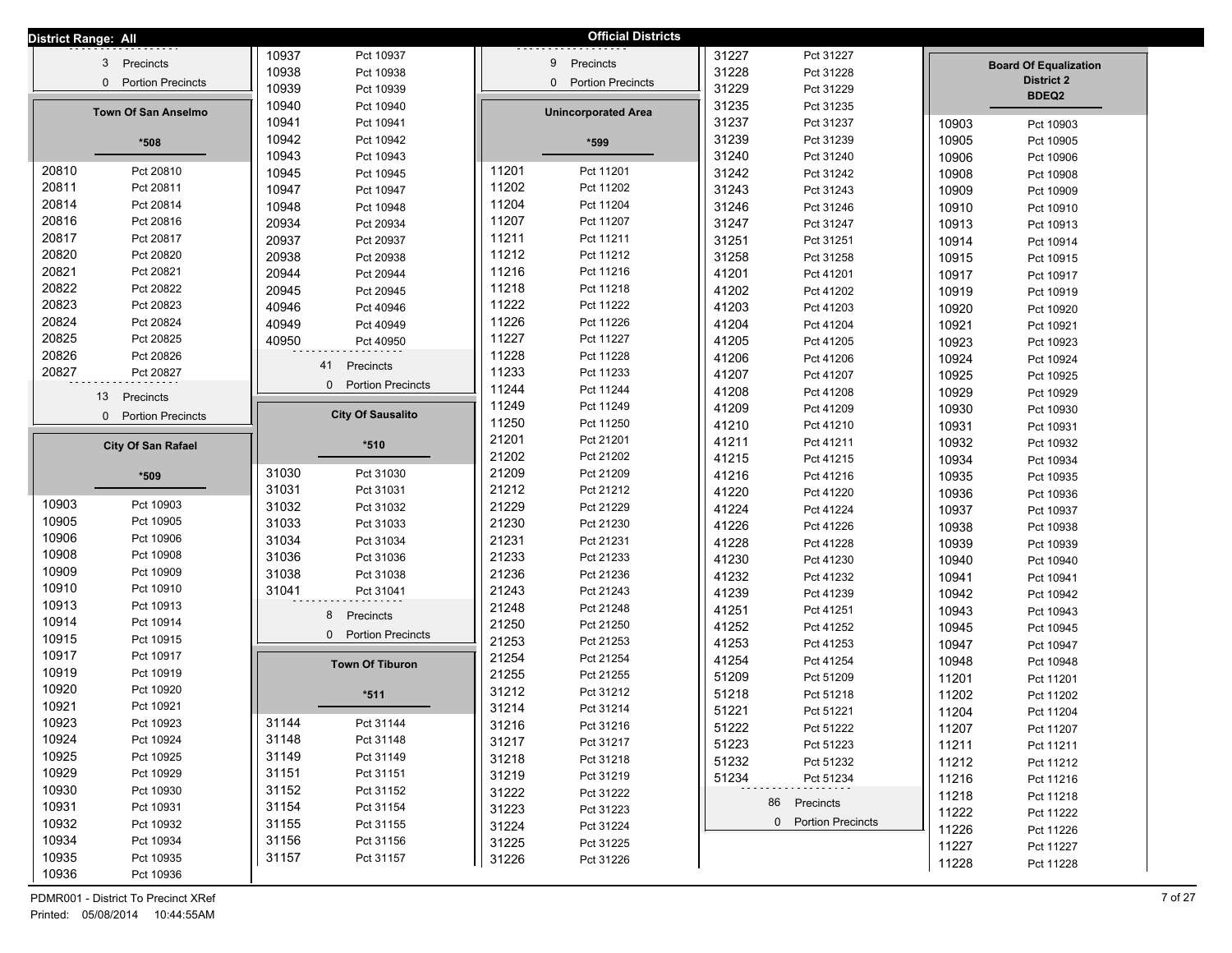| District Range: All |           |       |           |       | <b>Official Districts</b> |       |           |                |                                      |  |
|---------------------|-----------|-------|-----------|-------|---------------------------|-------|-----------|----------------|--------------------------------------|--|
| 11233               | Pct 11233 | 21230 | Pct 21230 | 31219 | Pct 31219                 | 41208 | Pct 41208 | 50640          | Pct 50640                            |  |
| 11244               | Pct 11244 | 21231 | Pct 21231 | 31222 | Pct 31222                 | 41209 | Pct 41209 | 50641          | Pct 50641                            |  |
| 11249               | Pct 11249 | 21233 | Pct 21233 | 31223 | Pct 31223                 | 41210 | Pct 41210 | 51209          | Pct 51209                            |  |
| 11250               | Pct 11250 | 21236 | Pct 21236 | 31224 | Pct 31224                 | 41211 | Pct 41211 | 51218          | Pct 51218                            |  |
| 20303               | Pct 20303 | 21243 | Pct 21243 | 31225 | Pct 31225                 | 41215 | Pct 41215 | 51221          | Pct 51221                            |  |
| 20304               | Pct 20304 | 21248 | Pct 21248 | 31226 | Pct 31226                 | 41216 | Pct 41216 | 51222          | Pct 51222                            |  |
| 20305               | Pct 20305 | 21250 | Pct 21250 | 31227 | Pct 31227                 | 41220 | Pct 41220 | 51223          | Pct 51223                            |  |
| 20306               | Pct 20306 | 21253 | Pct 21253 | 31228 | Pct 31228                 | 41224 | Pct 41224 | 51232          | Pct 51232                            |  |
| 20307               | Pct 20307 | 21254 | Pct 21254 | 31229 | Pct 31229                 | 41226 | Pct 41226 | 51234          | Pct 51234                            |  |
| 20308               | Pct 20308 | 21255 | Pct 21255 | 31235 | Pct 31235                 | 41228 | Pct 41228 |                | 250<br>Precincts                     |  |
| 20313               | Pct 20313 | 30145 | Pct 30145 | 31237 | Pct 31237                 | 41230 | Pct 41230 |                |                                      |  |
| 20315               | Pct 20315 | 30153 | Pct 30153 | 31239 | Pct 31239                 | 41232 | Pct 41232 |                | <b>Portion Precincts</b><br>$\Omega$ |  |
| 20432               | Pct 20432 | 30501 | Pct 30501 | 31240 | Pct 31240                 | 41239 | Pct 41239 |                | <b>Marin County Board Of</b>         |  |
| 20435               | Pct 20435 | 30502 | Pct 30502 | 31242 | Pct 31242                 | 41251 | Pct 41251 |                | <b>Education</b>                     |  |
| 20439               | Pct 20439 | 30503 | Pct 30503 | 31243 | Pct 31243                 | 41252 | Pct 41252 |                | <b>CB01</b>                          |  |
| 20440               | Pct 20440 | 30504 | Pct 30504 | 31246 | Pct 31246                 | 41253 | Pct 41253 |                |                                      |  |
| 20441               | Pct 20441 | 30505 | Pct 30505 | 31247 | Pct 31247                 | 41254 | Pct 41254 | 10903          | Pct 10903                            |  |
| 20442               | Pct 20442 | 30506 | Pct 30506 | 31251 | Pct 31251                 | 50601 | Pct 50601 | 10905          | Pct 10905                            |  |
| 20446               | Pct 20446 | 30507 | Pct 30507 | 31258 | Pct 31258                 | 50602 | Pct 50602 | 10906          | Pct 10906                            |  |
| 20447               | Pct 20447 | 30508 | Pct 30508 | 40222 | Pct 40222                 | 50603 | Pct 50603 | 10908          | Pct 10908                            |  |
| 20449               | Pct 20449 | 30509 | Pct 30509 | 40223 | Pct 40223                 | 50604 | Pct 50604 | 10909          | Pct 10909                            |  |
| 20451               | Pct 20451 | 30510 | Pct 30510 | 40227 | Pct 40227                 | 50605 | Pct 50605 | 10910          | Pct 10910                            |  |
| 20452               | Pct 20452 | 30511 | Pct 30511 | 40229 | Pct 40229                 | 50606 | Pct 50606 | 10913          | Pct 10913                            |  |
| 20718               | Pct 20718 | 30513 | Pct 30513 | 40231 | Pct 40231                 | 50607 | Pct 50607 | 10914          | Pct 10914                            |  |
| 20719               | Pct 20719 | 30515 | Pct 30515 | 40234 | Pct 40234                 | 50608 | Pct 50608 | 10915          | Pct 10915                            |  |
| 20728               | Pct 20728 | 30520 | Pct 30520 | 40235 | Pct 40235                 | 50610 | Pct 50610 | 10917          | Pct 10917                            |  |
| 20810               | Pct 20810 | 30521 | Pct 30521 | 40236 | Pct 40236                 | 50611 | Pct 50611 | 10919          | Pct 10919                            |  |
| 20811               | Pct 20811 | 31030 | Pct 31030 | 40237 | Pct 40237                 | 50612 | Pct 50612 | 10920          | Pct 10920                            |  |
| 20814               | Pct 20814 | 31031 | Pct 31031 | 40238 | Pct 40238                 | 50613 | Pct 50613 | 10921          | Pct 10921                            |  |
| 20816               | Pct 20816 | 31032 | Pct 31032 | 40421 | Pct 40421                 | 50614 | Pct 50614 | 10923          | Pct 10923                            |  |
| 20817               | Pct 20817 | 31033 | Pct 31033 | 40425 | Pct 40425                 | 50615 | Pct 50615 | 10924          | Pct 10924                            |  |
| 20820               | Pct 20820 | 31034 | Pct 31034 | 40433 | Pct 40433                 | 50616 | Pct 50616 | 10925          | Pct 10925                            |  |
| 20821               | Pct 20821 | 31036 | Pct 31036 | 40610 | Pct 40610                 | 50617 | Pct 50617 | 10929          | Pct 10929                            |  |
| 20822               | Pct 20822 | 31038 | Pct 31038 | 40612 | Pct 40612                 | 50619 | Pct 50619 | 10930          | Pct 10930                            |  |
| 20823               | Pct 20823 | 31041 | Pct 31041 | 40613 | Pct 40613                 | 50620 | Pct 50620 | 10931          | Pct 10931                            |  |
| 20824               | Pct 20824 | 31144 | Pct 31144 | 40614 | Pct 40614                 | 50624 | Pct 50624 | 10932          | Pct 10932                            |  |
| 20825               | Pct 20825 | 31148 | Pct 31148 | 40617 | Pct 40617                 | 50625 | Pct 50625 | 10934          | Pct 10934                            |  |
| 20826               | Pct 20826 | 31149 | Pct 31149 | 40618 | Pct 40618                 | 50626 | Pct 50626 | 10935          | Pct 10935                            |  |
| 20827               | Pct 20827 | 31151 | Pct 31151 | 40619 | Pct 40619                 | 50627 | Pct 50627 | 10936          | Pct 10936                            |  |
| 20934               | Pct 20934 | 31152 | Pct 31152 | 40946 | Pct 40946                 | 50628 | Pct 50628 | 10937          | Pct 10937                            |  |
| 20937               | Pct 20937 | 31154 | Pct 31154 | 40949 | Pct 40949                 | 50629 | Pct 50629 | 10938          | Pct 10938                            |  |
| 20938               | Pct 20938 | 31155 | Pct 31155 | 40950 | Pct 40950                 | 50630 | Pct 50630 | 10939<br>10940 | Pct 10939                            |  |
| 20944               | Pct 20944 | 31156 | Pct 31156 | 41201 | Pct 41201                 | 50631 | Pct 50631 |                | Pct 10940                            |  |
| 20945               | Pct 20945 | 31157 | Pct 31157 | 41202 | Pct 41202                 | 50633 | Pct 50633 | 10941          | Pct 10941                            |  |
| 21201               | Pct 21201 | 31212 | Pct 31212 | 41203 | Pct 41203                 | 50635 | Pct 50635 | 10942          | Pct 10942                            |  |
| 21202               | Pct 21202 | 31214 | Pct 31214 | 41204 | Pct 41204                 | 50636 | Pct 50636 | 10943<br>10945 | Pct 10943                            |  |
| 21209               | Pct 21209 | 31216 | Pct 31216 | 41205 | Pct 41205                 | 50637 | Pct 50637 | 10947          | Pct 10945                            |  |
| 21212               | Pct 21212 | 31217 | Pct 31217 | 41206 | Pct 41206                 | 50638 | Pct 50638 |                | Pct 10947                            |  |
| 21229               | Pct 21229 | 31218 | Pct 31218 | 41207 | Pct 41207                 | 50639 | Pct 50639 | 10948          | Pct 10948                            |  |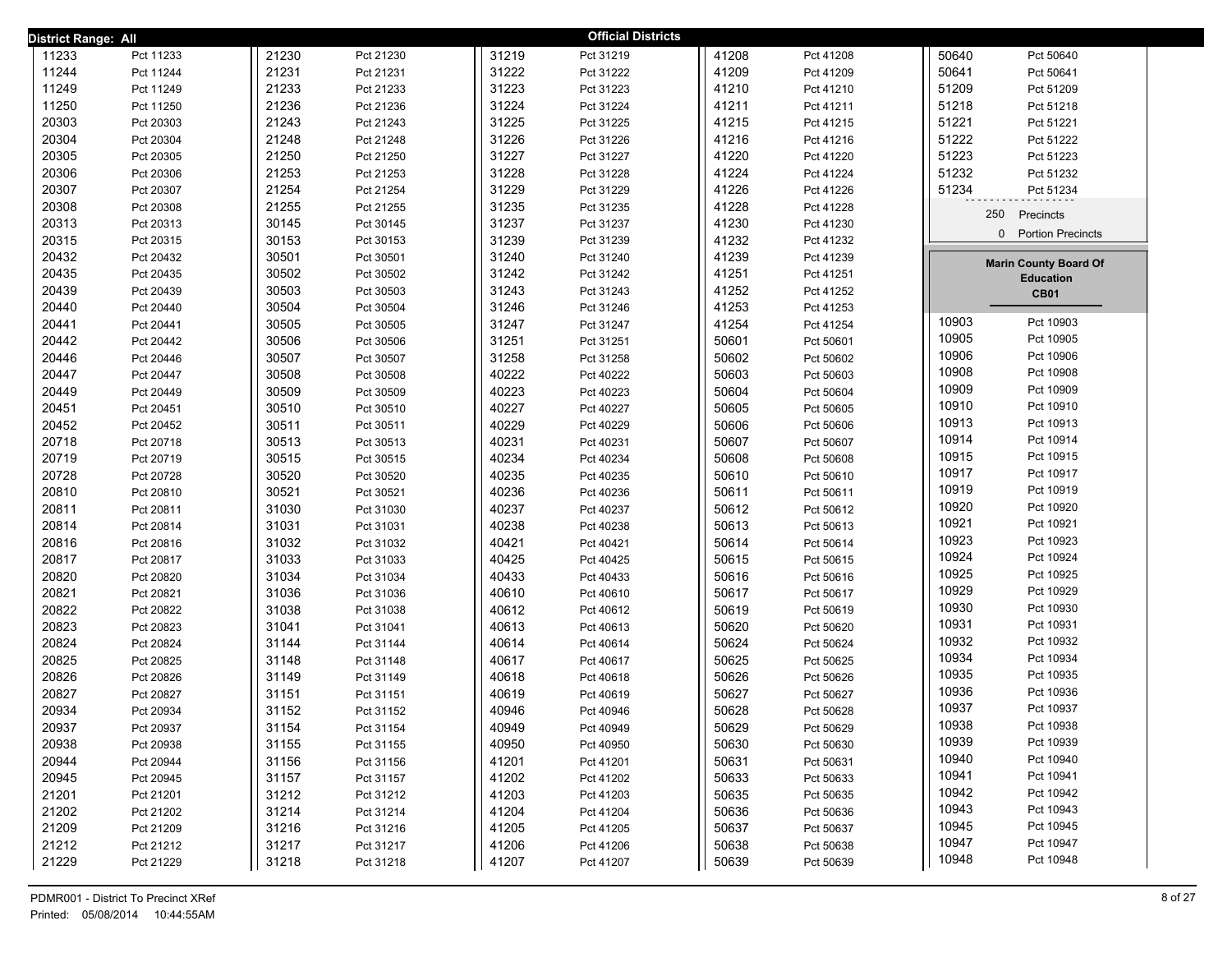| District Range: All |           |       |           |       | <b>Official Districts</b> |       |           |                    |                                 |
|---------------------|-----------|-------|-----------|-------|---------------------------|-------|-----------|--------------------|---------------------------------|
| 11201               | Pct 11201 | 20826 | Pct 20826 | 31149 | Pct 31149                 | 40618 | Pct 40618 | 50626              | Pct 50626                       |
| 11202               | Pct 11202 | 20827 | Pct 20827 | 31151 | Pct 31151                 | 40619 | Pct 40619 | 50627              | Pct 50627                       |
| 11204               | Pct 11204 | 20934 | Pct 20934 | 31152 | Pct 31152                 | 40946 | Pct 40946 | 50628              | Pct 50628                       |
| 11207               | Pct 11207 | 20937 | Pct 20937 | 31154 | Pct 31154                 | 40949 | Pct 40949 | 50629              | Pct 50629                       |
| 11211               | Pct 11211 | 20938 | Pct 20938 | 31155 | Pct 31155                 | 40950 | Pct 40950 | 50630              | Pct 50630                       |
| 11212               | Pct 11212 | 20944 | Pct 20944 | 31156 | Pct 31156                 | 41201 | Pct 41201 | 50631              | Pct 50631                       |
| 11216               | Pct 11216 | 20945 | Pct 20945 | 31157 | Pct 31157                 | 41202 | Pct 41202 | 50633              | Pct 50633                       |
| 11218               | Pct 11218 | 21201 | Pct 21201 | 31212 | Pct 31212                 | 41203 | Pct 41203 | 50635              | Pct 50635                       |
| 11222               | Pct 11222 | 21202 | Pct 21202 | 31214 | Pct 31214                 | 41204 | Pct 41204 | 50636              | Pct 50636                       |
| 11226               | Pct 11226 | 21209 | Pct 21209 | 31216 | Pct 31216                 | 41205 | Pct 41205 | 50637              | Pct 50637                       |
| 11227               | Pct 11227 | 21212 | Pct 21212 | 31217 | Pct 31217                 | 41206 | Pct 41206 | 50638              | Pct 50638                       |
| 11228               | Pct 11228 | 21229 | Pct 21229 | 31218 | Pct 31218                 | 41207 | Pct 41207 | 50639              | Pct 50639                       |
| 11233               | Pct 11233 | 21230 | Pct 21230 | 31219 | Pct 31219                 | 41208 | Pct 41208 | 50640              | Pct 50640                       |
| 11244               | Pct 11244 | 21231 | Pct 21231 | 31222 | Pct 31222                 | 41209 | Pct 41209 | 50641              | Pct 50641                       |
| 11249               | Pct 11249 | 21233 | Pct 21233 | 31223 | Pct 31223                 | 41210 | Pct 41210 | 51209              | Pct 51209                       |
| 11250               | Pct 11250 | 21236 | Pct 21236 | 31224 | Pct 31224                 | 41211 | Pct 41211 | 51218              | Pct 51218                       |
| 20303               | Pct 20303 | 21243 | Pct 21243 | 31225 | Pct 31225                 | 41215 | Pct 41215 | 51221              | Pct 51221                       |
| 20304               | Pct 20304 | 21248 | Pct 21248 | 31226 | Pct 31226                 | 41216 | Pct 41216 | 51222              | Pct 51222                       |
| 20305               | Pct 20305 | 21250 | Pct 21250 | 31227 | Pct 31227                 | 41220 | Pct 41220 | 51223              | Pct 51223                       |
| 20306               | Pct 20306 | 21253 | Pct 21253 | 31228 | Pct 31228                 | 41224 | Pct 41224 | 51232              | Pct 51232                       |
| 20307               | Pct 20307 | 21254 | Pct 21254 | 31229 | Pct 31229                 | 41226 | Pct 41226 | 51234              | Pct 51234                       |
| 20308               | Pct 20308 | 21255 | Pct 21255 | 31235 | Pct 31235                 | 41228 | Pct 41228 | 250                | Precincts                       |
| 20313               | Pct 20313 | 30145 | Pct 30145 | 31237 | Pct 31237                 | 41230 | Pct 41230 | $\mathbf{0}$       | <b>Portion Precincts</b>        |
| 20315               | Pct 20315 | 30153 | Pct 30153 | 31239 | Pct 31239                 | 41232 | Pct 41232 |                    |                                 |
| 20432               | Pct 20432 | 30501 | Pct 30501 | 31240 | Pct 31240                 | 41239 | Pct 41239 |                    | <b>Marin County Board Of</b>    |
| 20435               | Pct 20435 | 30502 | Pct 30502 | 31242 | Pct 31242                 | 41251 | Pct 41251 |                    | <b>Education-Trustee Area 1</b> |
| 20439               | Pct 20439 | 30503 | Pct 30503 | 31243 | Pct 31243                 | 41252 | Pct 41252 |                    | CB01 - 1                        |
| 20440               | Pct 20440 | 30504 | Pct 30504 | 31246 | Pct 31246                 | 41253 | Pct 41253 |                    |                                 |
| 20441               | Pct 20441 | 30505 | Pct 30505 | 31247 | Pct 31247                 | 41254 | Pct 41254 | 40610-A            | Pct 40610                       |
| 20442               | Pct 20442 | 30506 | Pct 30506 | 31251 | Pct 31251                 | 50601 | Pct 50601 | 40612              | Pct 40612                       |
| 20446               | Pct 20446 | 30507 | Pct 30507 | 31258 | Pct 31258                 | 50602 | Pct 50602 | 40613-A            | Pct 40613                       |
| 20447               | Pct 20447 | 30508 | Pct 30508 | 40222 | Pct 40222                 | 50603 | Pct 50603 | 40613-B            | Pct 40613                       |
| 20449               | Pct 20449 | 30509 | Pct 30509 | 40223 | Pct 40223                 | 50604 | Pct 50604 | 40614              | Pct 40614                       |
| 20451               | Pct 20451 | 30510 | Pct 30510 | 40227 | Pct 40227                 | 50605 | Pct 50605 | 40617-A            | Pct 40617                       |
| 20452               | Pct 20452 | 30511 | Pct 30511 | 40229 | Pct 40229                 | 50606 | Pct 50606 | 41204-A            | Pct 41204                       |
| 20718               | Pct 20718 | 30513 | Pct 30513 | 40231 | Pct 40231                 | 50607 | Pct 50607 | 41208              | Pct 41208                       |
| 20719               | Pct 20719 | 30515 | Pct 30515 | 40234 | Pct 40234                 | 50608 | Pct 50608 | 41210-A<br>41210-B | Pct 41210                       |
| 20728               | Pct 20728 | 30520 | Pct 30520 | 40235 | Pct 40235                 | 50610 | Pct 50610 | 41210-C            | Pct 41210                       |
| 20810               | Pct 20810 | 30521 | Pct 30521 | 40236 | Pct 40236                 | 50611 | Pct 50611 | 50607-A            | Pct 41210                       |
| 20811               | Pct 20811 | 31030 | Pct 31030 | 40237 | Pct 40237                 | 50612 | Pct 50612 | 50607-B            | Pct 50607                       |
| 20814               | Pct 20814 | 31031 | Pct 31031 | 40238 | Pct 40238                 | 50613 | Pct 50613 |                    | Pct 50607                       |
| 20816               | Pct 20816 | 31032 | Pct 31032 | 40421 | Pct 40421                 | 50614 | Pct 50614 | 50611-A<br>50612   | Pct 50611<br>Pct 50612          |
| 20817               | Pct 20817 | 31033 | Pct 31033 | 40425 | Pct 40425                 | 50615 | Pct 50615 | 50616              | Pct 50616                       |
| 20820               | Pct 20820 | 31034 | Pct 31034 | 40433 | Pct 40433                 | 50616 | Pct 50616 | 50617-A            | Pct 50617                       |
| 20821               | Pct 20821 | 31036 | Pct 31036 | 40610 | Pct 40610                 | 50617 | Pct 50617 | 50617-B            | Pct 50617                       |
| 20822               | Pct 20822 | 31038 | Pct 31038 | 40612 | Pct 40612                 | 50619 | Pct 50619 | 50620              | Pct 50620                       |
| 20823               | Pct 20823 | 31041 | Pct 31041 | 40613 | Pct 40613                 | 50620 | Pct 50620 | 50624              | Pct 50624                       |
| 20824               | Pct 20824 | 31144 | Pct 31144 | 40614 | Pct 40614                 | 50624 | Pct 50624 | 50625              | Pct 50625                       |
| 20825               | Pct 20825 | 31148 | Pct 31148 | 40617 | Pct 40617                 | 50625 | Pct 50625 |                    |                                 |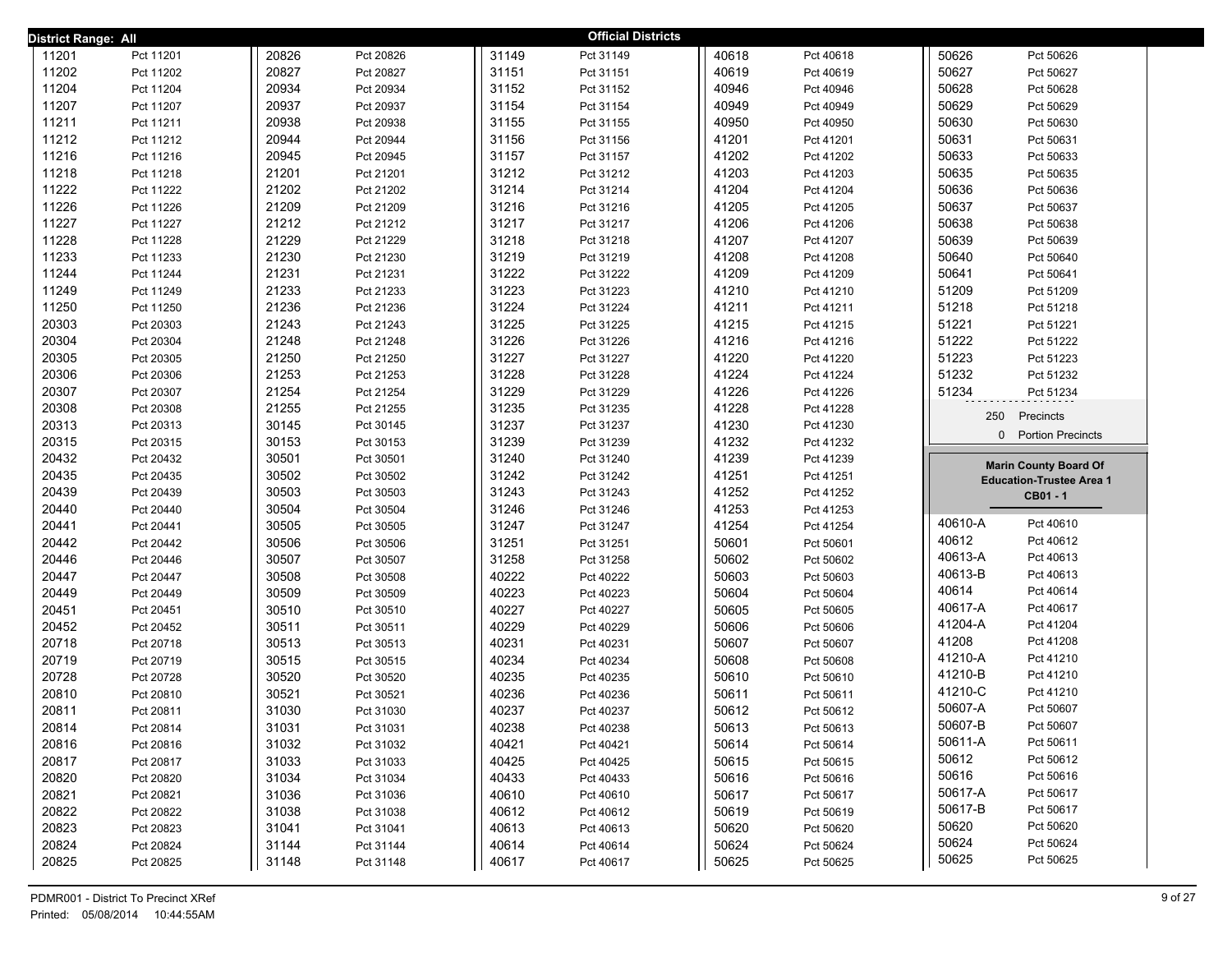| District Range: All               |                                 | <b>Official Districts</b>                |                                              |                                 |
|-----------------------------------|---------------------------------|------------------------------------------|----------------------------------------------|---------------------------------|
| 50626                             | 21250                           | 11222-F                                  | 20827                                        | 30153                           |
| Pct 50626                         | Pct 21250                       | Pct 11222                                | Pct 20827                                    | Pct 30153                       |
| 50627                             | 40433-A                         | 11226-D                                  | 20934-B                                      | 30506-A                         |
| Pct 50627                         | Pct 40433                       | Pct 11226                                | Pct 20934                                    | Pct 30506                       |
| 50628                             | 40946                           | 11226-E                                  | 20934-C                                      | 30506-B                         |
| Pct 50628                         | Pct 40946                       | Pct 11226                                | Pct 20934                                    | Pct 30506                       |
| 50629                             | 40949                           | 11226-F                                  | 20934-D                                      | 31144                           |
| Pct 50629                         | Pct 40949                       | Pct 11226                                | Pct 20934                                    | Pct 31144                       |
| 50630                             | 40950                           | 11226-G                                  | 20937-B                                      | 31148                           |
| Pct 50630                         | Pct 40950                       | Pct 11226                                | Pct 20937                                    | Pct 31148                       |
| 50631                             | 41239-A                         | 11227                                    | 20937-C                                      | 31149                           |
| Pct 50631                         | Pct 41239                       | Pct 11227                                | Pct 20937                                    | Pct 31149                       |
| 50633                             | 41239-B                         | 11228                                    | 20938-B                                      | 31151                           |
| Pct 50633                         | Pct 41239                       | Pct 11228                                | Pct 20938                                    | Pct 31151                       |
| 50635                             | 18                              | 11233                                    | 21201                                        | 31152                           |
| Pct 50635                         | Precincts                       | Pct 11233                                | Pct 21201                                    | Pct 31152                       |
| 50636                             |                                 | 11250                                    | 21202                                        | 31154                           |
| Pct 50636                         |                                 | Pct 11250                                | Pct 21202                                    | Pct 31154                       |
| 50637                             | 13                              | 41204-E                                  | 21209                                        | 31155                           |
| Pct 50637                         | <b>Portion Precincts</b>        | Pct 41204                                | Pct 21209                                    | Pct 31155                       |
| 50638                             | <b>Marin County Board Of</b>    | 32                                       | 21212                                        | 31156                           |
| Pct 50638                         |                                 | Precincts                                | Pct 21212                                    | Pct 31156                       |
| 50639<br>Pct 50639                | <b>Education-Trustee Area 3</b> |                                          | 21229<br>Pct 21229                           | 31157<br>Pct 31157              |
| 50640                             | CB01 - 3                        | 13                                       | 21230                                        | 31237                           |
| Pct 50640                         |                                 | <b>Portion Precincts</b>                 | Pct 21230                                    | Pct 31237                       |
| 50641<br>Pct 50641                |                                 | <b>Marin County Board Of</b>             | 21231<br>Pct 21231                           | 31239<br>Pct 31239              |
| 51222                             | 10903                           | <b>Education-Trustee Area 4</b>          | 21233                                        | 31240                           |
| Pct 51222                         | Pct 10903                       |                                          | Pct 21233                                    | Pct 31240                       |
| 51223                             | 10905                           | CB01 - 4                                 | 21236                                        | 31242                           |
| Pct 51223                         | Pct 10905                       |                                          | Pct 21236                                    | Pct 31242                       |
| 51232                             | 10906                           |                                          | 21243                                        | 31243                           |
| Pct 51232                         | Pct 10906                       |                                          | Pct 21243                                    | Pct 31243                       |
| 51234                             | 10908                           | 10937-D                                  | 21248                                        | 31246                           |
| Pct 51234                         | Pct 10908                       | Pct 10937                                | Pct 21248                                    | Pct 31246                       |
| Precincts                         | 10909                           | 10938-B                                  | 21253                                        | 31247                           |
| 26                                | Pct 10909                       | Pct 10938                                | Pct 21253                                    | Pct 31247                       |
|                                   | 10910                           | 10938-C                                  | 21254                                        | 31251                           |
|                                   | Pct 10910                       | Pct 10938                                | Pct 21254                                    | Pct 31251                       |
| 13                                | 10913                           | 10938-D                                  | 21255                                        | 31258                           |
| <b>Portion Precincts</b>          | Pct 10913                       | Pct 10938                                | Pct 21255                                    | Pct 31258                       |
| <b>Marin County Board Of</b>      | 10914                           | 20303                                    | 41216-A                                      | 40222                           |
|                                   | Pct 10914                       | Pct 20303                                | Pct 41216                                    | Pct 40222                       |
| <b>Education-Trustee Area 2</b>   | 10915                           | 20304                                    | 41216-B                                      | 40223                           |
|                                   | Pct 10915                       | Pct 20304                                | Pct 41216                                    | Pct 40223                       |
| CB01 - 2                          | 10917                           | 20305                                    | 41216-C                                      | 40227                           |
|                                   | Pct 10917                       | Pct 20305                                | Pct 41216                                    | Pct 40227                       |
|                                   | 10919                           | 20306                                    | 41216-D                                      | 40229                           |
|                                   | Pct 10919                       | Pct 20306                                | Pct 41216                                    | Pct 40229                       |
| 10934                             | 10920                           | 20307                                    | 41216-E                                      | 40231                           |
| Pct 10934                         | Pct 10920                       | Pct 20307                                | Pct 41216                                    | Pct 40231                       |
| 10935                             | 10921                           | 20308                                    | 39                                           | 40234                           |
| Pct 10935                         | Pct 10921                       | Pct 20308                                | Precincts                                    | Pct 40234                       |
| 10936                             | 10923                           | 20313                                    | 19 Portion Precincts                         | 40235                           |
| Pct 10936                         | Pct 10923                       | Pct 20313                                |                                              | Pct 40235                       |
| 10937-A                           | 10924                           | 20315                                    |                                              | 40236                           |
| Pct 10937                         | Pct 10924                       | Pct 20315                                |                                              | Pct 40236                       |
| 10937-B                           | 10925                           | 20432-A                                  | <b>Marin County Board Of</b>                 | 40237                           |
| Pct 10937                         | Pct 10925                       | Pct 20432                                |                                              | Pct 40237                       |
| 10938-A                           | 10929                           | 20432-B                                  | <b>Education-Trustee Area 5</b>              | 40238                           |
| Pct 10938                         | Pct 10929                       | Pct 20432                                |                                              | Pct 40238                       |
| 10939-A                           | 10930                           | 20442                                    | CB01 - 5                                     | 40421                           |
| Pct 10939                         | Pct 10930                       | Pct 20442                                |                                              | Pct 40421                       |
| 10940                             | 10931                           | 20446-A                                  |                                              | 40425                           |
| Pct 10940                         | Pct 10931                       | Pct 20446                                |                                              | Pct 40425                       |
| 10941                             | 10932                           | 20452-A                                  | 20432-C                                      | 40433-B                         |
| Pct 10941                         | Pct 10932                       | Pct 20452                                | Pct 20432                                    | Pct 40433                       |
| 10942                             | 10937-C                         | 20718                                    | 20432-D                                      | 41232                           |
| Pct 10942                         | Pct 10937                       | Pct 20718                                | Pct 20432                                    | Pct 41232                       |
| 10943<br>Pct 10943<br>10945       | 10939-B<br>Pct 10939<br>10939-C | 20719<br>Pct 20719<br>20728<br>Pct 20728 | 20432-E<br>Pct 20432<br>20432-F<br>Pct 20432 | 41239-C<br>Pct 41239            |
| Pct 10945<br>10947                | Pct 10939<br>11201              | 20810                                    | 20432-G                                      | 41239-D<br>Pct 41239            |
| Pct 10947                         | Pct 11201                       | Pct 20810                                | Pct 20432                                    | 40                              |
| 10948                             | 11202                           | 20811                                    | 20435                                        | Precincts                       |
| Pct 10948<br>11226-A<br>Pct 11226 | Pct 11202<br>11204              | Pct 20811<br>20814<br>Pct 20814          | Pct 20435<br>20439<br>Pct 20439              | 13 Portion Precincts            |
|                                   | Pct 11204                       |                                          |                                              |                                 |
| 11226-B                           | 11207                           | 20816                                    | 20440                                        | <b>Marin County Board Of</b>    |
| Pct 11226                         | Pct 11207                       | Pct 20816                                | Pct 20440                                    |                                 |
| 11226-C                           | 11211                           | 20817                                    | 20441                                        |                                 |
| Pct 11226                         | Pct 11211                       | Pct 20817                                | Pct 20441                                    |                                 |
| 11244                             | 11212                           | 20820                                    | 20446-B                                      | <b>Education-Trustee Area 6</b> |
| Pct 11244                         | Pct 11212                       | Pct 20820                                | Pct 20446                                    |                                 |
| 11249                             | 11216                           | 20821                                    | 20447                                        | CB01 - 6                        |
| Pct 11249                         | Pct 11216                       | Pct 20821                                | Pct 20447                                    |                                 |
| 20934-A                           | 11218                           | 20822                                    | 20449                                        | 30501                           |
| Pct 20934                         | Pct 11218                       | Pct 20822                                | Pct 20449                                    | Pct 30501                       |
| 20937-A                           | 11222-A                         | 20823                                    | 20451                                        | 30502                           |
| Pct 20937                         | Pct 11222                       | Pct 20823                                | Pct 20451                                    | Pct 30502                       |
| 20938-A                           | 11222-B                         | 20824                                    | 20452-B                                      | 30503                           |
| Pct 20938                         | Pct 11222                       | Pct 20824                                | Pct 20452                                    | Pct 30503                       |
| 20944                             | 11222-C                         | 20825                                    | 20452-C                                      | 30504                           |
| Pct 20944                         | Pct 11222                       | Pct 20825                                | Pct 20452                                    | Pct 30504                       |
| 20945                             | 11222-E                         | 20826                                    | 30145                                        | 30505                           |
| Pct 20945                         | Pct 11222                       | Pct 20826                                | Pct 30145                                    | Pct 30505                       |
|                                   |                                 |                                          |                                              |                                 |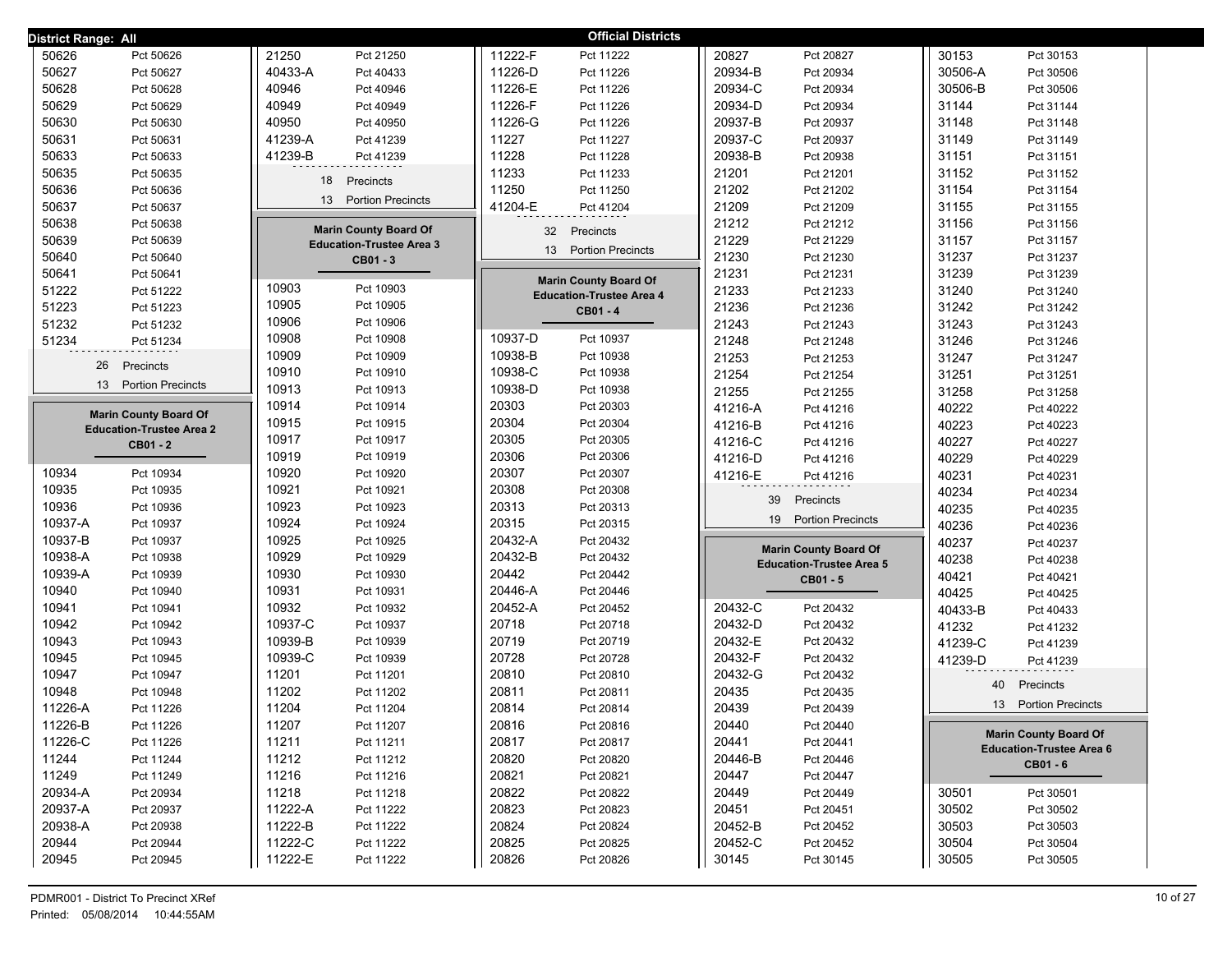| <b>District Range: All</b> |                                 |         |                      |              | <b>Official Districts</b>                   |       |           |       |           |
|----------------------------|---------------------------------|---------|----------------------|--------------|---------------------------------------------|-------|-----------|-------|-----------|
| 30506-C                    | Pct 30506                       | 40613-D | Pct 40613            |              |                                             | 10945 | Pct 10945 | 20823 | Pct 20823 |
| 30507                      | Pct 30507                       | 40617-B | Pct 40617            |              | <b>Sonoma County Board Of</b>               | 10947 | Pct 10947 | 20824 | Pct 20824 |
| 30508                      | Pct 30508                       | 40617-C | Pct 40617            |              | <b>Education-Trustee Area 2</b><br>CB02 - 2 | 10948 | Pct 10948 | 20825 | Pct 20825 |
| 30509                      | Pct 30509                       | 40618   | Pct 40618            |              |                                             | 11201 | Pct 11201 | 20826 | Pct 20826 |
| 30510                      | Pct 30510                       | 40619   | Pct 40619            | 41201-A      | Pct 41201                                   | 11202 | Pct 11202 | 20827 | Pct 20827 |
| 30511                      | Pct 30511                       | 41201   | Pct 41201            | 41204-A      | Pct 41204                                   | 11204 | Pct 11204 | 20934 | Pct 20934 |
| 30513                      | Pct 30513                       | 41202   | Pct 41202            | 41204-F      | Pct 41204                                   | 11207 | Pct 11207 | 20937 | Pct 20937 |
| 30515                      | Pct 30515                       | 41203   | Pct 41203            | 41204-G      | Pct 41204                                   | 11211 | Pct 11211 | 20938 | Pct 20938 |
| 30520                      | Pct 30520                       | 41204-B | Pct 41204            | 41204-H      | Pct 41204                                   | 11212 | Pct 11212 | 20944 | Pct 20944 |
| 30521                      | Pct 30521                       | 41204-C | Pct 41204            | 41204-l      | Pct 41204                                   | 11216 | Pct 11216 | 20945 | Pct 20945 |
| 31030                      | Pct 31030                       | 41204-D | Pct 41204            | 41204-J      | Pct 41204                                   | 11218 | Pct 11218 | 21201 | Pct 21201 |
| 31031                      | Pct 31031                       | 41204-F | Pct 41204            | 41208-A      | Pct 41208                                   | 11222 | Pct 11222 | 21202 | Pct 21202 |
| 31032                      | Pct 31032                       | 41204-G | Pct 41204            | $\mathbf{0}$ |                                             | 11226 | Pct 11226 | 21209 | Pct 21209 |
| 31033                      | Pct 31033                       | 41204-H | Pct 41204            |              | Precincts                                   | 11227 | Pct 11227 | 21212 | Pct 21212 |
| 31034                      | Pct 31034                       | 41204-l | Pct 41204            | 8            | <b>Portion Precincts</b>                    | 11228 | Pct 11228 | 21229 | Pct 21229 |
| 31036                      | Pct 31036                       | 41204-J | Pct 41204            |              | <b>Marin Community College</b>              | 11233 | Pct 11233 | 21230 | Pct 21230 |
| 31038                      | Pct 31038                       | 41205   | Pct 41205            |              | <b>District</b>                             | 11244 | Pct 11244 | 21231 | Pct 21231 |
| 31041                      | Pct 31041                       | 41206   | Pct 41206            |              | CC01                                        | 11249 | Pct 11249 | 21233 | Pct 21233 |
| 31212                      | Pct 31212                       | 41207   | Pct 41207            |              |                                             | 11250 | Pct 11250 | 21236 | Pct 21236 |
| 31214                      | Pct 31214                       | 41209   | Pct 41209            | 10903        | Pct 10903                                   | 20303 | Pct 20303 | 21243 | Pct 21243 |
| 31216                      | Pct 31216                       | 41211   | Pct 41211            | 10905        | Pct 10905                                   | 20304 | Pct 20304 | 21248 | Pct 21248 |
| 31217                      | Pct 31217                       | 41215   | Pct 41215            | 10906        | Pct 10906                                   | 20305 | Pct 20305 | 21250 | Pct 21250 |
| 31218                      | Pct 31218                       | 41216-F | Pct 41216            | 10908        | Pct 10908                                   | 20306 | Pct 20306 | 21253 | Pct 21253 |
| 31219                      | Pct 31219                       | 41216-G | Pct 41216            | 10909        | Pct 10909                                   | 20307 | Pct 20307 | 21254 | Pct 21254 |
| 31222                      | Pct 31222                       | 41216-H | Pct 41216            | 10910        | Pct 10910                                   | 20308 | Pct 20308 | 21255 | Pct 21255 |
| 31223                      | Pct 31223                       | 41220-C | Pct 41220            | 10913        | Pct 10913                                   | 20313 | Pct 20313 | 30145 | Pct 30145 |
| 31224                      | Pct 31224                       | 41251   | Pct 41251            | 10914        | Pct 10914                                   | 20315 | Pct 20315 | 30153 | Pct 30153 |
| 31225                      | Pct 31225                       | 41252   | Pct 41252            | 10915        | Pct 10915                                   | 20432 | Pct 20432 | 30501 | Pct 30501 |
| 31226                      | Pct 31226                       | 41254   | Pct 41254            | 10917        | Pct 10917                                   | 20435 | Pct 20435 | 30502 | Pct 30502 |
| 31227                      | Pct 31227                       | 50601   | Pct 50601            | 10919        | Pct 10919                                   | 20439 | Pct 20439 | 30503 | Pct 30503 |
| 31228                      | Pct 31228                       | 50602   | Pct 50602            | 10920        | Pct 10920                                   | 20440 | Pct 20440 | 30504 | Pct 30504 |
| 31229                      | Pct 31229                       | 50603   | Pct 50603            | 10921        | Pct 10921                                   | 20441 | Pct 20441 | 30505 | Pct 30505 |
| 31235                      | Pct 31235                       | 50604   | Pct 50604            | 10923        | Pct 10923                                   | 20442 | Pct 20442 | 30506 | Pct 30506 |
| 41220-A                    | Pct 41220                       | 50605   | Pct 50605            | 10924        | Pct 10924                                   | 20446 | Pct 20446 | 30507 | Pct 30507 |
| 41220-B                    | Pct 41220                       | 50606   | Pct 50606            | 10925        | Pct 10925                                   | 20447 | Pct 20447 | 30508 | Pct 30508 |
| 41224                      | Pct 41224                       | 50607-C | Pct 50607            | 10929        | Pct 10929                                   | 20449 | Pct 20449 | 30509 | Pct 30509 |
| 41226                      | Pct 41226                       | 50608   | Pct 50608            | 10930        | Pct 10930                                   | 20451 | Pct 20451 | 30510 | Pct 30510 |
| 41228                      | Pct 41228                       | 50610   | Pct 50610            | 10931        | Pct 10931                                   | 20452 | Pct 20452 | 30511 | Pct 30511 |
| 41230                      | Pct 41230                       | 50611-B | Pct 50611            | 10932        | Pct 10932                                   | 20718 | Pct 20718 | 30513 | Pct 30513 |
| 41253                      | Pct 41253                       | 50613   | Pct 50613            | 10934        | Pct 10934                                   | 20719 | Pct 20719 | 30515 | Pct 30515 |
|                            | 42 Precincts                    | 50614   | Pct 50614            | 10935        | Pct 10935                                   | 20728 | Pct 20728 | 30520 | Pct 30520 |
|                            | 3 Portion Precincts             | 50615   | Pct 50615            | 10936        | Pct 10936                                   | 20810 | Pct 20810 | 30521 | Pct 30521 |
|                            |                                 | 50617-C | Pct 50617            | 10937        | Pct 10937                                   | 20811 | Pct 20811 | 31030 | Pct 31030 |
|                            | <b>Marin County Board Of</b>    | 50619   | Pct 50619            | 10938        | Pct 10938                                   | 20814 | Pct 20814 | 31031 | Pct 31031 |
|                            | <b>Education-Trustee Area 7</b> | 51209   | Pct 51209            | 10939        | Pct 10939                                   | 20816 | Pct 20816 | 31032 | Pct 31032 |
|                            | CB01 - 7                        | 51218   | Pct 51218            | 10940        | Pct 10940                                   | 20817 | Pct 20817 | 31033 | Pct 31033 |
| 40610-B                    | Pct 40610                       | 51221   | Pct 51221            | 10941        | Pct 10941                                   | 20820 | Pct 20820 | 31034 | Pct 31034 |
| 40613-C                    | Pct 40613                       | 29      | Precincts            | 10942        | Pct 10942                                   | 20821 | Pct 20821 | 31036 | Pct 31036 |
|                            |                                 |         | 20 Portion Precincts | 10943        | Pct 10943                                   | 20822 | Pct 20822 | 31038 | Pct 31038 |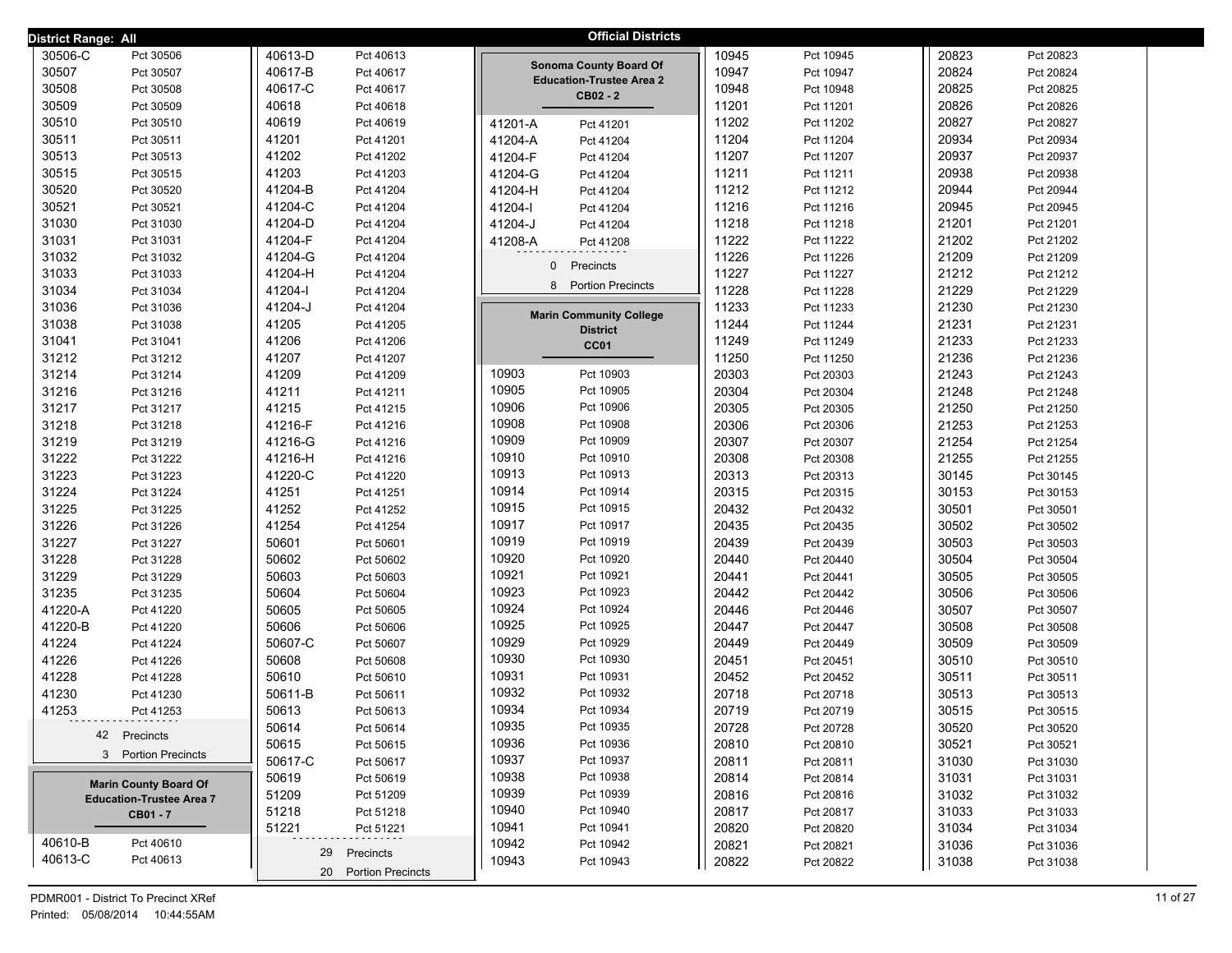| District Range: All |           |         |           | <b>Official Districts</b>       |                                            |                      |
|---------------------|-----------|---------|-----------|---------------------------------|--------------------------------------------|----------------------|
| 31041               | Pct 31041 | 40613   | Pct 40613 | 41254<br>Pct 41254              | 41201-A<br>Pct 41201                       | 10932<br>Pct 10932   |
| 31144               | Pct 31144 | 40614   | Pct 40614 | 50601<br>Pct 50601              | 41204-A<br>Pct 41204                       | 10934<br>Pct 10934   |
| 31148               | Pct 31148 | 40617   | Pct 40617 | 50602<br>Pct 50602              | 41204-F<br>Pct 41204                       | 10935<br>Pct 10935   |
| 31149               | Pct 31149 | 40618   | Pct 40618 | 50603<br>Pct 50603              | 41204-G<br>Pct 41204                       | 10936<br>Pct 10936   |
| 31151               | Pct 31151 | 40619   | Pct 40619 | 50604<br>Pct 50604              | 41204-H<br>Pct 41204                       | 10937<br>Pct 10937   |
| 31152               | Pct 31152 | 40946   | Pct 40946 | 50605<br>Pct 50605              | 41204-l<br>Pct 41204                       | 10938<br>Pct 10938   |
| 31154               | Pct 31154 | 40949   | Pct 40949 | 50606<br>Pct 50606              | 41204-J<br>Pct 41204                       | 10939<br>Pct 10939   |
| 31155               | Pct 31155 | 40950   | Pct 40950 | 50607<br>Pct 50607              | 41208-A<br>Pct 41208                       | 10940<br>Pct 10940   |
| 31156               | Pct 31156 | 41201-B | Pct 41201 | 50608<br>Pct 50608              | Precincts<br>0                             | 10941<br>Pct 10941   |
| 31157               | Pct 31157 | 41201-C | Pct 41201 | 50610<br>Pct 50610              |                                            | 10942<br>Pct 10942   |
| 31212               | Pct 31212 | 41201-D | Pct 41201 | 50611<br>Pct 50611              | 8<br><b>Portion Precincts</b>              | 10943<br>Pct 10943   |
| 31214               | Pct 31214 | 41201-E | Pct 41201 | 50612<br>Pct 50612              | Petaluma Joint Union High                  | 10945<br>Pct 10945   |
| 31216               | Pct 31216 | 41201-F | Pct 41201 | 50613<br>Pct 50613              | <b>School District</b>                     | 10947<br>Pct 10947   |
| 31217               | Pct 31217 | 41201-G | Pct 41201 | 50614<br>Pct 50614              | <b>HS40</b>                                | 10948<br>Pct 10948   |
| 31218               | Pct 31218 | 41201-H | Pct 41201 | 50615<br>Pct 50615              |                                            | 11201<br>Pct 11201   |
| 31219               | Pct 31219 | 41201-l | Pct 41201 | 50616<br>Pct 50616              | 41201-A<br>Pct 41201                       | 11202<br>Pct 11202   |
| 31222               | Pct 31222 | 41201-J | Pct 41201 | 50617<br>Pct 50617              | 41204-A<br>Pct 41204                       | 11204<br>Pct 11204   |
| 31223               | Pct 31223 | 41201-K | Pct 41201 | 50619<br>Pct 50619              | 41204-F<br>Pct 41204                       | 11207<br>Pct 11207   |
| 31224               | Pct 31224 | 41201-L | Pct 41201 | 50620<br>Pct 50620              | 41204-G<br>Pct 41204                       | 11211<br>Pct 11211   |
| 31225               | Pct 31225 | 41202   | Pct 41202 | 50624<br>Pct 50624              | 41204-H<br>Pct 41204                       | 11212<br>Pct 11212   |
| 31226               | Pct 31226 | 41203   | Pct 41203 | 50625<br>Pct 50625              | 41204-l<br>Pct 41204                       | 11216<br>Pct 11216   |
| 31227               | Pct 31227 | 41204-B | Pct 41204 | 50626<br>Pct 50626              | 41204-J<br>Pct 41204                       | 11218<br>Pct 11218   |
| 31228               | Pct 31228 | 41204-C | Pct 41204 | 50627<br>Pct 50627              | 41208-A<br>Pct 41208                       | 11222<br>Pct 11222   |
| 31229               | Pct 31229 | 41204-D | Pct 41204 | 50628<br>Pct 50628              | 0<br>Precincts                             | 11226<br>Pct 11226   |
| 31235               | Pct 31235 | 41204-E | Pct 41204 | 50629<br>Pct 50629              | 8 Portion Precincts                        | 11227<br>Pct 11227   |
| 31237               | Pct 31237 | 41205   | Pct 41205 | 50630<br>Pct 50630              |                                            | 11228<br>Pct 11228   |
| 31239               | Pct 31239 | 41206   | Pct 41206 | 50631<br>Pct 50631              | San Rafael High School                     | 11233<br>Pct 11233   |
| 31240               | Pct 31240 | 41207   | Pct 41207 | 50633<br>Pct 50633              | <b>District</b>                            | 11244<br>Pct 11244   |
| 31242               | Pct 31242 | 41208-B | Pct 41208 | 50635<br>Pct 50635              | <b>HS50</b>                                | 11249<br>Pct 11249   |
| 31243               | Pct 31243 | 41208-C | Pct 41208 | 50636<br>Pct 50636              |                                            | 11250<br>Pct 11250   |
| 31246               | Pct 31246 | 41208-D | Pct 41208 | 50637<br>Pct 50637              | 10903<br>Pct 10903                         | 20934-A<br>Pct 20934 |
| 31247               | Pct 31247 | 41208-E | Pct 41208 | 50638<br>Pct 50638              | 10905<br>Pct 10905<br>10906                | 20934-B<br>Pct 20934 |
| 31251               | Pct 31251 | 41209   | Pct 41209 | 50639<br>Pct 50639              | Pct 10906                                  | 20937<br>Pct 20937   |
| 31258               | Pct 31258 | 41210-A | Pct 41210 | 50640<br>Pct 50640              | 10908<br>Pct 10908                         | 20938<br>Pct 20938   |
| 40222               | Pct 40222 | 41210-B | Pct 41210 | 50641<br>Pct 50641              | 10909<br>Pct 10909<br>10910                | 20944<br>Pct 20944   |
| 40223               | Pct 40223 | 41210-C | Pct 41210 | 51209<br>Pct 51209              | Pct 10910<br>10913<br>Pct 10913            | 20945<br>Pct 20945   |
| 40227               | Pct 40227 | 41211   | Pct 41211 | 51218<br>Pct 51218              | 10914<br>Pct 10914                         | 21250<br>Pct 21250   |
| 40229               | Pct 40229 | 41215   | Pct 41215 | 51221<br>Pct 51221              | 10915<br>Pct 10915                         | 40433-A<br>Pct 40433 |
| 40231               | Pct 40231 | 41216   | Pct 41216 | 51222<br>Pct 51222              | 10917                                      | 40946<br>Pct 40946   |
| 40234               | Pct 40234 | 41220   | Pct 41220 | 51223<br>Pct 51223              | Pct 10917<br>10919<br>Pct 10919            | 40949<br>Pct 40949   |
| 40235               | Pct 40235 | 41224   | Pct 41224 | 51232<br>Pct 51232              |                                            | 40950<br>Pct 40950   |
| 40236               | Pct 40236 | 41226   | Pct 41226 | 51234<br>Pct 51234              | 10920<br>Pct 10920<br>10921-A<br>Pct 10921 | 41204-E<br>Pct 41204 |
| 40237               | Pct 40237 | 41228   | Pct 41228 | 246 Precincts                   | 10921-B<br>Pct 10921                       | 41239-A<br>Pct 41239 |
| 40238               | Pct 40238 | 41230   | Pct 41230 | 22 Portion Precincts            | 10923                                      | 41239-B<br>Pct 41239 |
| 40421               | Pct 40421 | 41232   | Pct 41232 |                                 | Pct 10923<br>10924                         | 55 Precincts         |
| 40425               | Pct 40425 | 41239   | Pct 41239 | <b>Sonoma Community College</b> | Pct 10924<br>10925<br>Pct 10925            | 9 Portion Precincts  |
| 40433               | Pct 40433 | 41251   | Pct 41251 | <b>District -Trustee Area 2</b> | 10929<br>Pct 10929                         |                      |
| 40610               | Pct 40610 | 41252   | Pct 41252 | CC <sub>02</sub>                | 10930-A<br>Pct 10930                       |                      |
| 40612               | Pct 40612 | 41253   | Pct 41253 |                                 | 10931<br>Pct 10931                         |                      |
|                     |           |         |           |                                 |                                            |                      |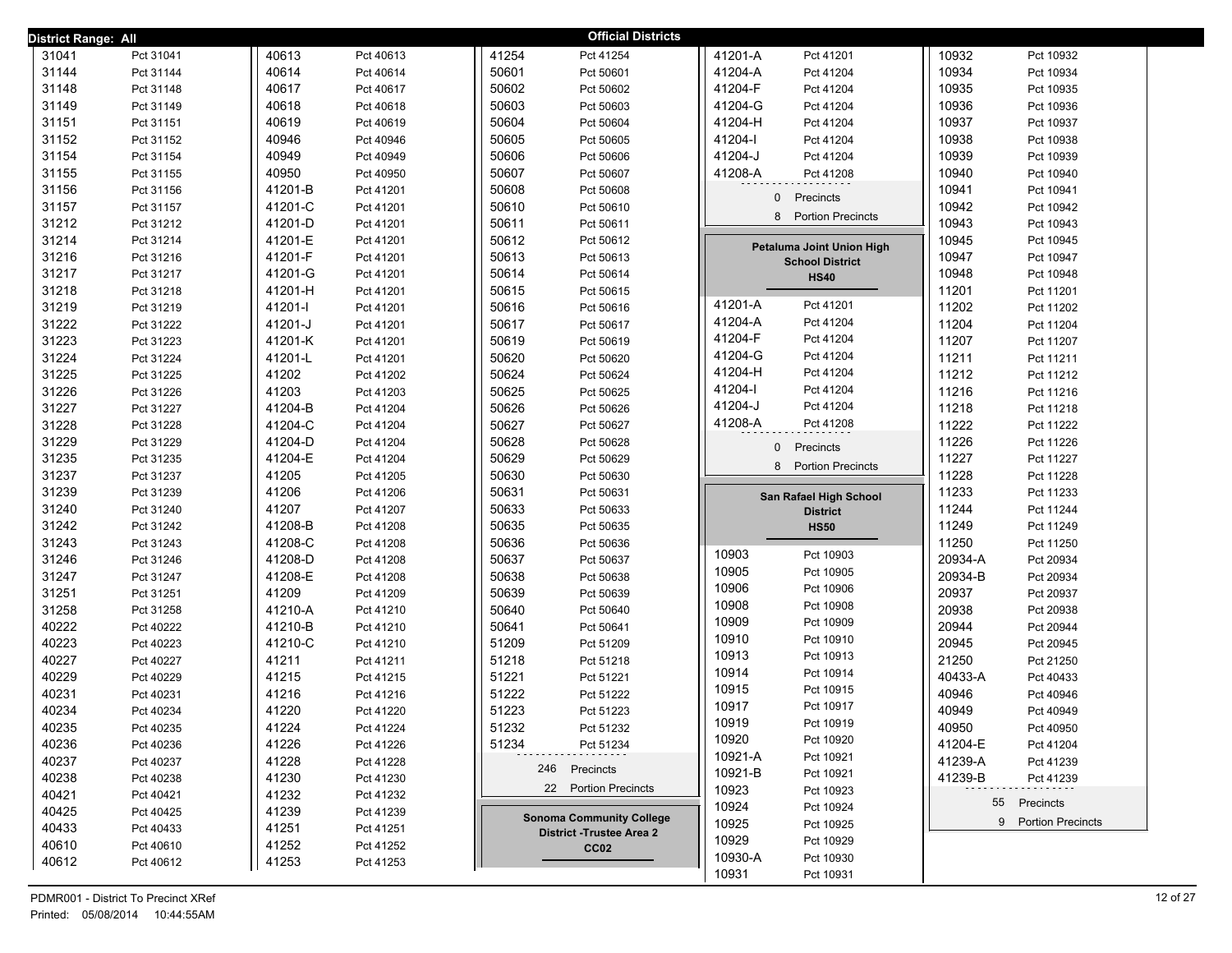| District Range: All |                                       |                |                        |                    | <b>Official Districts</b> |                                             |                                     |
|---------------------|---------------------------------------|----------------|------------------------|--------------------|---------------------------|---------------------------------------------|-------------------------------------|
|                     |                                       | 21231          | Pct 21231              | 31223              | Pct 31223                 | 41254<br>Pct 41254                          | 11226-D<br>Pct 11226                |
|                     | <b>Tamalpais Union High</b>           | 21233          | Pct 21233              | 31224              | Pct 31224                 |                                             | 11226-G<br>Pct 11226                |
|                     | <b>School District</b><br><b>HS60</b> | 21236          | Pct 21236              | 31225              | Pct 31225                 | Precincts<br>134                            | 41204-E<br>Pct 41204                |
|                     |                                       | 21243          | Pct 21243              | 31226              | Pct 31226                 | 10 <sup>1</sup><br><b>Portion Precincts</b> | 16<br>Precincts                     |
| 10921-C             | Pct 10921                             | 21248          | Pct 21248              | 31227              | Pct 31227                 | <b>Bolinas-Stinson Union</b>                |                                     |
| 10930-C             | Pct 10930                             | 21253          | Pct 21253              | 31228              | Pct 31228                 | <b>School District</b>                      | <b>Portion Precincts</b><br>16      |
| 20303               | Pct 20303                             | 21254          | Pct 21254              | 31229              | Pct 31229                 | SCH <sub>05</sub>                           | <b>Kentfield School District</b>    |
| 20304               | Pct 20304                             | 21255          | Pct 21255              | 31235              | Pct 31235                 |                                             |                                     |
| 20305               | Pct 20305                             | 30145          | Pct 30145              | 31237              | Pct 31237                 | 41205-B<br>Pct 41205                        | <b>SCH20</b>                        |
| 20306               | Pct 20306                             | 30153          | Pct 30153              | 31239              | Pct 31239                 | 41207<br>Pct 41207                          |                                     |
| 20307               | Pct 20307                             | 30501          | Pct 30501              | 31240              | Pct 31240                 | 41209<br>Pct 41209                          | 20432-A<br>Pct 20432                |
| 20308               | Pct 20308                             | 30502          | Pct 30502              | 31242              | Pct 31242                 | 41220-C<br>Pct 41220                        | 20432-B<br>Pct 20432                |
| 20313               | Pct 20313                             | 30503          | Pct 30503              | 31243              | Pct 31243                 | 41252<br>Pct 41252                          | 20432-C<br>Pct 20432                |
| 20315               | Pct 20315                             | 30504          | Pct 30504              | 31246              | Pct 31246                 | 41254<br>Pct 41254                          | 20432-G<br>Pct 20432                |
| 20432               | Pct 20432                             | 30505          | Pct 30505              | 31247              | Pct 31247                 | Precincts<br>$\overline{4}$                 | 20439<br>Pct 20439                  |
| 20435               | Pct 20435                             | 30506          | Pct 30506              | 31251              | Pct 31251                 | 2 Portion Precincts                         | 20442<br>Pct 20442                  |
| 20439               | Pct 20439                             | 30507          | Pct 30507              | 31258              | Pct 31258                 |                                             | 20446<br>Pct 20446                  |
| 20440               | Pct 20440                             | 30508          | Pct 30508              | 40222              | Pct 40222                 | <b>Dixie School District</b>                | 20449<br>Pct 20449                  |
| 20441               | Pct 20441                             | 30509          | Pct 30509              | 40223              | Pct 40223                 |                                             | 20451<br>Pct 20451                  |
| 20442               | Pct 20442                             | 30510          | Pct 30510              | 40227              | Pct 40227                 | SCH <sub>10</sub>                           | 20452-A<br>Pct 20452                |
| 20446               | Pct 20446                             | 30511          | Pct 30511              | 40229              | Pct 40229                 | 10903<br>Pct 10903                          | 20452-B<br>Pct 20452                |
| 20447               | Pct 20447                             | 30513          | Pct 30513              | 40231              | Pct 40231                 | 10905<br>Pct 10905                          | 20719-A<br>Pct 20719                |
| 20449               | Pct 20449                             | 30515          | Pct 30515              | 40234              | Pct 40234                 | 10906<br>Pct 10906                          | 20719-B<br>Pct 20719                |
| 20451               | Pct 20451                             | 30520          | Pct 30520              | 40235              | Pct 40235                 | 10908<br>Pct 10908                          | 21229<br>Pct 21229                  |
| 20452               | Pct 20452                             | 30521          | Pct 30521              | 40236              | Pct 40236                 | 10909<br>Pct 10909                          | 21230<br>Pct 21230                  |
| 20718               | Pct 20718                             | 31030          | Pct 31030              | 40237              | Pct 40237                 | 10910<br>Pct 10910                          | 21231<br>Pct 21231                  |
| 20719               | Pct 20719                             | 31031          | Pct 31031              | 40238              | Pct 40238                 | 10913<br>Pct 10913                          | 21233<br>Pct 21233<br>21236-A       |
| 20728               | Pct 20728                             | 31032          | Pct 31032              | 40421              | Pct 40421                 | 10914<br>Pct 10914                          | Pct 21236<br>21243<br>Pct 21243     |
| 20810               | Pct 20810                             | 31033          | Pct 31033              | 40425              | Pct 40425                 | 10915<br>Pct 10915                          | 21248<br>Pct 21248                  |
| 20811               | Pct 20811                             | 31034          | Pct 31034              | 40433-B            | Pct 40433                 | 10917-A<br>Pct 10917                        | 41216-A<br>Pct 41216                |
| 20814               | Pct 20814                             | 31036          | Pct 31036              | 41204-B            | Pct 41204                 | 10917-C<br>Pct 10917                        | 41216-B<br>Pct 41216                |
| 20816               | Pct 20816                             | 31038          | Pct 31038              | 41204-C<br>41205-B | Pct 41204                 | 10919-B<br>Pct 10919                        | 41216-C<br>Pct 41216                |
| 20817               | Pct 20817                             | 31041          | Pct 31041              |                    | Pct 41205                 | 10923-B<br>Pct 10923                        | 41216-D<br>Pct 41216                |
| 20820               | Pct 20820                             | 31144<br>31148 | Pct 31144              | 41206<br>41207     | Pct 41206<br>Pct 41207    | 10923-C<br>Pct 10923                        | 41216-E<br>Pct 41216                |
| 20821               | Pct 20821                             | 31149          | Pct 31148              | 41209              | Pct 41209                 | 10923-E<br>Pct 10923                        | 41216-F<br>Pct 41216                |
| 20822<br>20823      | Pct 20822                             | 31151          | Pct 31149<br>Pct 31151 | 41211              | Pct 41211                 | 10924-A<br>Pct 10924                        |                                     |
| 20824               | Pct 20823                             | 31152          | Pct 31152              | 41215              | Pct 41215                 | 10924-B<br>Pct 10924                        | Precincts<br>11                     |
| 20825               | Pct 20824                             | 31154          | Pct 31154              | 41216              | Pct 41216                 | 10932-B<br>Pct 10932                        | 15 Portion Precincts                |
| 20826               | Pct 20825<br>Pct 20826                | 31155          | Pct 31155              | 41220              | Pct 41220                 | 11201<br>Pct 11201                          |                                     |
| 20827               | Pct 20827                             | 31156          | Pct 31156              | 41224              | Pct 41224                 | 11202<br>Pct 11202                          | <b>Laguna Joint School District</b> |
| 20934-C             | Pct 20934                             | 31157          | Pct 31157              | 41226              | Pct 41226                 | 11204<br>Pct 11204                          | <b>SCH25</b>                        |
| 20934-D             | Pct 20934                             | 31212          | Pct 31212              | 41228              | Pct 41228                 | 11207<br>Pct 11207                          |                                     |
| 21201               | Pct 21201                             | 31214          | Pct 31214              | 41230              | Pct 41230                 | 11211<br>Pct 11211                          | 41201-A<br>Pct 41201                |
| 21202               | Pct 21202                             | 31216          | Pct 31216              | 41232              | Pct 41232                 | 11216<br>Pct 11216                          | 41204-G<br>Pct 41204                |
| 21209               | Pct 21209                             | 31217          | Pct 31217              | 41239-C            | Pct 41239                 | 11218<br>Pct 11218                          | 0 Precincts                         |
| 21212               | Pct 21212                             | 31218          | Pct 31218              | 41239-D            | Pct 41239                 | 11222-A<br>Pct 11222                        |                                     |
| 21229               | Pct 21229                             | 31219          | Pct 31219              | 41252              | Pct 41252                 | 11222-C<br>Pct 11222                        | 2 Portion Precincts                 |
| 21230               | Pct 21230                             | 31222          | Pct 31222              | 41253              | Pct 41253                 | 11222-E<br>Pct 11222                        |                                     |
|                     |                                       |                |                        |                    |                           | 11222-F<br>Pct 11222                        |                                     |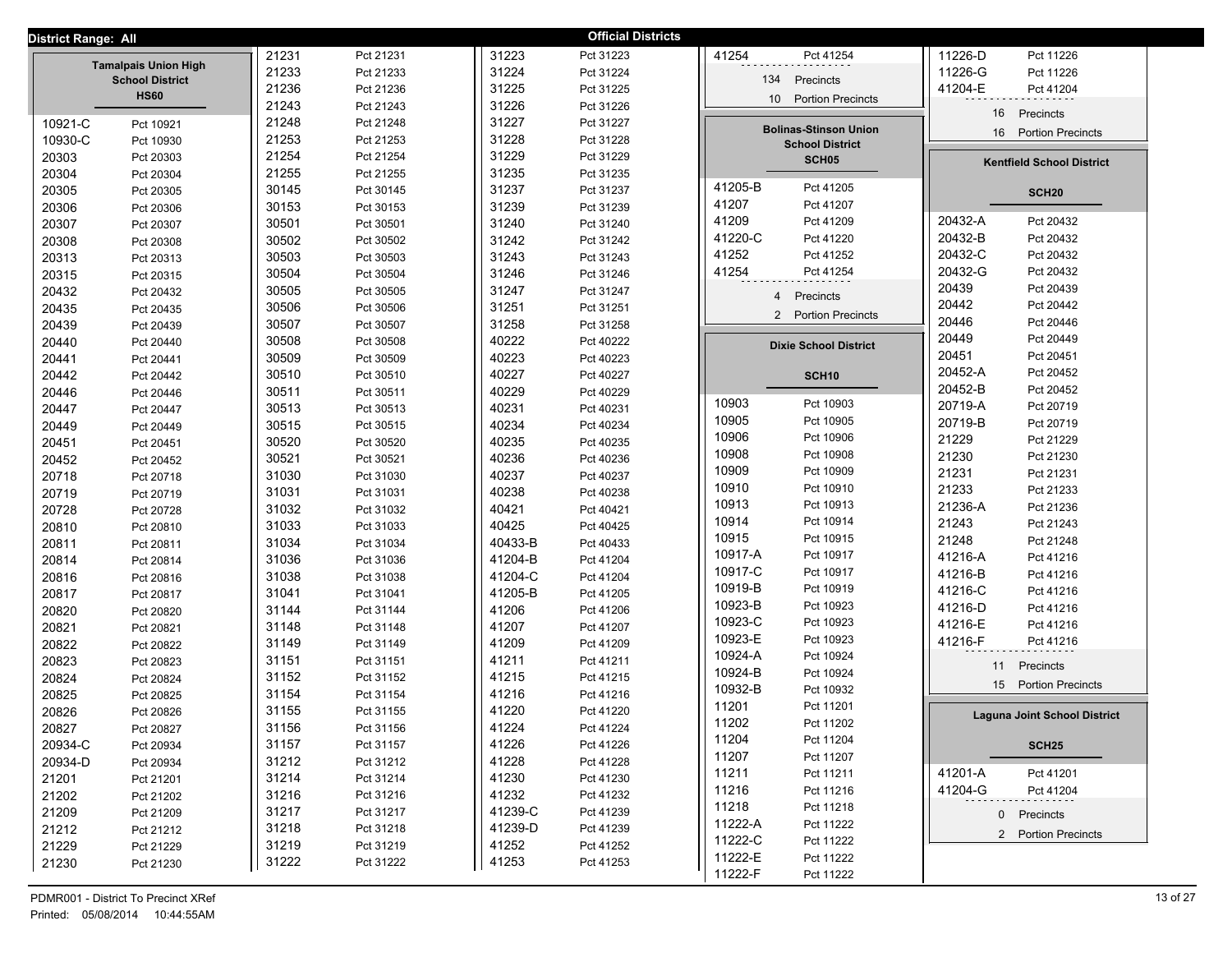| District Range: All              |                                          | <b>Official Districts</b>       |                                          |                                    |
|----------------------------------|------------------------------------------|---------------------------------|------------------------------------------|------------------------------------|
|                                  | 41204-J                                  | 41220-B                         | 50615                                    | 31251                              |
|                                  | Pct 41204                                | Pct 41220                       | Pct 50615                                | Pct 31251                          |
| <b>Lagunitas School District</b> | 41208-A                                  | 41224                           | 50616                                    | 31258                              |
|                                  | Pct 41208                                | Pct 41224                       | Pct 50616                                | Pct 31258                          |
| SCH <sub>30</sub>                | $\mathbf 0$                              | 41226                           | 50617                                    | 40235-B                            |
|                                  | Precincts                                | Pct 41226                       | Pct 50617                                | Pct 40235                          |
|                                  |                                          | 41228<br>Pct 41228              | 50619<br>Pct 50619                       | 40236-B<br>Pct 40236               |
| 41206                            | 5                                        | 41230                           | 50620                                    | 40238                              |
| Pct 41206                        | <b>Portion Precincts</b>                 | Pct 41230                       | Pct 50620                                | Pct 40238                          |
| 41211                            | <b>Mill Valley School District</b>       | 41253                           | 50624                                    | Precincts                          |
| Pct 41211                        |                                          | Pct 41253                       | Pct 50624                                | 14                                 |
| 41215<br>Pct 41215               |                                          | 34<br>Precincts                 | 50625<br>Pct 50625                       | 5 Portion Precincts                |
| 41216-G<br>Pct 41216             | <b>SCH45</b>                             | 12 Portion Precincts            | 50626<br>Pct 50626                       |                                    |
| 41216-H<br>Pct 41216             |                                          |                                 | 50627<br>Pct 50627                       | <b>Ross School District</b>        |
| 3<br>Precincts                   | 30501<br>Pct 30501                       | <b>Nicasio School District</b>  | 50628<br>Pct 50628                       |                                    |
| 2 Portion Precincts              | 30502<br>Pct 30502                       |                                 | 50629<br>Pct 50629                       | SCH65                              |
|                                  | 30503<br>Pct 30503                       | <b>SCH50</b>                    | 50630<br>Pct 50630                       |                                    |
| Larkspur-Corte Madera            | 30504<br>Pct 30504                       |                                 | 50631<br>Pct 50631                       | 20718<br>Pct 20718                 |
| <b>School District</b>           | 30505                                    | 41204-B                         | 50633                                    | 20719-C                            |
|                                  | Pct 30505                                | Pct 41204                       | Pct 50633                                | Pct 20719                          |
| <b>SCH35</b>                     | 30506-B                                  | 41204-C                         | 50635                                    | 20728                              |
|                                  | Pct 30506                                | Pct 41204                       | Pct 50635                                | Pct 20728                          |
|                                  | 30506-C                                  | Precincts                       | 50636                                    | 20934-C                            |
|                                  | Pct 30506                                | $\mathbf{0}$                    | Pct 50636                                | Pct 20934                          |
| 20432-D                          | 30507                                    | 2 Portion Precincts             | 50637                                    | 20934-D                            |
| Pct 20432                        | Pct 30507                                |                                 | Pct 50637                                | Pct 20934                          |
| 20432-E                          | 30508                                    |                                 | 50638                                    | 21236-B                            |
| Pct 20432                        | Pct 30508                                |                                 | Pct 50638                                | Pct 21236                          |
| 20432-F                          | 30509                                    | <b>Novato Unified School</b>    | 50639                                    | 21253-C                            |
| Pct 20432                        | Pct 30509                                |                                 | Pct 50639                                | Pct 21253                          |
| 20435                            | 30510                                    | <b>District</b>                 | 50640                                    | $2^{\circ}$                        |
| Pct 20435                        | Pct 30510                                |                                 | Pct 50640                                | Precincts                          |
| 20440<br>Pct 20440               | 30511<br>Pct 30511                       | <b>SCH55</b>                    | 50641<br>Pct 50641                       | 5 Portion Precincts                |
| 20441                            | 30513                                    | 40610                           | 51209                                    |                                    |
| Pct 20441                        | Pct 30513                                | Pct 40610                       | Pct 51209                                |                                    |
| 20447                            | 30515                                    | 40612                           | 51218                                    | <b>Ross Valley School District</b> |
| Pct 20447                        | Pct 30515                                | Pct 40612                       | Pct 51218                                |                                    |
| 20452-C<br>Pct 20452             | 30520<br>Pct 30520                       | 40613                           | 51221<br>Pct 51221                       |                                    |
| 30506-A<br>Pct 30506             | 30521<br>Pct 30521                       | Pct 40613<br>40614<br>Pct 40614 | 51222<br>Pct 51222                       | SCH70                              |
| 40222                            | 31148-A                                  | 40617                           | 51223                                    | 10930-C                            |
| Pct 40222                        | Pct 31148                                | Pct 40617                       | Pct 51223                                | Pct 10930                          |
| 40223                            | 31148-C                                  | 40618                           | 51232                                    | 20303                              |
| Pct 40223                        | Pct 31148                                | Pct 40618                       | Pct 51232                                | Pct 20303                          |
| 40227                            | 31212                                    | 40619                           | 51234                                    | 20304                              |
| Pct 40227                        | Pct 31212                                | Pct 40619                       | Pct 51234                                | Pct 20304                          |
| 40229                            | 31214                                    | 41204-D                         | 48                                       | 20305                              |
| Pct 40229                        | Pct 31214                                | Pct 41204                       | Precincts                                | Pct 20305                          |
| 40231                            | 31216                                    | 41208-B                         | 8 Portion Precincts                      | 20306                              |
| Pct 40231                        | Pct 31216                                | Pct 41208                       |                                          | Pct 20306                          |
| 40234                            | 31217                                    | 41208-C                         |                                          | 20307                              |
| Pct 40234                        | Pct 31217                                | Pct 41208                       |                                          | Pct 20307                          |
| 40235-A                          | 31218                                    | 41208-D                         | <b>Reed Union School District</b>        | 20308                              |
| Pct 40235                        | Pct 31218                                | Pct 41208                       |                                          | Pct 20308                          |
| 40236-A<br>Pct 40236             | 31219<br>Pct 31219<br>31222              | 41208-E<br>Pct 41208            |                                          | 20313<br>Pct 20313                 |
| 40237                            | Pct 31222                                | 41210-A                         | SCH60                                    | 20315                              |
| Pct 40237                        | 31223                                    | Pct 41210                       |                                          | Pct 20315                          |
| 40421<br>Pct 40421               | Pct 31223                                | 41210-B<br>Pct 41210            | 30145                                    | 20810<br>Pct 20810                 |
| 40425<br>Pct 40425               | 31224<br>Pct 31224<br>31225<br>Pct 31225 | 41210-C<br>Pct 41210            | Pct 30145<br>30153<br>Pct 30153          | 20811<br>Pct 20811                 |
| 40433-B<br>Pct 40433<br>41232    | 31226-D<br>Pct 31226                     | 50601<br>Pct 50601              | 31144<br>Pct 31144                       | 20814<br>Pct 20814                 |
| Pct 41232                        | 31237                                    | 50602                           | 31148-B                                  | 20816                              |
|                                  | Pct 31237                                | Pct 50602                       | Pct 31148                                | Pct 20816                          |
| 41239-C<br>Pct 41239<br>41239-D  | 31239<br>Pct 31239                       | 50603<br>Pct 50603              | 31148-D<br>Pct 31148                     | 20817<br>Pct 20817                 |
| Pct 41239                        |                                          | 50604<br>Pct 50604              |                                          | 20820<br>Pct 20820                 |
| 14 Precincts                     | 31240<br>Pct 31240<br>31242<br>Pct 31242 | 50605<br>Pct 50605              | 31149<br>Pct 31149<br>31151<br>Pct 31151 | 20821<br>Pct 20821                 |
| 10 Portion Precincts             | 31243                                    | 50606                           | 31152                                    | 20822                              |
|                                  | Pct 31243                                | Pct 50606                       | Pct 31152                                | Pct 20822                          |
|                                  | 31246-A                                  | 50607                           | 31154                                    | 20823                              |
|                                  | Pct 31246                                | Pct 50607                       | Pct 31154                                | Pct 20823                          |
| <b>Lincoln School District</b>   | 31246-C                                  | 50608                           | 31155                                    | 20824                              |
|                                  | Pct 31246                                | Pct 50608                       | Pct 31155                                | Pct 20824                          |
|                                  | 31246-D                                  | 50610<br>Pct 50610              | 31156                                    | 20825<br>Pct 20825                 |
| SCH40                            | Pct 31246<br>31246-E<br>Pct 31246        | 50611<br>Pct 50611              | Pct 31156<br>31157<br>Pct 31157          | 20826-A<br>Pct 20826               |
| 41204-A                          | 31246-F                                  | 50612                           | 31246-B                                  | 20826-B                            |
| Pct 41204                        | Pct 31246                                | Pct 50612                       | Pct 31246                                | Pct 20826                          |
| 41204-F<br>Pct 41204             | 41220-A                                  | 50613<br>Pct 50613              | 31247                                    | 20827<br>Pct 20827                 |
| 41204-H<br>Pct 41204             | Pct 41220                                | 50614<br>Pct 50614              | Pct 31247                                | 21201<br>Pct 21201                 |
|                                  |                                          |                                 |                                          |                                    |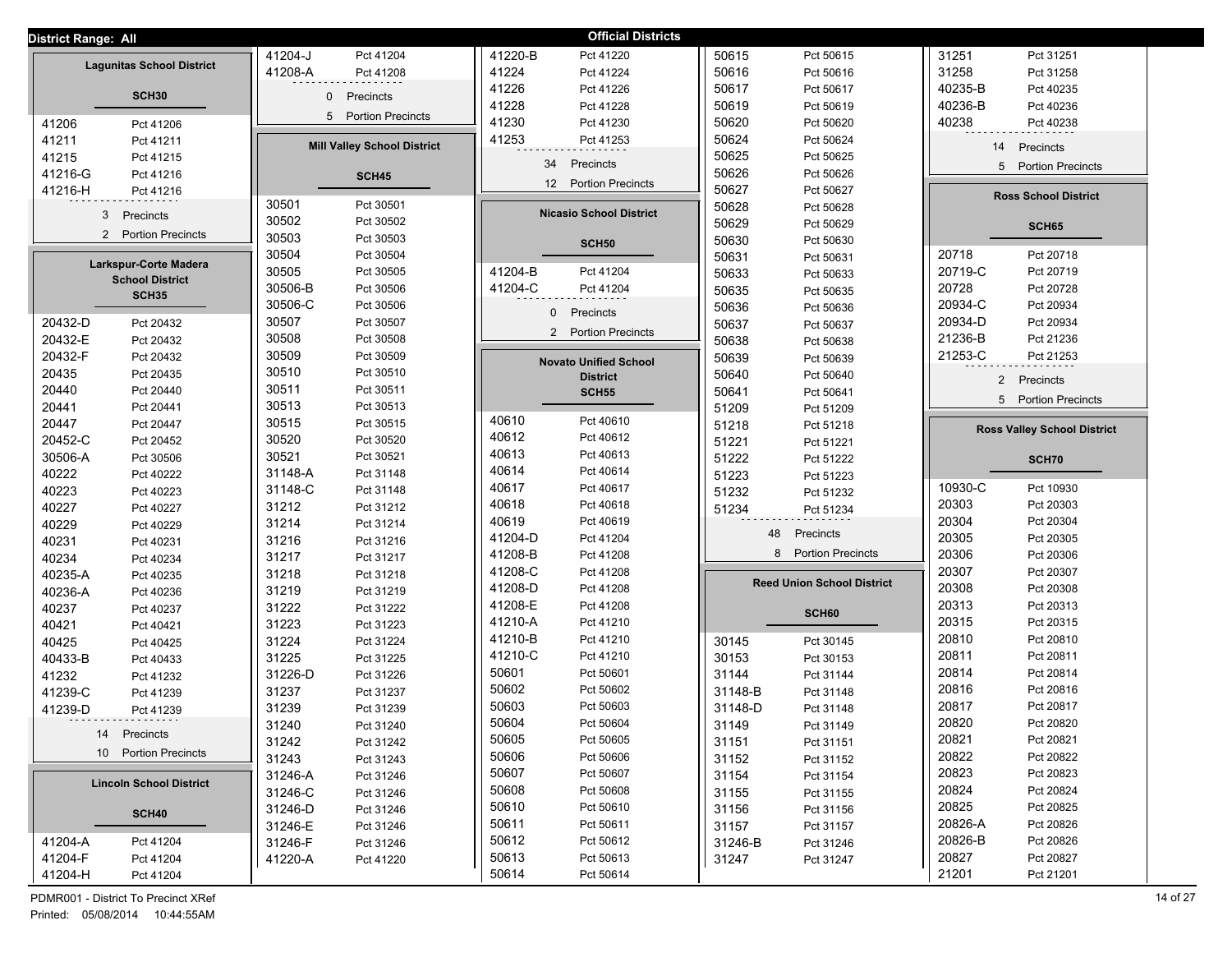| District Range: All                          |                                    | <b>Official Districts</b>                    |                                                         |                                                        |
|----------------------------------------------|------------------------------------|----------------------------------------------|---------------------------------------------------------|--------------------------------------------------------|
| 21202<br>Pct 21202                           | 11226-E<br>Pct 11226               |                                              |                                                         |                                                        |
| 21209<br>Pct 21209                           | 11226-F<br>Pct 11226               | <b>Shoreline Unified School</b>              | Precincts<br>$\mathbf{0}$                               | <b>Marinwood Community</b>                             |
| 21212<br>Pct 21212                           | 11227<br>Pct 11227                 | <b>District</b><br><b>SCH85</b>              | <b>Portion Precincts</b><br>5                           | <b>Services District</b><br><b>CSD50</b>               |
| 21253-A<br>Pct 21253                         | 11228<br>Pct 11228                 |                                              | <b>Shoreline Unified School</b>                         |                                                        |
| 21253-B<br>Pct 21253                         | 11233<br>Pct 11233                 | 41201-B<br>Pct 41201                         | <b>District-Trustee Area 3</b>                          | 11201-B<br>Pct 11201                                   |
| 21254<br>Pct 21254                           | 11244<br>Pct 11244                 | 41201-C<br>Pct 41201                         | <b>SCH85 - 3</b>                                        | 11201-E<br>Pct 11201                                   |
| 21255<br>Pct 21255                           | 11249<br>Pct 11249                 | 41201-D<br>Pct 41201                         |                                                         | 11207<br>Pct 11207                                     |
|                                              | 11250<br>Pct 11250                 | 41201-E<br>Pct 41201                         | 41201-E<br>Pct 41201                                    | 11211<br>Pct 11211                                     |
| 26<br>Precincts                              | 20826-C<br>Pct 20826               | 41201-F<br>Pct 41201                         | 41201-F<br>Pct 41201                                    | 11216<br>Pct 11216                                     |
| 5 Portion Precincts                          | 20934-A<br>Pct 20934               | 41201-G<br>Pct 41201                         | 41201-J<br>Pct 41201                                    | 11218<br>Pct 11218                                     |
| <b>San Rafael Elementary</b>                 | 20934-B<br>Pct 20934               | 41201-H<br>Pct 41201                         | 41201-K<br>Pct 41201                                    |                                                        |
| <b>School District</b>                       | 20937<br>Pct 20937                 | 41201-l<br>Pct 41201                         | 41201-L<br>Pct 41201                                    | Precincts<br>4                                         |
| SCH75                                        | 20938<br>Pct 20938                 | 41201-J<br>Pct 41201                         | $\mathbf{0}$<br>Precincts                               | 2<br><b>Portion Precincts</b>                          |
|                                              | 20944<br>Pct 20944                 | 41201-K<br>Pct 41201                         |                                                         |                                                        |
| 10917-B<br>Pct 10917                         | 20945<br>Pct 20945                 | 41201-L<br>Pct 41201                         | 5 Portion Precincts                                     | <b>Muir Beach Community</b>                            |
| 10919-A<br>Pct 10919                         | 21250<br>Pct 21250                 | 41202<br>Pct 41202                           | <b>Union Joint School District</b>                      | <b>Services District</b><br>CSD60                      |
| 10920<br>Pct 10920                           | 40433-A<br>Pct 40433               | 41203<br>Pct 41203                           |                                                         |                                                        |
| 10921<br>Pct 10921                           | 40946<br>Pct 40946                 | 41205-A<br>Pct 41205                         | SCH90                                                   | 41220<br>Pct 41220                                     |
| 10923-A<br>Pct 10923                         | 40949<br>Pct 40949                 | 41205-C<br>Pct 41205                         |                                                         |                                                        |
| 10923-D<br>Pct 10923                         | 40950<br>Pct 40950                 | 41205-D<br>Pct 41205                         | 41204-l<br>Pct 41204                                    | $\mathbf{1}$<br>Precinct                               |
| 10923-F<br>Pct 10923                         | 41239-A<br>Pct 41239               | 41205-E<br>Pct 41205                         | $\mathbf{0}$<br>Precinct                                | <b>Portion Precincts</b><br>$\Omega$                   |
| 10924-C<br>Pct 10924                         | 41239-B<br>Pct 41239               | 41251<br>Pct 41251                           |                                                         |                                                        |
| 10925<br>Pct 10925                           |                                    |                                              | <b>Portion Precinct</b>                                 | <b>Tamalpais Community</b><br><b>Services District</b> |
| 10929<br>Pct 10929                           | 33<br>Precincts                    | 3<br>Precincts                               | Novato-Pacheco Valle                                    | CSD70                                                  |
| 10930-A<br>Pct 10930                         | 24<br><b>Portion Precincts</b>     | 15<br><b>Portion Precincts</b>               | <b>Community Facilities</b>                             |                                                        |
| 10931<br>Pct 10931                           |                                    |                                              | DisiD <sub>50t</sub>                                    | 31214<br>Pct 31214                                     |
| 10932-A<br>Pct 10932                         | <b>Sausalito Marin City School</b> | <b>Shoreline Unified School</b>              |                                                         | 31216-A<br>Pct 31216                                   |
| 10932-C<br>Pct 10932                         | <b>District</b>                    | <b>District-Trustee Area 1</b>               | 50636<br>Pct 50636                                      | 31217<br>Pct 31217                                     |
| 10932-D<br>Pct 10932                         | SCH80                              | <b>SCH85 - 1</b>                             | 50637-D<br>Pct 50637                                    | 31218-A<br>Pct 31218                                   |
| 10932-E<br>Pct 10932                         | 31030<br>Pct 31030                 | 41201-G<br>Pct 41201                         | Precincts                                               | 31222<br>Pct 31222                                     |
| 10934<br>Pct 10934                           | 31031<br>Pct 31031                 | 41202<br>Pct 41202                           |                                                         | 31223<br>Pct 31223                                     |
| 10935<br>Pct 10935                           | 31032<br>Pct 31032                 | 41203<br>Pct 41203                           | <b>Portion Precinct</b><br>1                            | 31224<br>Pct 31224                                     |
| 10936<br>Pct 10936                           | 31033<br>Pct 31033                 |                                              |                                                         |                                                        |
|                                              |                                    |                                              |                                                         | 31226-A<br>Pct 31226                                   |
|                                              |                                    | 41205-A<br>Pct 41205                         | <b>Bel Marin Keys Community</b>                         | 31226-C<br>Pct 31226                                   |
| 10937<br>Pct 10937                           | 31034<br>Pct 31034                 | 41205-C<br>Pct 41205                         | <b>Services District</b><br>CSD <sub>10</sub>           | Pct 31226                                              |
| 10938<br>Pct 10938<br>Pct 10939              | 31036<br>Pct 31036                 | 41205-D<br>Pct 41205                         |                                                         | 31226-D<br>Pct 31226                                   |
| 10939                                        | 31038<br>Pct 31038                 | 41205-E<br>Pct 41205                         | 51222<br>Pct 51222                                      | 31226-E<br>31227-A<br>Pct 31227                        |
| 10940<br>Pct 10940                           | 31041<br>Pct 31041<br>31226-A      | 41251<br>Pct 41251                           | 51232<br>Pct 51232                                      |                                                        |
| 10941<br>Pct 10941                           | Pct 31226                          | 3<br>Precincts                               |                                                         | 5<br>Precincts                                         |
| 10942<br>Pct 10942                           | 31226-B<br>Pct 31226               | 5 Portion Precincts                          | 2 Precincts                                             | $\overline{7}$<br><b>Portion Precincts</b>             |
| 10943<br>Pct 10943                           | 31226-C<br>Pct 31226               |                                              | 0 Portion Precincts                                     |                                                        |
| 10945<br>Pct 10945                           | 31226-E<br>Pct 31226               | <b>Shoreline Unified School</b>              |                                                         | <b>Tomales Valley Community</b>                        |
| 10947<br>Pct 10947                           | 31226-F<br>Pct 31226               | <b>District-Trustee Area 2</b>               | <b>Marin City Community</b><br><b>Services District</b> | <b>Services District</b>                               |
| 10948<br>Pct 10948                           | 31227<br>Pct 31227                 | <b>SCH85 - 2</b>                             | CSD40                                                   | CSD80                                                  |
| 11212<br>Pct 11212                           | 31228<br>Pct 31228                 |                                              |                                                         | 41201-B<br>Pct 41201                                   |
| 11222-B<br>Pct 11222                         | 31229<br>Pct 31229                 | 41201-B<br>Pct 41201                         | 31228<br>Pct 31228                                      | 41201-C<br>Pct 41201                                   |
| 11222-D<br>Pct 11222                         | 31235<br>Pct 31235                 | 41201-C<br>Pct 41201                         | 31229<br>Pct 31229                                      |                                                        |
| 11226-A<br>Pct 11226                         | 12 Precincts                       | 41201-D<br>Pct 41201                         |                                                         | 0<br>Precincts                                         |
| 11226-B<br>Pct 11226<br>11226-C<br>Pct 11226 | 5 Portion Precincts                | 41201-H<br>Pct 41201<br>41201-l<br>Pct 41201 | 2 Precincts<br>0 Portion Precincts                      | 2 Portion Precincts                                    |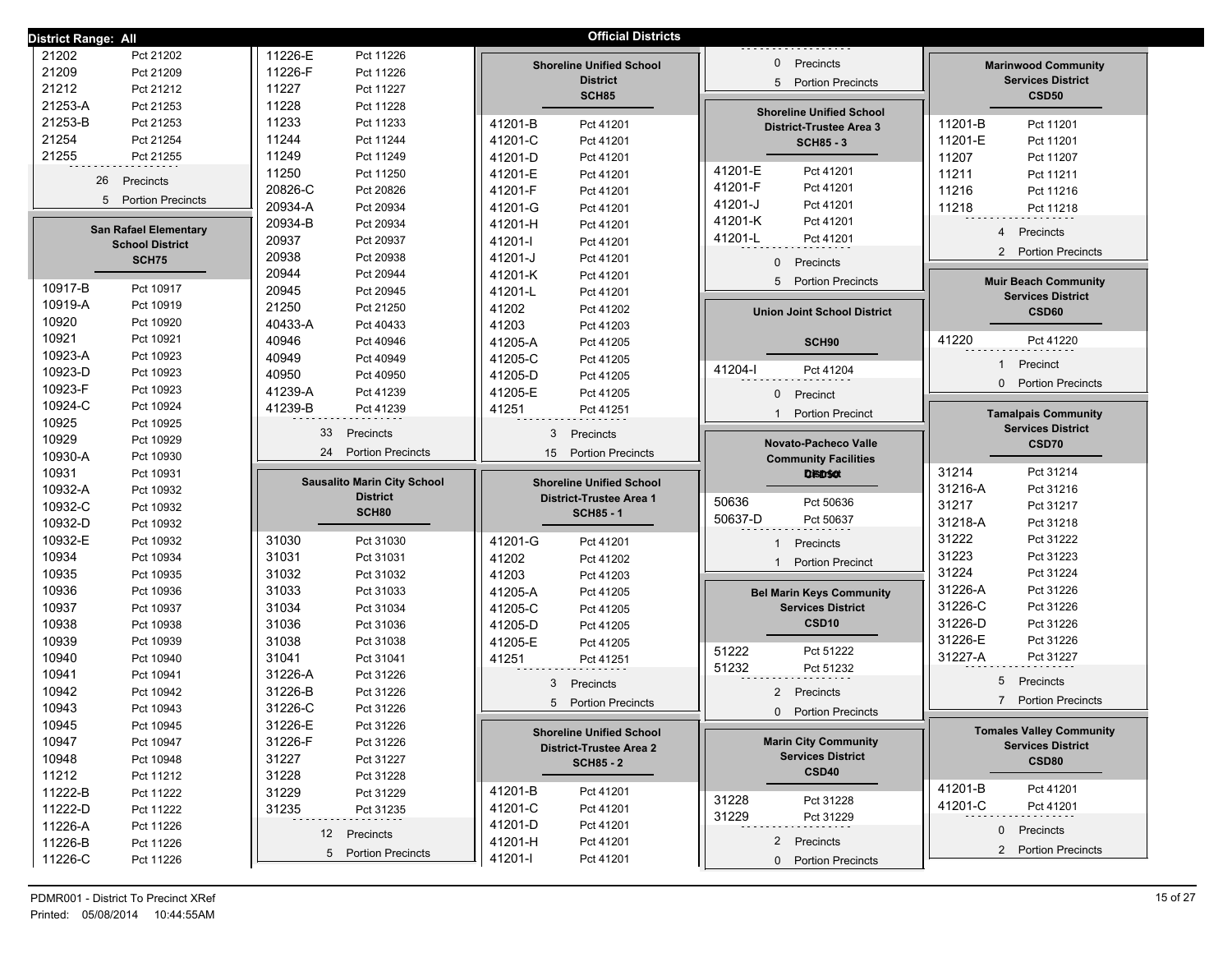| <b>District Range: All</b>              |                                          | <b>Official Districts</b>         |                               |                                                             |
|-----------------------------------------|------------------------------------------|-----------------------------------|-------------------------------|-------------------------------------------------------------|
|                                         | 41226<br>Pct 41226                       | 21229-C<br>Pct 21229              | 11233-D<br>Pct 11233          |                                                             |
| <b>CSA #1Loma Verde Service</b><br>Area | 41228<br>Pct 41228                       | 21231-A<br>Pct 21231              | 11233-E<br>Pct 11233          | <b>CSA #27 Ross Valley</b><br><b>Paramedic Service Area</b> |
| <b>CSA01</b>                            | 41230<br>Pct 41230                       | 21231-B<br>Pct 21231              | 11233-F<br>Pct 11233          | <b>CSA27</b>                                                |
|                                         | 3<br>Precincts                           | 21231-C<br>Pct 21231              | 11233-G<br>Pct 11233          |                                                             |
| 50637-A<br>Pct 50637                    |                                          | 21231-D<br>Pct 21231              | 11233-H<br>Pct 11233          | 11226-A<br>Pct 11226                                        |
| 51234<br>Pct 51234                      | 2 Portion Precincts                      | Precincts<br>$\Omega$             | 11233-l<br>Pct 11233          | 20822<br>Pct 20822                                          |
| $\mathbf{1}$                            | <b>CSA #16 Greenbrae Service</b>         |                                   | 11244<br>Pct 11244            | 21209<br>Pct 21209                                          |
| Precincts                               | Area                                     | <b>Portion Precincts</b><br>8     | 11249<br>Pct 11249            | 21212-A<br>Pct 21212                                        |
| <b>Portion Precinct</b><br>$\mathbf{1}$ | <b>CSA16</b>                             | CSA #18 Las Gallinas Open         | 11250<br>Pct 11250            | 21212-B<br>Pct 21212                                        |
| <b>CSA #6 Gallinas Creek</b>            |                                          | <b>Space Service Area</b>         | 21250<br>Pct 21250            | 21212-C<br>Pct 21212                                        |
| <b>Service Area</b>                     | 20449<br>Pct 20449                       | <b>CSA18</b>                      | $\overline{7}$<br>Precincts   | 21233-A<br>Pct 21233                                        |
| <b>CSA06</b>                            | 20451<br>Pct 20451                       |                                   | <b>Portion Precincts</b>      | 21253-A<br>Pct 21253                                        |
|                                         | 21243<br>Pct 21243                       | 10914-A<br>Pct 10914              | 10                            | 21253-B<br>Pct 21253                                        |
| 10925-A<br>Pct 10925                    | 21248<br>Pct 21248                       | 10917-A<br>Pct 10917              | CSA #20 Novato Open           | 21254<br>Pct 21254                                          |
| 11227-A<br>Pct 11227                    | Precincts<br>$\overline{4}$              | 10917-B<br>Pct 10917              | <b>Space Service Area</b>     | 41216-A<br>Pct 41216                                        |
| 11228-A<br>Pct 11228                    | <b>Portion Precincts</b><br>$\mathbf{0}$ | 10919-A<br>Pct 10919              | <b>CSA20</b>                  | 41232<br>Pct 41232                                          |
| 11228-B<br>Pct 11228                    |                                          | 10920-A<br>Pct 10920              |                               | 41239<br>Pct 41239                                          |
| 11228-C<br>Pct 11228                    | CSA #17 Kentfield-Larkspur               | 10923-A<br>Pct 10923              | 40614-A<br>Pct 40614          | 5<br>Precincts                                              |
| 11228-D<br>Pct 11228                    | Open Space Service Area                  | 10924<br>Pct 10924                | 50614-A<br>Pct 50614          |                                                             |
| 11233-A<br>Pct 11233                    | <b>CSA17</b>                             | 10925<br>Pct 10925                | 50616-A<br>Pct 50616          | 8<br><b>Portion Precincts</b>                               |
| 11233-B<br>Pct 11233                    |                                          | 10931-A<br>Pct 10931              | 50624-A<br>Pct 50624          | CSA #28 West Marin                                          |
| 11233-l<br>Pct 11233                    | 20432-A<br>Pct 20432                     | 10932-A<br>Pct 10932              | 50629-A<br>Pct 50629          | <b>Paramedic Service Area</b>                               |
| $\mathbf{0}$<br>Precincts               | 20432-B<br>Pct 20432                     | 10932-B<br>Pct 10932              | 50630<br>Pct 50630            | <b>CSA28</b>                                                |
| 9<br><b>Portion Precincts</b>           | 20432-C<br>Pct 20432                     | 10932-C<br>Pct 10932              | 50631-A<br>Pct 50631          |                                                             |
|                                         | 20432-D<br>Pct 20432                     | 10932-D<br>Pct 10932              | 51223<br>Pct 51223            | 41201<br>Pct 41201                                          |
| <b>CSA #9 Northbridge Service</b>       | 20432-G<br>Pct 20432                     | 11222-A<br>Pct 11222              | $\overline{2}$<br>Precincts   | 41202<br>Pct 41202                                          |
| Area                                    | 20439<br>Pct 20439                       | 11222-B<br>Pct 11222              | 6<br><b>Portion Precincts</b> | 41203<br>Pct 41203                                          |
| <b>CSA09</b>                            | 20442<br>Pct 20442                       | 11222-C<br>Pct 11222              |                               | 41204-B<br>Pct 41204                                        |
|                                         | 20446<br>Pct 20446                       | 11222-D<br>Pct 11222              | CSA #23 Terra Linda Open      | 41204-C<br>Pct 41204                                        |
| 11228-A<br>Pct 11228                    | 20449<br>Pct 20449                       | 11222-E<br>Pct 11222              | <b>Space Service Area</b>     | 41204-F<br>Pct 41204                                        |
| 11228-E<br>Pct 11228                    | 20451<br>Pct 20451                       | 11226-E<br>Pct 11226              | <b>CSA23</b>                  | 41204-G<br>Pct 41204                                        |
| $\mathbf{0}$<br>Precincts               | 20452<br>Pct 20452                       | 11226-F<br>Pct 11226              |                               | 41204-H<br>Pct 41204                                        |
| 2 Portion Precincts                     | 21229<br>Pct 21229                       | 11227<br>Pct 11227                | 10903<br>Pct 10903            | 41204-l<br>Pct 41204                                        |
|                                         | 21230<br>Pct 21230                       | 11228<br>Pct 11228                | 10905<br>Pct 10905            | 41205<br>Pct 41205                                          |
| <b>CSA #13 Upper Lucas Valley</b>       | 21231<br>Pct 21231                       | 11233<br>Pct 11233                | 10906<br>Pct 10906            | 41206<br>Pct 41206                                          |
| <b>Service Area</b>                     | 21233<br>Pct 21233                       | 11250<br>Pct 11250                | 10908<br>Pct 10908            | 41207<br>Pct 41207                                          |
| <b>CSA13</b>                            | 21236-A<br>Pct 21236                     | Precincts<br>6                    | 10909-A<br>Pct 10909          | 41209<br>Pct 41209                                          |
| 11201-A<br>Pct 11201                    | 21243<br>Pct 21243<br>21248              | <b>Portion Precincts</b><br>18    | 10909-B<br>Pct 10909          | 41211<br>Pct 41211                                          |
| 11202<br>Pct 11202                      | Pct 21248<br>41216-E                     |                                   | 10910<br>Pct 10910            | 41215<br>Pct 41215                                          |
| 11204-A                                 | Pct 41216                                | CSA #19 Santa                     | 10913<br>Pct 10913            | 41216-F<br>Pct 41216                                        |
| 4-A Pct 11204                           | 12 Precincts                             | <b>Venetia-Bayside Acres Fire</b> | 10914-B<br>Pct 10914          | 41216-G<br>Pct 41216                                        |
| 1 Precincts                             | 7 Portion Precincts                      | ProteCtBAMDistrict                | 10915<br>Pct 10915<br>10917-C | 41216-H<br>Pct 41216                                        |
| 2 Portion Precincts                     |                                          | 11212-B                           | Pct 10917<br>10919-B          | 41251<br>Pct 41251                                          |
|                                         | <b>CSA #17 Kentwoodlands</b>             | Pct 11212<br>11222                | Pct 10919<br>10923-B          | 41252<br>Pct 41252                                          |
| <b>CSA #14 Homestead Valley</b>         | <b>Police Protection District</b>        | Pct 11222<br>11226-E              | Pct 10923                     | 41253-A<br>Pct 41253                                        |
| <b>Service Area</b>                     | <b>CSA17 - 1</b>                         | Pct 11226<br>11227<br>Pct 11227   | 7 Precincts                   | 41254<br>Pct 41254                                          |
| <b>CSA14</b>                            | 20719-A<br>Pct 20719                     | 11228<br>Pct 11228                | 6 Portion Precincts           | 12 Precincts                                                |
| 30508-A<br>Pct 30508                    | 21229-A<br>Pct 21229                     | 11233-A<br>Pct 11233              |                               | 10 Portion Precincts                                        |
| 41224-A<br>Pct 41224                    | 21229-B<br>Pct 21229                     | 11233-B<br>Pct 11233              |                               |                                                             |
|                                         |                                          |                                   |                               |                                                             |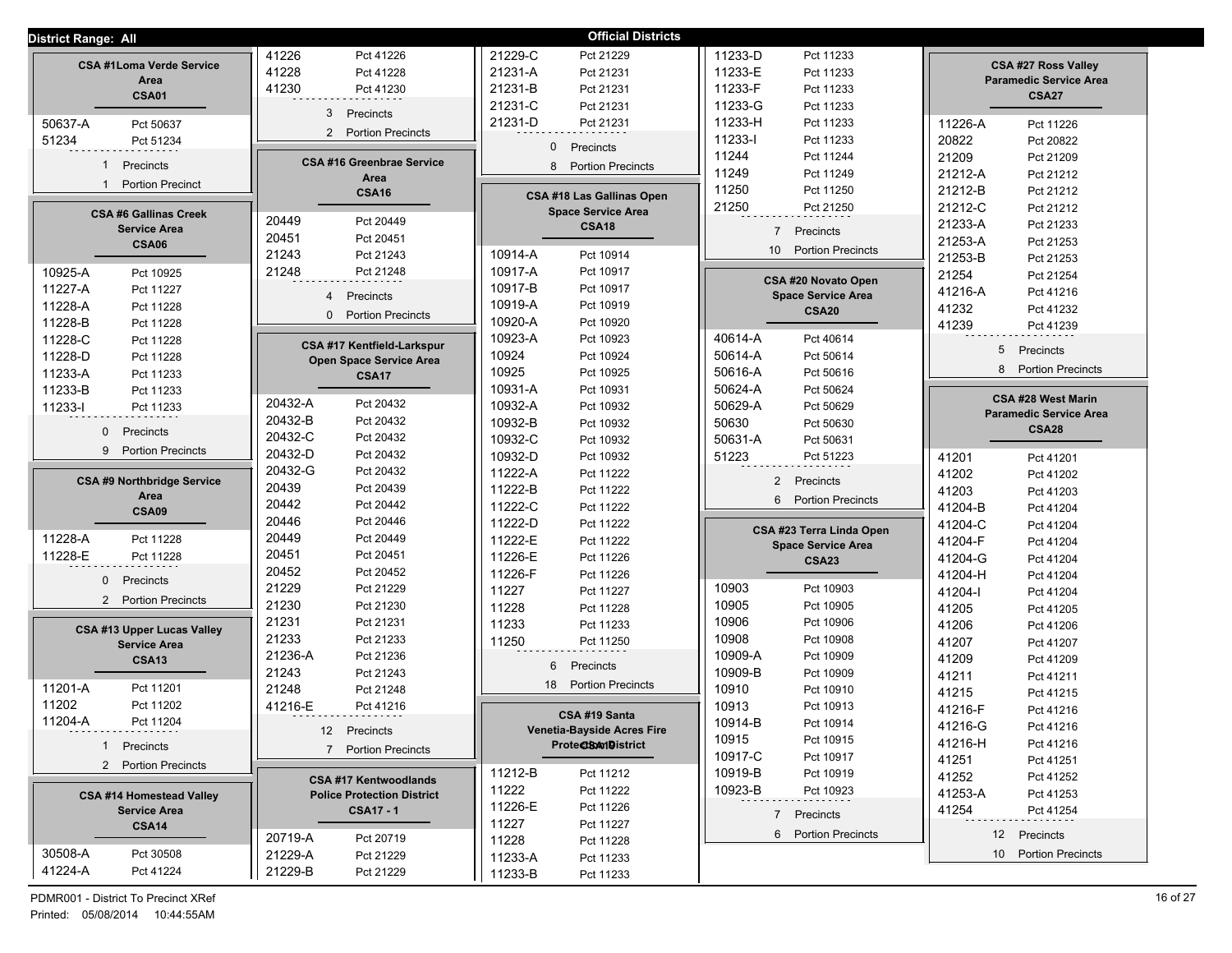| District Range: All             |                                  | <b>Official Districts</b>       |                               |                                 |
|---------------------------------|----------------------------------|---------------------------------|-------------------------------|---------------------------------|
|                                 | 41204-F                          | 21229-D                         | 50625                         | 31149                           |
|                                 | Pct 41204                        | Pct 21229                       | Pct 50625                     | Pct 31149                       |
| CSA #29 Paradise Cay            | 41204-G                          | 21230                           | 50626                         | 31212                           |
|                                 | Pct 41204                        | Pct 21230                       | Pct 50626                     | Pct 31212                       |
| <b>Service Area</b>             | 41204-H                          | 21231                           | 50627                         | 31214                           |
| <b>CSA29</b>                    | Pct 41204                        | Pct 21231                       | Pct 50627                     | Pct 31214                       |
|                                 | 41204-l                          | 21233-B                         | 50628                         | 31216                           |
|                                 | Pct 41204                        | Pct 21233                       | Pct 50628                     | Pct 31216                       |
| 31251-A                         | 41205                            | 21233-C                         | 50629                         | 31217                           |
| Pct 31251                       | Pct 41205                        | Pct 21233                       | Pct 50629                     | Pct 31217                       |
|                                 | 41206                            | 21236                           | 50630                         | 31218                           |
|                                 | Pct 41206                        | Pct 21236                       | Pct 50630                     | Pct 31218                       |
| Precinct                        | 41211                            | 21243                           | 50631                         | 31219                           |
| $\mathbf 0$                     | Pct 41211                        | Pct 21243                       | Pct 50631                     | Pct 31219                       |
| <b>Portion Precinct</b>         | 41215                            | 21248                           | 50633                         | 31222                           |
|                                 | Pct 41215                        | Pct 21248                       | Pct 50633                     | Pct 31222                       |
| <b>CSA #31 Fire Service</b>     | 41216-A                          | 41216-E                         | 50635                         | 31223                           |
|                                 | Pct 41216                        | Pct 41216                       | Pct 50635                     | Pct 31223                       |
| <b>Unicorporated Marin</b>      | 41216-B                          | 5                               | 50636                         | 31224                           |
|                                 | Pct 41216                        | Precincts                       | Pct 50636                     | Pct 31224                       |
| <b>CSA31</b>                    | 41216-C                          | <b>Portion Precincts</b>        | 50637                         | 31225                           |
|                                 | Pct 41216                        | 6                               | Pct 50637                     | Pct 31225                       |
|                                 | 41216-D<br>Pct 41216             |                                 | 50638<br>Pct 50638            | 31226-C<br>Pct 31226            |
| 11201-B                         | 41216-F                          | <b>Novato Fire Protection</b>   | 50639                         | 31226-D                         |
| Pct 11201                       | Pct 41216                        |                                 | Pct 50639                     | Pct 31226                       |
| 11201-C                         | 41216-G                          | <b>District</b>                 | 50640                         | 31226-E                         |
| Pct 11201                       | Pct 41216                        |                                 | Pct 50640                     | Pct 31226                       |
| 11201-D                         | 41216-H                          | FPD40                           | 50641                         | 31226-F                         |
| Pct 11201                       | Pct 41216                        |                                 | Pct 50641                     | Pct 31226                       |
| 11204-B                         | 41220                            |                                 | 51209                         | 31235-D                         |
| Pct 11204                       | Pct 41220                        |                                 | Pct 51209                     | Pct 31235                       |
| 11212-A                         | 41224                            | 40610                           | 51218                         | 31237                           |
| Pct 11212                       | Pct 41224                        | Pct 40610                       | Pct 51218                     | Pct 31237                       |
| 11226-A<br>Pct 11226            | 41232<br>Pct 41232               | 40612<br>Pct 40612<br>40613     | 51221<br>Pct 51221            | 31239<br>Pct 31239              |
| 11226-B                         | 41239                            | Pct 40613                       | 51222                         | 31240                           |
| Pct 11226                       | Pct 41239                        | 40614                           | Pct 51222                     | Pct 31240                       |
| 11226-C                         | 41251-B                          | Pct 40614                       | 51223                         | 31242                           |
| Pct 11226                       | Pct 41251                        | 40617                           | Pct 51223                     | Pct 31242                       |
| 11226-D<br>Pct 11226<br>11226-F | 41253<br>Pct 41253               | Pct 40617<br>40618<br>Pct 40618 | 51232<br>Pct 51232            | 31243<br>Pct 31243              |
| Pct 11226                       | 41254-A                          | 40619                           | 51234                         | 31246                           |
| 11226-G                         | Pct 41254                        | Pct 40619                       | Pct 51234                     | Pct 31246                       |
| Pct 11226                       | 18                               | 41204-A                         | 49                            | 41226                           |
| 11233-C                         | Precincts                        | Pct 41204                       | Precincts                     | Pct 41226                       |
| Pct 11233<br>21209<br>Pct 21209 | <b>Portion Precincts</b><br>41   | 41204-D<br>Pct 41204            | 6<br><b>Portion Precincts</b> | 41228<br>Pct 41228              |
| 21212-A<br>Pct 21212            |                                  | 41204-J<br>Pct 41204            |                               | 41230<br>Pct 41230              |
| 21212-B<br>Pct 21212            | CSA #33 Stinson Beach            | 41208<br>Pct 41208              | <b>Sleepy Hollow Fire</b>     | 29<br>Precincts                 |
| 21212-C<br>Pct 21212            | <b>Service Area</b>              | 41210-A<br>Pct 41210            | <b>Protection District</b>    | 7 Portion Precincts             |
| 21229-A<br>Pct 21229            | <b>CSA33</b>                     | 41210-B<br>Pct 41210            | <b>FPD50</b>                  |                                 |
| 21233-A                         | 41209                            | 41210-C                         | 21201                         | <b>Stinson Beach Fire</b>       |
| Pct 21233                       | Pct 41209                        | Pct 41210                       | Pct 21201                     |                                 |
| 21253                           | 41254-B                          | 50601                           | 21202                         | <b>Protection District</b>      |
| Pct 21253                       | Pct 41254                        | Pct 50601                       | Pct 21202                     |                                 |
| 21254                           | 41254-C                          | 50602                           | 21255                         | FPD70                           |
| Pct 21254                       | Pct 41254                        | Pct 50602                       | Pct 21255                     |                                 |
| 30504-A<br>Pct 30504            |                                  | 50603<br>Pct 50603              |                               | 41209<br>Pct 41209              |
| 31144-A                         | Precincts                        | 50604                           | 3                             | 41254-B                         |
| Pct 31144                       |                                  | Pct 50604                       | Precincts                     | Pct 41254                       |
| 31152-A                         | <b>Portion Precincts</b>         | 50605                           | <b>Portion Precincts</b>      | 41254-C                         |
| Pct 31152                       | $\overline{2}$                   | Pct 50605                       | $\mathbf{0}$                  | Pct 41254                       |
| 31226-A<br>Pct 31226            | <b>Bolinas Fire Protection</b>   | 50606<br>Pct 50606              | <b>Southern Marin Fire</b>    | Precincts<br>1                  |
| 31226-B<br>Pct 31226            | <b>District</b>                  | 50607<br>Pct 50607              | <b>Protection District</b>    |                                 |
| 31227<br>Pct 31227              | FPD <sub>10</sub>                | 50608<br>Pct 50608              | FPD60                         | 2 Portion Precincts             |
| 31228<br>Pct 31228              |                                  | 50610<br>Pct 50610              |                               | <b>Tiburon Fire Protection</b>  |
| 31229                           | 41207                            | 50611                           | 31030                         | <b>District</b>                 |
| Pct 31229                       | Pct 41207                        | Pct 50611                       | Pct 31030                     |                                 |
| 31235-A                         | 41252                            | 50612                           | 31031                         | FPD80                           |
| Pct 31235                       | Pct 41252                        | Pct 50612                       | Pct 31031                     |                                 |
| 31235-B<br>Pct 31235            | 2 Precincts                      | 50613<br>Pct 50613              | 31032<br>Pct 31032            |                                 |
| 31235-C                         | 0 Portion Precincts              | 50614                           | 31033                         | 31144-D                         |
| Pct 31235                       |                                  | Pct 50614                       | Pct 31033                     | Pct 31144                       |
| 41201                           |                                  | 50615                           | 31034                         | 31144-E                         |
| Pct 41201                       |                                  | Pct 50615                       | Pct 31034                     | Pct 31144                       |
| 41202                           | <b>Kentfield Fire Protection</b> | 50616                           | 31036                         | 31151                           |
| Pct 41202                       |                                  | Pct 50616                       | Pct 31036                     | Pct 31151                       |
| 41203                           | <b>District</b>                  | 50617                           | 31038                         | 31152-B                         |
| Pct 41203                       |                                  | Pct 50617                       | Pct 31038                     | Pct 31152                       |
| 41204-B                         | FPD <sub>20</sub>                | 50619                           | 31041                         | 31152-C                         |
| Pct 41204                       |                                  | Pct 50619                       | Pct 31041                     | Pct 31152                       |
| 41204-C                         | 21229-B                          | 50620                           | 31144-B                       | 31152-D                         |
| Pct 41204                       | Pct 21229                        | Pct 50620                       | Pct 31144                     | Pct 31152                       |
| 41204-E<br>Pct 41204            | 21229-C<br>Pct 21229             | 50624<br>Pct 50624              | 31144-C<br>Pct 31144          | 31152-E<br>Pct 31152<br>31152-F |
|                                 |                                  |                                 | 31148<br>Pct 31148            | Pct 31152                       |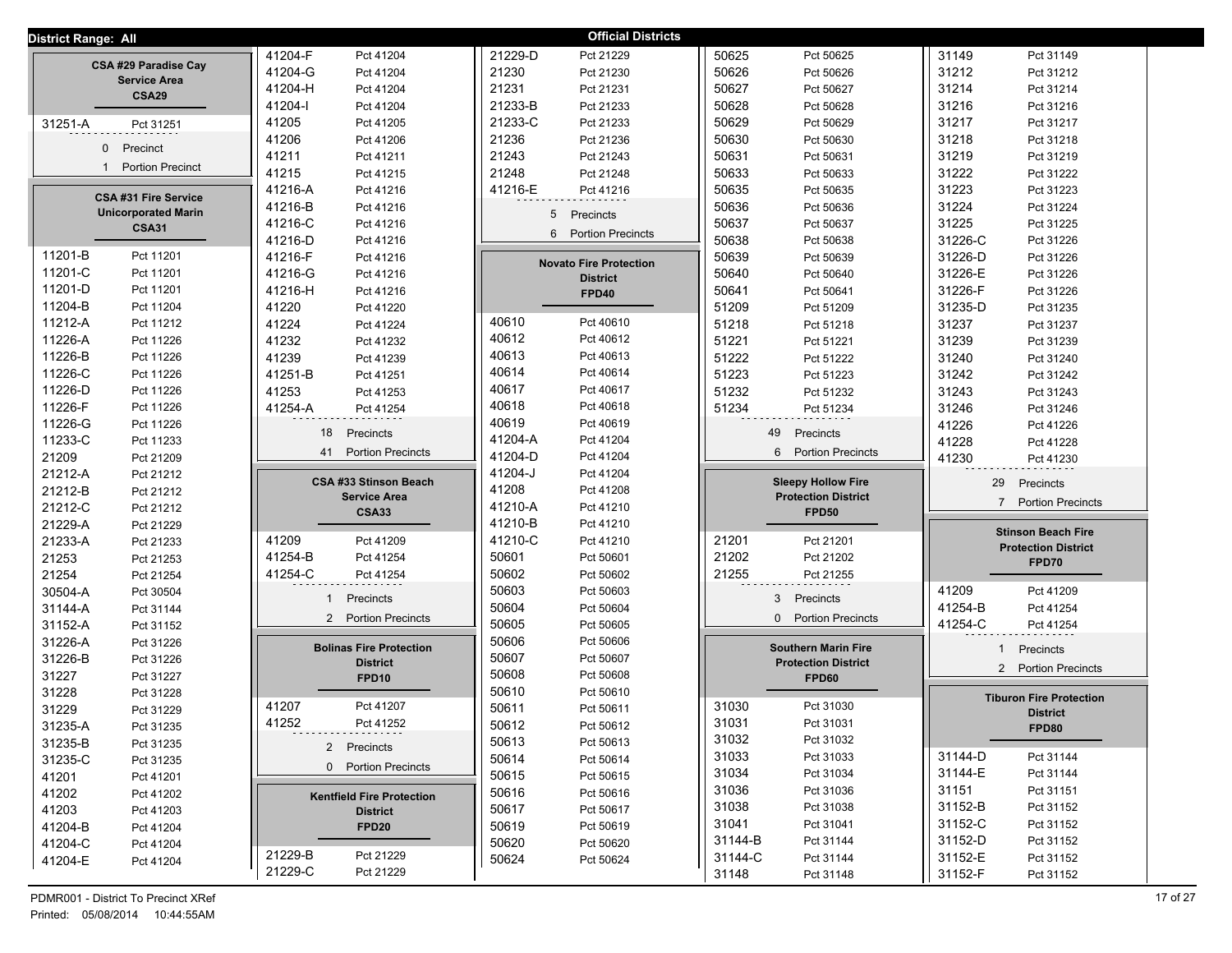| <b>District Range: All</b>       |                             | <b>Official Districts</b>           |                                  |                      |
|----------------------------------|-----------------------------|-------------------------------------|----------------------------------|----------------------|
| 31154                            | 50628                       | 31218                               |                                  | 20303                |
| Pct 31154                        | Pct 50628                   | Pct 31218                           |                                  | Pct 20303            |
| 31155                            | 50629                       | 31219                               | <b>Bel Air Flood Control</b>     | 20304                |
| Pct 31155                        | Pct 50629                   | Pct 31219                           |                                  | Pct 20304            |
| 31156                            | 50630                       | 31222                               | Subzone 4A                       | 20305                |
| Pct 31156                        | Pct 50630                   | Pct 31222                           | $FL04 - 4$                       | Pct 20305            |
| 31157                            | 50631                       | 31223                               |                                  | 20306                |
| Pct 31157                        | Pct 50631                   | Pct 31223                           |                                  | Pct 20306            |
| 31247                            | 50633                       | 31224                               | 31246-C                          | 20307                |
| Pct 31247                        | Pct 50633                   | Pct 31224                           | Pct 31246                        | Pct 20307            |
| 31251                            | 50635                       | 31225                               |                                  | 20308                |
| Pct 31251                        | Pct 50635                   | Pct 31225                           |                                  | Pct 20308            |
| 31258                            | 50636                       | 31226-A                             | $\overline{0}$                   | 20313                |
| Pct 31258                        | Pct 50636                   | Pct 31226                           | Precinct                         | Pct 20313            |
| 8                                | 50637                       | 31226-C                             | <b>Portion Precinct</b>          | 20315                |
|                                  | Pct 50637                   | Pct 31226                           | $\mathbf{1}$                     | Pct 20315            |
| Precincts                        | 50638-A<br>Pct 50638        | 31226-D<br>Pct 31226                |                                  | 20432<br>Pct 20432   |
| $\overline{7}$                   | 50638-B                     | 31226-E                             | <b>Stinson Beach Flood</b>       | 20435                |
| <b>Portion Precincts</b>         | Pct 50638                   | Pct 31226                           | <b>Control Zone 5</b>            | Pct 20435            |
| <b>Novato Flood Control Zone</b> | 50639<br>Pct 50639          | 31226-F<br>Pct 31226                | <b>FL05</b>                      | 20439<br>Pct 20439   |
| $\mathbf 1$                      | 50640-A<br>Pct 50640        | 31227-A<br>Pct 31227                |                                  | 20440<br>Pct 20440   |
| <b>FL01</b>                      | 50640-B                     | 31228                               | 41209-A                          | 20441                |
|                                  | Pct 50640                   | Pct 31228                           | Pct 41209                        | Pct 20441            |
|                                  | 50641                       | 31229                               | 41254-B                          | 20442                |
|                                  | Pct 50641                   | Pct 31229                           | Pct 41254                        | Pct 20442            |
| 40610                            | 51209-A                     | 31235-A                             | 41254-C                          | 20446                |
| Pct 40610                        | Pct 51209                   | Pct 31235                           | Pct 41254                        | Pct 20446            |
| 40612                            | 51209-B                     | 31235-D                             | $\mathbf{0}$                     | 20447                |
| Pct 40612                        | Pct 51209                   | Pct 31235                           | Precincts                        | Pct 20447            |
| 40613                            | 51218                       | 31237-A                             |                                  | 20449                |
| Pct 40613                        | Pct 51218                   | Pct 31237                           |                                  | Pct 20449            |
| 40614                            | 51221                       | 31237-B                             | 3 Portion Precincts              | 20451                |
| Pct 40614                        | Pct 51221                   | Pct 31237                           |                                  | Pct 20451            |
| 40617                            | 51222                       | 31239-A                             | San Rafael Meadows Flood         | 20452                |
| Pct 40617                        | Pct 51222                   | Pct 31239                           |                                  | Pct 20452            |
| 40618                            | 51223                       | 31239-B                             | <b>Control Zone 6</b>            | 20718                |
| Pct 40618                        | Pct 51223                   | Pct 31239                           |                                  | Pct 20718            |
| 40619                            | 51232                       | 31239-C                             | <b>FL06</b>                      | 20719                |
| Pct 40619                        | Pct 51232                   | Pct 31239                           |                                  | Pct 20719            |
| 41204-A                          | 51234                       | 31240                               |                                  | 20728-A              |
| Pct 41204                        | Pct 51234                   | Pct 31240                           |                                  | Pct 20728            |
| 41204-F                          | 46                          | 31242-A                             | 10923-A                          | 20810                |
| Pct 41204                        |                             | Pct 31242                           | Pct 10923                        | Pct 20810            |
| 41204-J                          | Precincts                   | 31242-B                             | 10923-C                          | 20811                |
| Pct 41204                        |                             | Pct 31242                           | Pct 10923                        | Pct 20811            |
| 41208                            | 11                          | 31243-A                             | 10923-D                          | 20814                |
| Pct 41208                        | <b>Portion Precincts</b>    | Pct 31243                           | Pct 10923                        | Pct 20814            |
| 41210-A                          | <b>Richardson Bay Flood</b> | 31243-B                             | 10932-A                          | 20816                |
| Pct 41210                        |                             | Pct 31243                           | Pct 10932                        | Pct 20816            |
| 41210-B                          | <b>Control Zone 3</b>       | 41224-A                             | 10932-E                          | 20817                |
| Pct 41210                        |                             | Pct 41224                           | Pct 10932                        | Pct 20817            |
| 50601                            | <b>FL03</b>                 | 41224-B                             | 0                                | 20820                |
| Pct 50601                        |                             | Pct 41224                           | Precincts                        | Pct 20820            |
| 50602<br>Pct 50602               |                             | 41224-C<br>Pct 41224                | 5 Portion Precincts              | 20821<br>Pct 20821   |
| 50603                            | 30501                       | 41226                               |                                  | 20822                |
| Pct 50603                        | Pct 30501                   | Pct 41226                           |                                  | Pct 20822            |
| 50604                            | 30502                       | 41228                               | Santa Venetia Flood Control      | 20823                |
| Pct 50604                        | Pct 30502                   | Pct 41228                           |                                  | Pct 20823            |
| 50605                            | 30503                       | 41230                               | Zone 7                           | 20824                |
| Pct 50605                        | Pct 30503                   | Pct 41230                           |                                  | Pct 20824            |
| 50606                            | 30504                       | 41253-B                             | <b>FL07</b>                      | 20825                |
| Pct 50606                        | Pct 30504                   | Pct 41253                           |                                  | Pct 20825            |
| 50607                            | 30505                       | 31                                  |                                  | 20826                |
| Pct 50607                        | Pct 30505                   | Precincts                           |                                  | Pct 20826            |
| 50608                            | 30506                       | 22 Portion Precincts                | 11227                            | 20827                |
| Pct 50608                        | Pct 30506                   |                                     | Pct 11227                        | Pct 20827            |
| 50610                            | 30507                       |                                     | 11228-B                          | 21201                |
| Pct 50610                        | Pct 30507                   |                                     | Pct 11228                        | Pct 21201            |
| 50611                            | 30508                       | <b>Bel Air Flood Control Zone 4</b> | 11228-F                          | 21202                |
| Pct 50611                        | Pct 30508                   |                                     | Pct 11228                        | Pct 21202            |
| 50612<br>Pct 50612               | 30509<br>Pct 30509          |                                     | 11233-D<br>Pct 11233<br>11233-E  | 21209<br>Pct 21209   |
| 50613<br>Pct 50613               | 30510<br>Pct 30510          | <b>FL04</b>                         | Pct 11233                        | 21212-A<br>Pct 21212 |
| 50614<br>Pct 50614               | 30511<br>Pct 30511          |                                     | 11233-F<br>Pct 11233<br>11233-l  | 21212-B<br>Pct 21212 |
| 50615                            | 30513                       | 31144-B                             | Pct 11233                        | 21229                |
| Pct 50615                        | Pct 30513                   | Pct 31144                           | 11250-A                          | Pct 21229            |
| 50616                            | 30515                       | 31148-A                             | Pct 11250                        | 21230                |
| Pct 50616                        | Pct 30515                   | Pct 31148                           | 11250-B                          | Pct 21230            |
| 50617                            | 30520                       | 31148-B                             | Pct 11250                        | 21231                |
| Pct 50617                        | Pct 30520                   | Pct 31148                           |                                  | Pct 21231            |
| 50619                            | 30521                       | 31149-A                             | 1 Precincts                      | 21233                |
| Pct 50619                        | Pct 30521                   | Pct 31149                           |                                  | Pct 21233            |
| 50620                            | 31030-A                     | 31246-A                             | 8 Portion Precincts              | 21236                |
| Pct 50620                        | Pct 31030                   | Pct 31246                           |                                  | Pct 21236            |
| 50624                            | 31212                       | 31246-B                             |                                  | 21243                |
| Pct 50624                        | Pct 31212                   | Pct 31246                           |                                  | Pct 21243            |
| 50625                            | 31214                       | Precincts                           | <b>Ross Valley Flood Control</b> | 21248                |
| Pct 50625                        | Pct 31214                   | $\mathbf{0}$                        |                                  | Pct 21248            |
| 50626<br>Pct 50626               | 31216<br>Pct 31216          | 6 Portion Precincts                 | Zone 9                           | 21253<br>Pct 21253   |
| 50627<br>Pct 50627               | 31217<br>Pct 31217          |                                     | <b>FL09</b>                      | 21254<br>Pct 21254   |
|                                  |                             |                                     |                                  |                      |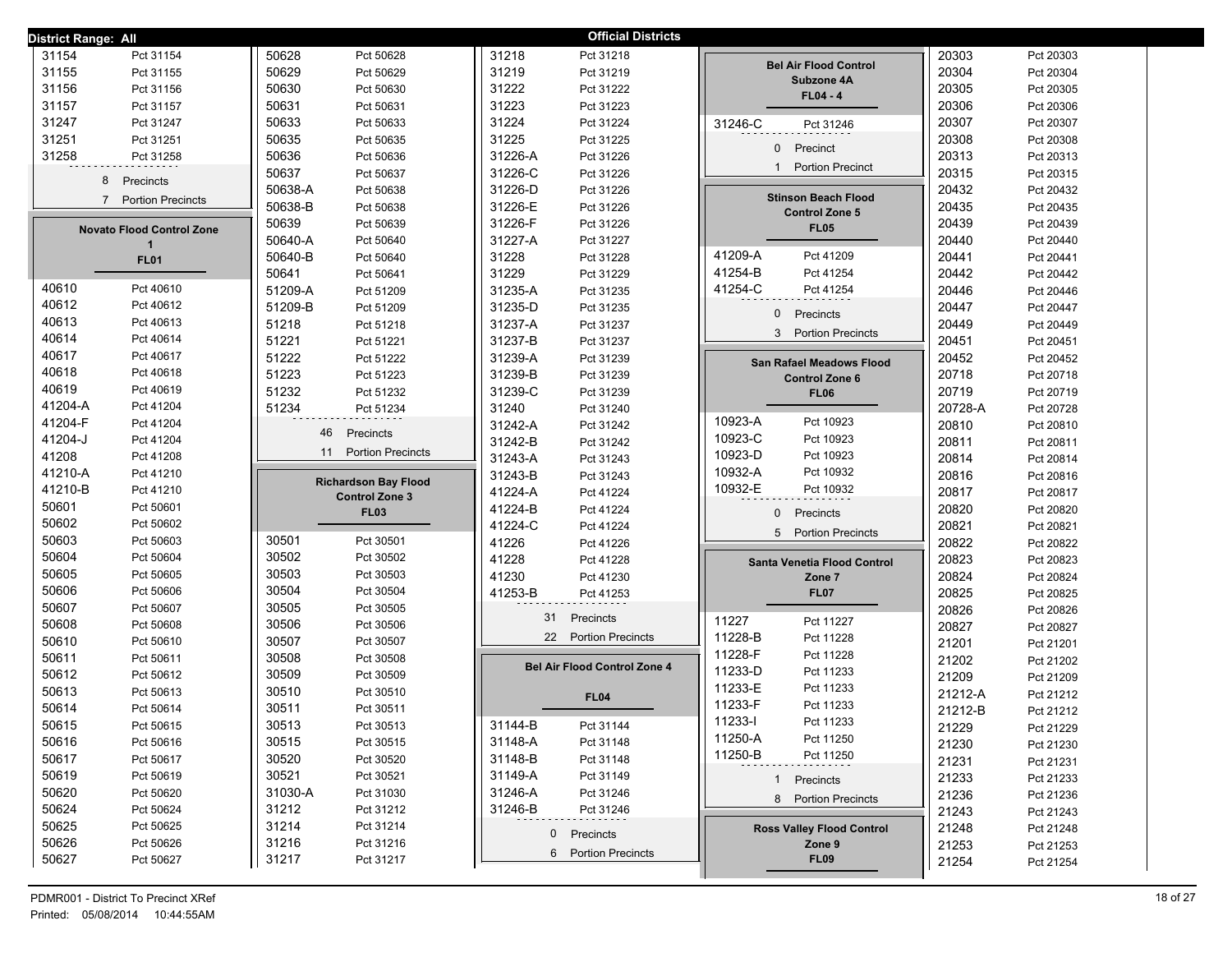| <b>District Range: All</b>                  |       |           |       | <b>Official Districts</b> |       |           |         |                     |
|---------------------------------------------|-------|-----------|-------|---------------------------|-------|-----------|---------|---------------------|
| 21255<br>Pct 21255                          | 10923 | Pct 10923 | 20442 | Pct 20442                 | 30506 | Pct 30506 | 31251   | Pct 31251           |
| 31152-B<br>Pct 31152                        | 10924 | Pct 10924 | 20446 | Pct 20446                 | 30507 | Pct 30507 | 31258   | Pct 31258           |
| 40222<br>Pct 40222                          | 10925 | Pct 10925 | 20447 | Pct 20447                 | 30508 | Pct 30508 | 40222   | Pct 40222           |
| 40223<br>Pct 40223                          | 10929 | Pct 10929 | 20449 | Pct 20449                 | 30509 | Pct 30509 | 40223   | Pct 40223           |
| 40227<br>Pct 40227                          | 10930 | Pct 10930 | 20451 | Pct 20451                 | 30510 | Pct 30510 | 40227   | Pct 40227           |
| 40229<br>Pct 40229                          | 10931 | Pct 10931 | 20452 | Pct 20452                 | 30511 | Pct 30511 | 40229   | Pct 40229           |
| 40231-A<br>Pct 40231                        | 10932 | Pct 10932 | 20718 | Pct 20718                 | 30513 | Pct 30513 | 40231   | Pct 40231           |
| 40234<br>Pct 40234                          | 10934 | Pct 10934 | 20719 | Pct 20719                 | 30515 | Pct 30515 | 40234   | Pct 40234           |
| 40235<br>Pct 40235                          | 10935 | Pct 10935 | 20728 | Pct 20728                 | 30520 | Pct 30520 | 40235   | Pct 40235           |
| 40236<br>Pct 40236                          | 10936 | Pct 10936 | 20810 | Pct 20810                 | 30521 | Pct 30521 | 40236   | Pct 40236           |
| 40237<br>Pct 40237                          | 10937 | Pct 10937 | 20811 | Pct 20811                 | 31030 | Pct 31030 | 40237   | Pct 40237           |
| 40238-A<br>Pct 40238                        | 10938 | Pct 10938 | 20814 | Pct 20814                 | 31031 | Pct 31031 | 40238   | Pct 40238           |
| 40421<br>Pct 40421                          | 10939 | Pct 10939 | 20816 | Pct 20816                 | 31032 | Pct 31032 | 40421   | Pct 40421           |
| 40425<br>Pct 40425                          | 10940 | Pct 10940 | 20817 | Pct 20817                 | 31033 | Pct 31033 | 40425   | Pct 40425           |
| 40433<br>Pct 40433                          | 10941 | Pct 10941 | 20820 | Pct 20820                 | 31034 | Pct 31034 | 40433   | Pct 40433           |
| 41216-A<br>Pct 41216                        | 10942 | Pct 10942 | 20821 | Pct 20821                 | 31036 | Pct 31036 | 40946   | Pct 40946           |
| 41216-B<br>Pct 41216                        | 10943 | Pct 10943 | 20822 | Pct 20822                 | 31038 | Pct 31038 | 40949   | Pct 40949           |
| 41216-E<br>Pct 41216                        | 10945 | Pct 10945 | 20823 | Pct 20823                 | 31041 | Pct 31041 | 40950   | Pct 40950           |
| 41216-F<br>Pct 41216                        | 10947 | Pct 10947 | 20824 | Pct 20824                 | 31144 | Pct 31144 | 41201   | Pct 41201           |
| 41232<br>Pct 41232                          | 10948 | Pct 10948 | 20825 | Pct 20825                 | 31148 | Pct 31148 | 41202   | Pct 41202           |
| 41239<br>Pct 41239                          | 11201 | Pct 11201 | 20826 | Pct 20826                 | 31149 | Pct 31149 | 41203   | Pct 41203           |
| 60<br>Precincts                             | 11202 | Pct 11202 | 20827 | Pct 20827                 | 31151 | Pct 31151 | 41204-B | Pct 41204           |
| 10 <sup>1</sup><br><b>Portion Precincts</b> | 11204 | Pct 11204 | 20934 | Pct 20934                 | 31152 | Pct 31152 | 41204-C | Pct 41204           |
|                                             | 11207 | Pct 11207 | 20937 | Pct 20937                 | 31154 | Pct 31154 | 41204-E | Pct 41204           |
| <b>Inverness Flood Control</b>              | 11211 | Pct 11211 | 20938 | Pct 20938                 | 31155 | Pct 31155 | 41204-F | Pct 41204           |
| Zone 10                                     | 11212 | Pct 11212 | 20944 | Pct 20944                 | 31156 | Pct 31156 | 41204-G | Pct 41204           |
| <b>FL10</b>                                 | 11216 | Pct 11216 | 20945 | Pct 20945                 | 31157 | Pct 31157 | 41204-H | Pct 41204           |
|                                             | 11218 | Pct 11218 | 21201 | Pct 21201                 | 31212 | Pct 31212 | 41204-l | Pct 41204           |
| 41205-A<br>Pct 41205                        | 11222 | Pct 11222 | 21202 | Pct 21202                 | 31214 | Pct 31214 | 41205   | Pct 41205           |
| 41251<br>Pct 41251                          | 11226 | Pct 11226 | 21209 | Pct 21209                 | 31216 | Pct 31216 | 41206   | Pct 41206           |
| Precincts<br>$\mathbf{1}$                   | 11227 | Pct 11227 | 21212 | Pct 21212                 | 31217 | Pct 31217 | 41207   | Pct 41207           |
| <b>Portion Precinct</b><br>$\mathbf{1}$     | 11228 | Pct 11228 | 21229 | Pct 21229                 | 31218 | Pct 31218 | 41209   | Pct 41209           |
|                                             | 11233 | Pct 11233 | 21230 | Pct 21230                 | 31219 | Pct 31219 | 41211   | Pct 41211           |
| <b>Marin Healthcare District</b>            | 11244 | Pct 11244 | 21231 | Pct 21231                 | 31222 | Pct 31222 | 41215   | Pct 41215           |
|                                             | 11249 | Pct 11249 | 21233 | Pct 21233                 | 31223 | Pct 31223 | 41216   | Pct 41216           |
| <b>HOS01</b>                                | 11250 | Pct 11250 | 21236 | Pct 21236                 | 31224 | Pct 31224 | 41220   | Pct 41220           |
| 10903<br>Pct 10903                          | 20303 | Pct 20303 | 21243 | Pct 21243                 | 31225 | Pct 31225 | 41224   | Pct 41224           |
| 10905<br>Pct 10905                          | 20304 | Pct 20304 | 21248 | Pct 21248                 | 31226 | Pct 31226 | 41226   | Pct 41226           |
| 10906<br>Pct 10906                          | 20305 | Pct 20305 | 21250 | Pct 21250                 | 31227 | Pct 31227 | 41228   | Pct 41228           |
| 10908<br>Pct 10908                          | 20306 | Pct 20306 | 21253 | Pct 21253                 | 31228 | Pct 31228 | 41230   | Pct 41230           |
| 10909<br>Pct 10909                          | 20307 | Pct 20307 | 21254 | Pct 21254                 | 31229 | Pct 31229 | 41232   | Pct 41232           |
| 10910<br>Pct 10910                          | 20308 | Pct 20308 | 21255 | Pct 21255                 | 31235 | Pct 31235 | 41239   | Pct 41239           |
| 10913<br>Pct 10913                          | 20313 | Pct 20313 | 30145 | Pct 30145                 | 31237 | Pct 31237 | 41251   | Pct 41251           |
| 10914<br>Pct 10914                          | 20315 | Pct 20315 | 30153 | Pct 30153                 | 31239 | Pct 31239 | 41252   | Pct 41252           |
| 10915<br>Pct 10915                          | 20432 | Pct 20432 | 30501 | Pct 30501                 | 31240 | Pct 31240 | 41253   | Pct 41253           |
| 10917<br>Pct 10917                          | 20435 | Pct 20435 | 30502 | Pct 30502                 | 31242 | Pct 31242 | 41254   | Pct 41254           |
| 10919<br>Pct 10919                          | 20439 | Pct 20439 | 30503 | Pct 30503                 | 31243 | Pct 31243 |         | 199 Precincts       |
| 10920<br>Pct 10920                          | 20440 | Pct 20440 | 30504 | Pct 30504                 | 31246 | Pct 31246 |         | 7 Portion Precincts |
| 10921<br>Pct 10921                          | 20441 | Pct 20441 | 30505 | Pct 30505                 | 31247 | Pct 31247 |         |                     |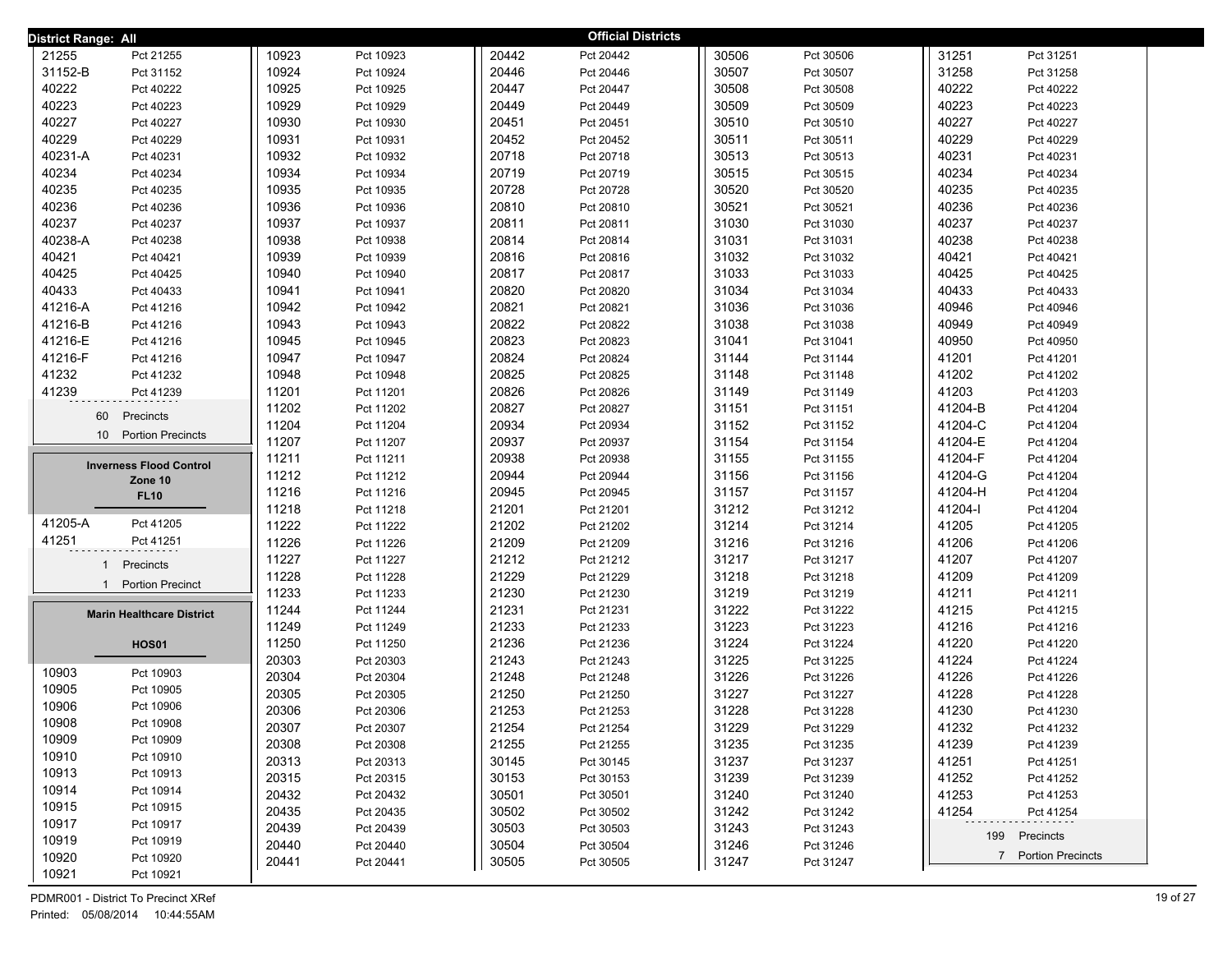| District Range: All |                                 |       |           |       | <b>Official Districts</b> |         |                                    |         |                               |  |
|---------------------|---------------------------------|-------|-----------|-------|---------------------------|---------|------------------------------------|---------|-------------------------------|--|
|                     |                                 | 31216 | Pct 31216 | 41211 | Pct 41211                 | 51218   | Pct 51218                          | 41252   | Pct 41252                     |  |
|                     | <b>Marin County Library</b>     | 31217 | Pct 31217 | 41215 | Pct 41215                 | 51221   | Pct 51221                          | 41253-A | Pct 41253                     |  |
|                     | <b>District</b><br><b>LIB01</b> | 31218 | Pct 31218 | 41216 | Pct 41216                 | 51222   | Pct 51222                          | 41253-C | Pct 41253                     |  |
|                     |                                 | 31219 | Pct 31219 | 41220 | Pct 41220                 | 51223   | Pct 51223                          | 41254   | Pct 41254                     |  |
| 10921-A             | Pct 10921                       | 31222 | Pct 31222 | 41224 | Pct 41224                 | 51232   | Pct 51232                          | 28      | Precincts                     |  |
| 11201               | Pct 11201                       | 31223 | Pct 31223 | 41226 | Pct 41226                 | 51234   | Pct 51234                          |         |                               |  |
| 11202               | Pct 11202                       | 31224 | Pct 31224 | 41228 | Pct 41228                 | 148     | Precincts                          |         | 12 Portion Precincts          |  |
| 11204               | Pct 11204                       | 31225 | Pct 31225 | 41230 | Pct 41230                 |         |                                    |         | <b>Marin County Library</b>   |  |
| 11207               | Pct 11207                       | 31226 | Pct 31226 | 41232 | Pct 41232                 |         | 1 Portion Precinct                 |         | <b>District-Eastern Marin</b> |  |
| 11211               | Pct 11211                       | 31227 | Pct 31227 | 41239 | Pct 41239                 |         | <b>Marin County Library</b>        |         | LIB01 - 2                     |  |
| 11212               | Pct 11212                       | 31228 | Pct 31228 | 41251 | Pct 41251                 |         | <b>District-Fairfax/west Marin</b> |         |                               |  |
| 11216               | Pct 11216                       | 31229 | Pct 31229 | 41252 | Pct 41252                 |         | LIB01 - 1                          | 10921-A | Pct 10921                     |  |
| 11218               | Pct 11218                       | 31235 | Pct 31235 | 41253 | Pct 41253                 |         |                                    | 11201   | Pct 11201                     |  |
| 11222               | Pct 11222                       | 31237 | Pct 31237 | 41254 | Pct 41254                 | 20303   | Pct 20303                          | 11202   | Pct 11202                     |  |
| 11226               | Pct 11226                       | 31239 | Pct 31239 | 50601 | Pct 50601                 | 20304   | Pct 20304                          | 11204   | Pct 11204                     |  |
| 11227               | Pct 11227                       | 31240 | Pct 31240 | 50602 | Pct 50602                 | 20305   | Pct 20305                          | 11207   | Pct 11207                     |  |
| 11228               | Pct 11228                       | 31242 | Pct 31242 | 50603 | Pct 50603                 | 20306   | Pct 20306                          | 11211   | Pct 11211                     |  |
| 11233               | Pct 11233                       | 31243 | Pct 31243 | 50604 | Pct 50604                 | 20307   | Pct 20307                          | 11212   | Pct 11212                     |  |
| 11244               | Pct 11244                       | 31246 | Pct 31246 | 50605 | Pct 50605                 | 20308   | Pct 20308                          | 11216   | Pct 11216                     |  |
| 11249               | Pct 11249                       | 31247 | Pct 31247 | 50606 | Pct 50606                 | 20313   | Pct 20313                          | 11218   | Pct 11218                     |  |
| 11250               | Pct 11250                       | 31251 | Pct 31251 | 50607 | Pct 50607                 | 20315   | Pct 20315                          | 11222   | Pct 11222                     |  |
| 20303               | Pct 20303                       | 31258 | Pct 31258 | 50608 | Pct 50608                 | 21201   | Pct 21201                          | 11226   | Pct 11226                     |  |
| 20304               | Pct 20304                       | 40222 | Pct 40222 | 50610 | Pct 50610                 | 21202   | Pct 21202                          | 11227   | Pct 11227                     |  |
| 20305               | Pct 20305                       | 40223 | Pct 40223 | 50611 | Pct 50611                 | 21209   | Pct 21209                          | 11228   | Pct 11228                     |  |
| 20306               | Pct 20306                       | 40227 | Pct 40227 | 50612 | Pct 50612                 | 21212   | Pct 21212                          | 11233   | Pct 11233                     |  |
| 20307               | Pct 20307                       | 40229 | Pct 40229 | 50613 | Pct 50613                 | 21253   | Pct 21253                          | 11244   | Pct 11244                     |  |
| 20308               | Pct 20308                       | 40231 | Pct 40231 | 50614 | Pct 50614                 | 21254   | Pct 21254                          | 11249   | Pct 11249                     |  |
| 20313               | Pct 20313                       | 40234 | Pct 40234 | 50615 | Pct 50615                 | 21255   | Pct 21255                          | 11250   | Pct 11250                     |  |
| 20315               | Pct 20315                       | 40235 | Pct 40235 | 50616 | Pct 50616                 | 41201   | Pct 41201                          | 21250   | Pct 21250                     |  |
| 20718               | Pct 20718                       | 40236 | Pct 40236 | 50617 | Pct 50617                 | 41202   | Pct 41202                          | 31214   | Pct 31214                     |  |
| 20719               | Pct 20719                       | 40237 | Pct 40237 | 50619 | Pct 50619                 | 41203   | Pct 41203                          | 31216   | Pct 31216                     |  |
| 20728               | Pct 20728                       | 40238 | Pct 40238 | 50620 | Pct 50620                 | 41204-B | Pct 41204                          | 31217   | Pct 31217                     |  |
| 21201               | Pct 21201                       | 40610 | Pct 40610 | 50624 | Pct 50624                 | 41204-C | Pct 41204                          | 31218   | Pct 31218                     |  |
| 21202               | Pct 21202                       | 40612 | Pct 40612 | 50625 | Pct 50625                 | 41204-G | Pct 41204                          | 31222   | Pct 31222                     |  |
| 21209               | Pct 21209                       | 40613 | Pct 40613 | 50626 | Pct 50626                 | 41205   | Pct 41205                          | 31223   | Pct 31223                     |  |
| 21212               | Pct 21212                       | 40614 | Pct 40614 | 50627 | Pct 50627                 | 41206   | Pct 41206                          | 31224   | Pct 31224                     |  |
| 21229               | Pct 21229                       | 40617 | Pct 40617 | 50628 | Pct 50628                 | 41207   | Pct 41207                          | 31225   | Pct 31225                     |  |
| 21230               | Pct 21230                       | 40618 | Pct 40618 | 50629 | Pct 50629                 | 41209   | Pct 41209                          | 31226   | Pct 31226                     |  |
| 21231               | Pct 21231                       | 40619 | Pct 40619 | 50630 | Pct 50630                 | 41211   | Pct 41211                          | 31227   | Pct 31227                     |  |
| 21233               | Pct 21233                       | 41201 | Pct 41201 | 50631 | Pct 50631                 | 41215   | Pct 41215                          | 31228   | Pct 31228                     |  |
| 21236               | Pct 21236                       | 41202 | Pct 41202 | 50633 | Pct 50633                 | 41216-A | Pct 41216                          | 31229   | Pct 31229                     |  |
| 21243               | Pct 21243                       | 41203 | Pct 41203 | 50635 | Pct 50635                 | 41216-B | Pct 41216                          | 31235   | Pct 31235                     |  |
| 21248               | Pct 21248                       | 41204 | Pct 41204 | 50636 | Pct 50636                 | 41216-C | Pct 41216                          | 40610   | Pct 40610                     |  |
| 21250               | Pct 21250                       | 41205 | Pct 41205 | 50637 | Pct 50637                 | 41216-D | Pct 41216                          | 40612   | Pct 40612                     |  |
| 21253               | Pct 21253                       | 41206 | Pct 41206 | 50638 | Pct 50638                 | 41216-F | Pct 41216                          | 40613   | Pct 40613                     |  |
| 21254               | Pct 21254                       | 41207 | Pct 41207 | 50639 | Pct 50639                 | 41216-G | Pct 41216                          | 40614   | Pct 40614                     |  |
| 21255               | Pct 21255                       | 41208 | Pct 41208 | 50640 | Pct 50640                 | 41216-H | Pct 41216                          | 40617   | Pct 40617                     |  |
| 31212               | Pct 31212                       | 41209 | Pct 41209 | 50641 | Pct 50641                 | 41220   | Pct 41220                          | 40618   | Pct 40618                     |  |
| 31214               | Pct 31214                       | 41210 | Pct 41210 | 51209 | Pct 51209                 | 41251   | Pct 41251                          | 40619   | Pct 40619                     |  |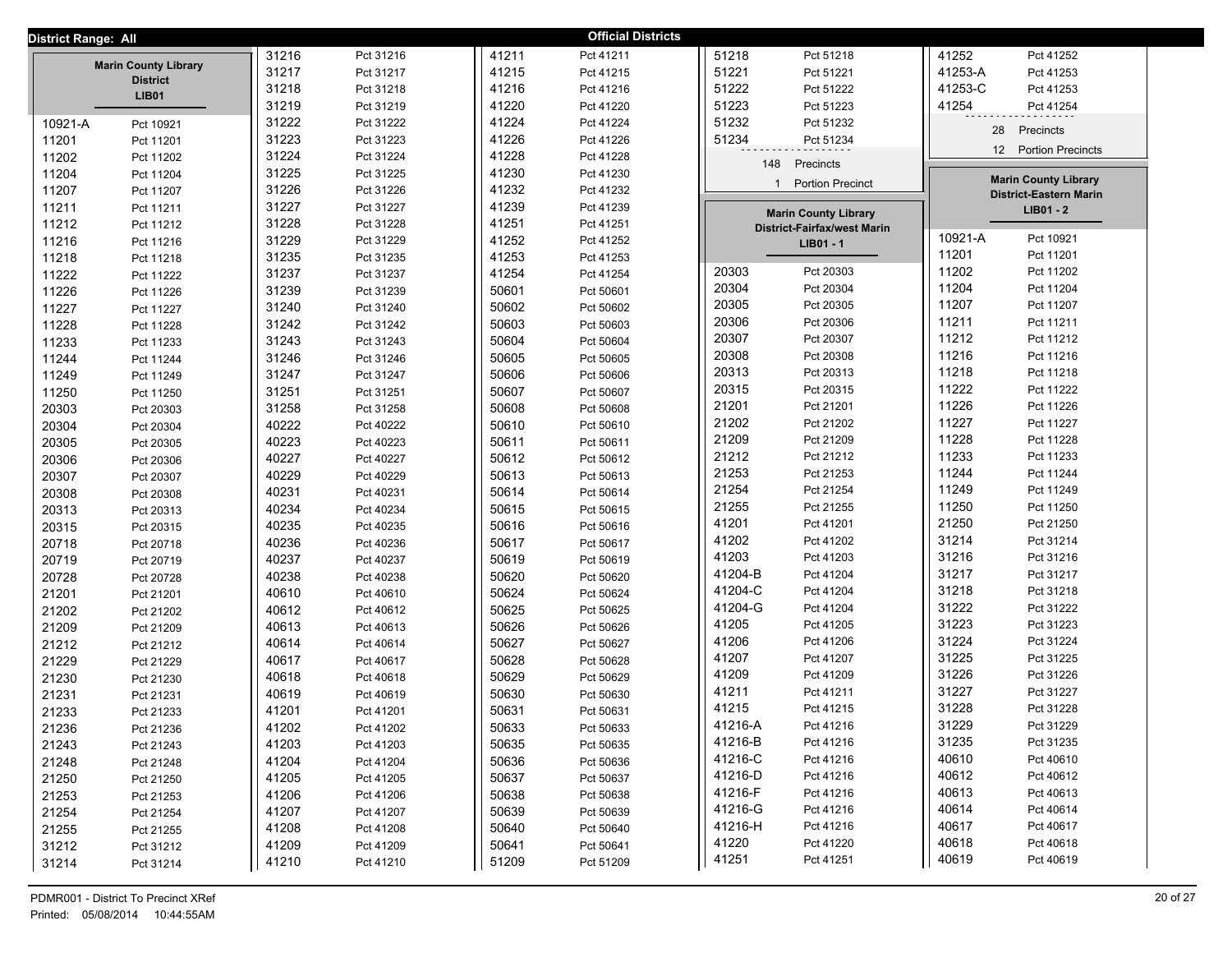| District Range: All |           |                                  |       | <b>Official Districts</b> |       |           |                                         |
|---------------------|-----------|----------------------------------|-------|---------------------------|-------|-----------|-----------------------------------------|
| 41204-A             | Pct 41204 | 50638<br>Pct 50638               | 21229 | Pct 21229                 | 40617 | Pct 40617 | 50628<br>Pct 50628                      |
| 41204-D             | Pct 41204 | 50639<br>Pct 50639               | 21230 | Pct 21230                 | 40618 | Pct 40618 | 50629<br>Pct 50629                      |
| 41204-E             | Pct 41204 | 50640<br>Pct 50640               | 21231 | Pct 21231                 | 40619 | Pct 40619 | 50630<br>Pct 50630                      |
| 41204-F             | Pct 41204 | 50641<br>Pct 50641               | 21233 | Pct 21233                 | 41201 | Pct 41201 | 50631<br>Pct 50631                      |
| 41204-H             | Pct 41204 | 51209<br>Pct 51209               | 21236 | Pct 21236                 | 41202 | Pct 41202 | 50633<br>Pct 50633                      |
| 41204-l             | Pct 41204 | 51218<br>Pct 51218               | 21243 | Pct 21243                 | 41203 | Pct 41203 | 50635<br>Pct 50635                      |
| 41204-J             | Pct 41204 | 51221<br>Pct 51221               | 21248 | Pct 21248                 | 41204 | Pct 41204 | 50636<br>Pct 50636                      |
| 41208               | Pct 41208 | 51222<br>Pct 51222               | 21250 | Pct 21250                 | 41205 | Pct 41205 | 50637<br>Pct 50637                      |
| 41210-A             | Pct 41210 | 51223<br>Pct 51223               | 21253 | Pct 21253                 | 41206 | Pct 41206 | 50638<br>Pct 50638                      |
| 41210-B             | Pct 41210 | 51232<br>Pct 51232               | 21254 | Pct 21254                 | 41207 | Pct 41207 | 50639<br>Pct 50639                      |
| 41210-C             | Pct 41210 | 51234<br>Pct 51234               | 21255 | Pct 21255                 | 41208 | Pct 41208 | 50640<br>Pct 50640                      |
| 41224               | Pct 41224 | 83<br>Precincts                  | 31212 | Pct 31212                 | 41209 | Pct 41209 | 50641<br>Pct 50641                      |
| 41226               | Pct 41226 |                                  | 31214 | Pct 31214                 | 41210 | Pct 41210 | 51209<br>Pct 51209                      |
| 41228               | Pct 41228 | 15<br><b>Portion Precincts</b>   | 31216 | Pct 31216                 | 41211 | Pct 41211 | 51218<br>Pct 51218                      |
| 41230               | Pct 41230 | <b>Marin County Free Library</b> | 31217 | Pct 31217                 | 41215 | Pct 41215 | 51221<br>Pct 51221                      |
| 41239-A             | Pct 41239 | <b>District</b>                  | 31218 | Pct 31218                 | 41216 | Pct 41216 | 51222<br>Pct 51222                      |
| 41239-B             | Pct 41239 | <b>LIB02</b>                     | 31219 | Pct 31219                 | 41220 | Pct 41220 | 51223<br>Pct 51223                      |
| 41253-B             | Pct 41253 |                                  | 31222 | Pct 31222                 | 41224 | Pct 41224 | 51232<br>Pct 51232                      |
| 41253-D             | Pct 41253 | 11201<br>Pct 11201               | 31223 | Pct 31223                 | 41226 | Pct 41226 | 51234<br>Pct 51234                      |
| 50601               | Pct 50601 | 11202<br>Pct 11202               | 31224 | Pct 31224                 | 41228 | Pct 41228 | 148<br>Precincts                        |
| 50602               | Pct 50602 | 11204<br>Pct 11204               | 31225 | Pct 31225                 | 41230 | Pct 41230 |                                         |
| 50603               | Pct 50603 | 11207<br>Pct 11207               | 31226 | Pct 31226                 | 41232 | Pct 41232 | <b>Portion Precincts</b><br>$\mathbf 0$ |
| 50604               | Pct 50604 | 11211<br>Pct 11211               | 31227 | Pct 31227                 | 41239 | Pct 41239 | <b>Bolinas Highland Permanent</b>       |
| 50605               | Pct 50605 | 11212<br>Pct 11212               | 31228 | Pct 31228                 | 41251 | Pct 41251 | <b>Road Division</b>                    |
| 50606               | Pct 50606 | 11216<br>Pct 11216               | 31229 | Pct 31229                 | 41252 | Pct 41252 | <b>RD20</b>                             |
| 50607               | Pct 50607 | 11218<br>Pct 11218               | 31235 | Pct 31235                 | 41253 | Pct 41253 |                                         |
| 50608               | Pct 50608 | 11222<br>Pct 11222               | 31237 | Pct 31237                 | 41254 | Pct 41254 | 41252-B<br>Pct 41252                    |
| 50610               | Pct 50610 | 11226<br>Pct 11226               | 31239 | Pct 31239                 | 50601 | Pct 50601 | $\mathbf{0}$<br>Precinct                |
| 50611               | Pct 50611 | 11227<br>Pct 11227               | 31240 | Pct 31240                 | 50602 | Pct 50602 | <b>Portion Precinct</b><br>$\mathbf{1}$ |
| 50612               | Pct 50612 | 11228<br>Pct 11228               | 31242 | Pct 31242                 | 50603 | Pct 50603 |                                         |
| 50613               | Pct 50613 | 11233<br>Pct 11233               | 31243 | Pct 31243                 | 50604 | Pct 50604 | <b>Monte Cristo Permanent</b>           |
| 50614               | Pct 50614 | 11244<br>Pct 11244               | 31246 | Pct 31246                 | 50605 | Pct 50605 | <b>Road Division</b>                    |
| 50615               | Pct 50615 | 11249<br>Pct 11249               | 31247 | Pct 31247                 | 50606 | Pct 50606 | <b>RD40</b>                             |
| 50616               | Pct 50616 | 11250<br>Pct 11250               | 31251 | Pct 31251                 | 50607 | Pct 50607 |                                         |
| 50617               | Pct 50617 | 20303<br>Pct 20303               | 31258 | Pct 31258                 | 50608 | Pct 50608 | 21253-A<br>Pct 21253                    |
| 50619               | Pct 50619 | 20304<br>Pct 20304               | 40222 | Pct 40222                 | 50610 | Pct 50610 | Precinct<br>$\mathbf 0$                 |
| 50620               | Pct 50620 | 20305<br>Pct 20305               | 40223 | Pct 40223                 | 50611 | Pct 50611 | <b>Portion Precinct</b><br>$\mathbf{1}$ |
| 50624               | Pct 50624 | 20306<br>Pct 20306               | 40227 | Pct 40227                 | 50612 | Pct 50612 |                                         |
| 50625               | Pct 50625 | 20307<br>Pct 20307               | 40229 | Pct 40229                 | 50613 | Pct 50613 | <b>Paradise Ranch Estates</b>           |
| 50626               | Pct 50626 | 20308<br>Pct 20308               | 40231 | Pct 40231                 | 50614 | Pct 50614 | <b>Permanent Road Division</b>          |
| 50627               | Pct 50627 | 20313<br>Pct 20313               | 40234 | Pct 40234                 | 50615 | Pct 50615 | RD <sub>50</sub>                        |
| 50628               | Pct 50628 | 20315<br>Pct 20315               | 40235 | Pct 40235                 | 50616 | Pct 50616 | 41205-C<br>Pct 41205                    |
| 50629               | Pct 50629 | 20718<br>Pct 20718               | 40236 | Pct 40236                 | 50617 | Pct 50617 |                                         |
| 50630               | Pct 50630 | 20719<br>Pct 20719               | 40237 | Pct 40237                 | 50619 | Pct 50619 | 0 Precinct                              |
| 50631               | Pct 50631 | 20728<br>Pct 20728               | 40238 | Pct 40238                 | 50620 | Pct 50620 | 1 Portion Precinct                      |
| 50633               | Pct 50633 | 21201<br>Pct 21201               | 40610 | Pct 40610                 | 50624 | Pct 50624 |                                         |
| 50635               | Pct 50635 | 21202<br>Pct 21202               | 40612 | Pct 40612                 | 50625 | Pct 50625 | <b>Ridgewood Ave Permanent</b>          |
| 50636               | Pct 50636 | 21209<br>Pct 21209               | 40613 | Pct 40613                 | 50626 | Pct 50626 | <b>Road Division</b><br><b>RD60</b>     |
| 50637               | Pct 50637 | 21212<br>Pct 21212               | 40614 | Pct 40614                 | 50627 | Pct 50627 |                                         |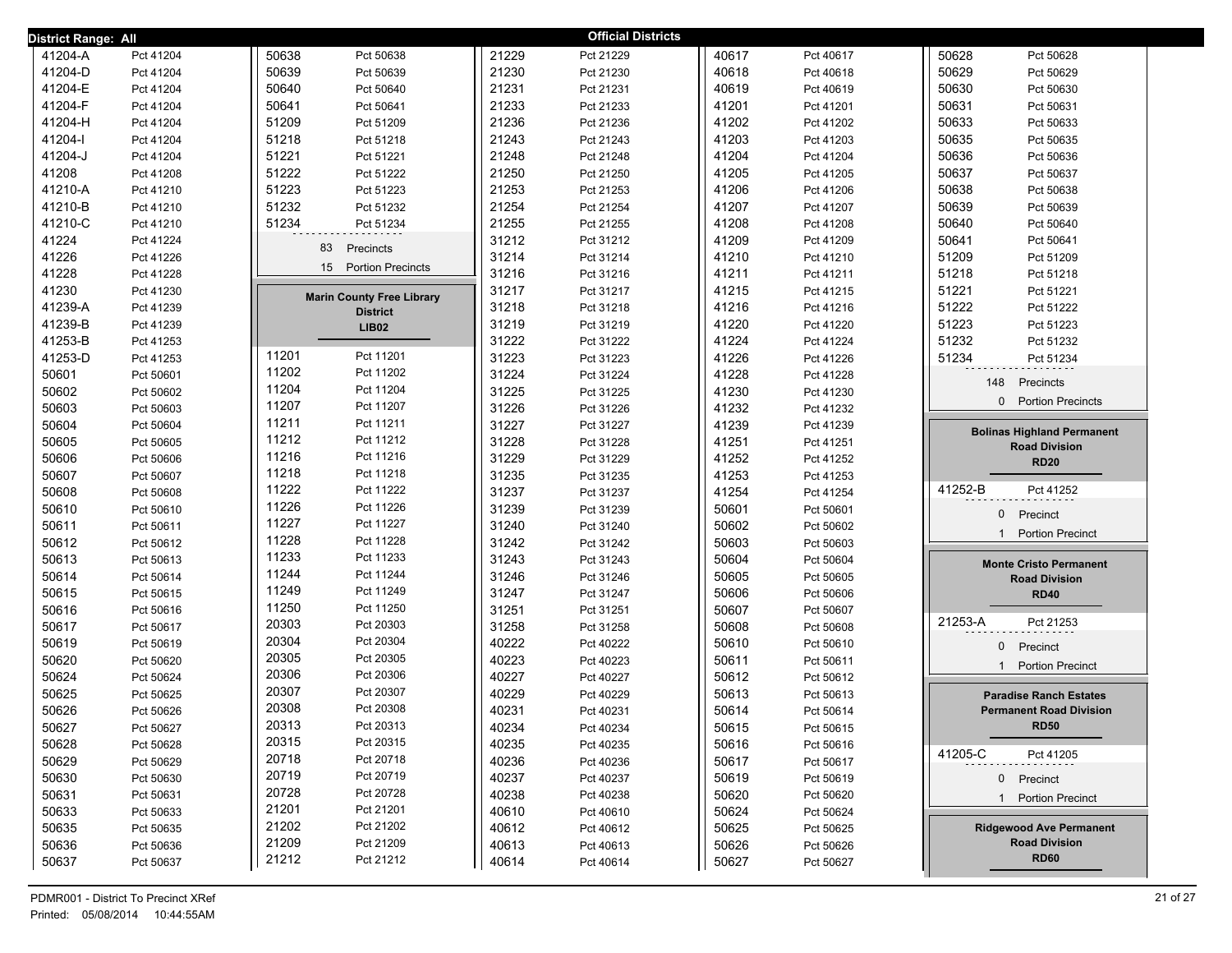| <b>District Range: All</b>      |                               | <b>Official Districts</b>                  |                                              |                                 |
|---------------------------------|-------------------------------|--------------------------------------------|----------------------------------------------|---------------------------------|
| 41226-A                         | 31246-D                       | 41252-D                                    | 40237-A                                      | 11204                           |
| Pct 41226                       | Pct 31246                     | Pct 41252                                  | Pct 40237                                    | Pct 11204                       |
| $\mathbf{0}$                    | 31246-F                       | 41252-E                                    | 40238                                        | 11207                           |
| Precinct                        | Pct 31246                     | Pct 41252                                  | Pct 40238                                    | Pct 11207                       |
|                                 | $\mathbf{0}$                  | 41252-F<br>Pct 41252                       | 40433-B<br>Pct 40433                         | 11211<br>Pct 11211              |
| <b>Portion Precinct</b>         | Precincts                     | 41253-A                                    | 41232                                        | 11216                           |
| $\mathbf{1}$                    |                               | Pct 41253                                  | Pct 41232                                    | Pct 11216                       |
| <b>Bolinas Community Public</b> | <b>Portion Precincts</b>      | 41253-C                                    | 41239-C                                      | 11218                           |
|                                 | 3                             | Pct 41253                                  | Pct 41239                                    | Pct 11218                       |
| <b>Utility District</b>         | <b>Marin Resource</b>         | 41253-D<br>Pct 41253                       | 41239-D<br>Pct 41239                         | 11222-A<br>Pct 11222            |
| <b>PUD10</b>                    | <b>Conservation District</b>  | 41254-A<br>Pct 41254                       | 8                                            | 11222-B<br>Pct 11222            |
|                                 | RCON <sub>10</sub>            | 41254-B<br>Pct 41254                       | Precincts                                    | 11222-E<br>Pct 11222            |
| 41207                           |                               | 51209-C                                    | <b>Portion Precincts</b>                     | 11226-G                         |
| Pct 41207                       |                               | Pct 51209                                  | 12                                           | Pct 11226                       |
| 41252-A<br>Pct 41252            | 31226-B<br>Pct 31226          | $\overline{4}$                             | <b>Homestead Valley Sanitary</b>             | 11227<br>Pct 11227              |
| 41252-B<br>Pct 41252            | 31227-B<br>Pct 31227          | Precincts                                  | <b>District</b>                              | 11228<br>Pct 11228              |
| 41252-C<br>Pct 41252            | 31227-C<br>Pct 31227          | 45 Portion Precincts                       | <b>SAN20</b>                                 | 11233-A<br>Pct 11233            |
| 41252-D<br>Pct 41252            | 41201-A<br>Pct 41201          | <b>Almonte Sanitary District</b>           |                                              | 11233-D<br>Pct 11233            |
| $\mathbf{1}$                    | 41201-B                       |                                            | 31216-C                                      | 11233-E                         |
| Precincts                       | Pct 41201                     |                                            | Pct 31216                                    | Pct 11233                       |
| $\overline{4}$                  | 41201-C<br>Pct 41201          | <b>SAN05</b>                               | 41224-A<br>Pct 41224                         | 11233-G<br>Pct 11233            |
| <b>Portion Precincts</b>        | 41201-D<br>Pct 41201          |                                            | 41224-B<br>Pct 41224                         | 11233-l<br>Pct 11233            |
| <b>Inverness Public Utility</b> | 41201-G                       | 31216-B                                    | 41226                                        | 11250                           |
|                                 | Pct 41201                     | Pct 31216                                  | Pct 41226                                    | Pct 11250                       |
| <b>District</b>                 | 41201-H                       | 31218-B                                    | 41228                                        | 50640-B                         |
|                                 | Pct 41201                     | Pct 31218                                  | Pct 41228                                    | Pct 50640                       |
| <b>PUD20</b>                    | 41201-l                       | 31225                                      | 41230                                        | 50640-C                         |
|                                 | Pct 41201                     | Pct 31225                                  | Pct 41230                                    | Pct 50640                       |
|                                 | 41201-J                       | Precincts                                  | 3                                            | 50640-E                         |
|                                 | Pct 41201                     | $\mathbf{1}$                               | Precincts                                    | Pct 50640                       |
| 41251-A                         | 41202                         | 2 Portion Precincts                        | 3 <sup>1</sup>                               | 21                              |
| Pct 41251                       | Pct 41202                     |                                            | <b>Portion Precincts</b>                     | Precincts                       |
| $\mathbf{0}$<br>Precinct        | 41203<br>Pct 41203            |                                            |                                              |                                 |
| <b>Portion Precinct</b><br>-1   | 41204-B<br>Pct 41204          | <b>Alto Sanitary District</b>              | <b>Las Gallinas Valley Sanitary</b>          | 23<br><b>Portion Precincts</b>  |
|                                 | 41204-D<br>Pct 41204          |                                            | <b>District</b>                              | <b>Novato Sanitary District</b> |
| <b>Mesa Park</b>                | 41204-E<br>Pct 41204          | <b>SAN10</b>                               | <b>SAN30</b>                                 |                                 |
|                                 |                               |                                            |                                              |                                 |
|                                 | 41204-F<br>Pct 41204          |                                            |                                              | <b>SAN35</b>                    |
| <b>REC20</b>                    | 41204-G<br>Pct 41204          | 31212<br>Pct 31212                         | 10903<br>Pct 10903                           |                                 |
|                                 | 41204-H                       | 31219                                      | 10905                                        | 40610-A                         |
|                                 | Pct 41204                     | Pct 31219                                  | Pct 10905                                    | Pct 40610                       |
| 41207                           | 41204-l                       | 31239-A                                    | 10906                                        | 40612                           |
| Pct 41207                       | Pct 41204                     | Pct 31239                                  | Pct 10906                                    | Pct 40612                       |
| 41252                           | 41204-J                       |                                            | 10908                                        | 40613-A                         |
| Pct 41252                       | Pct 41204                     |                                            | Pct 10908                                    | Pct 40613                       |
| 2 Precincts                     | 41205                         | 2 Precincts                                | 10909-A                                      | 40613-C                         |
|                                 | Pct 41205                     | 1                                          | Pct 10909                                    | Pct 40613                       |
| <b>Portion Precincts</b>        | 41206-A                       | <b>Portion Precinct</b>                    | 10909-C                                      | 40614-A                         |
| $\mathbf{0}$                    | Pct 41206                     |                                            | Pct 10909                                    | Pct 40614                       |
|                                 | 41207-A<br>Pct 41207          | <b>Corte Madera Sanitary</b>               | 10910<br>Pct 10910                           | 40614-B<br>Pct 40614            |
| <b>Strawberry Recreation</b>    | 41209-B<br>Pct 41209          | <b>District 2</b>                          | 10913<br>Pct 10913                           | 40617-A<br>Pct 40617            |
| <b>District</b>                 | 41209-C<br>Pct 41209          | <b>SAN15</b>                               | 10914<br>Pct 10914                           | 40617-B<br>Pct 40617            |
| <b>REC40</b>                    | 41210-A<br>Pct 41210          |                                            | 10915<br>Pct 10915                           | 40618<br>Pct 40618              |
|                                 | 41211-A                       | 20440-B                                    | 10917                                        | 40619-A                         |
|                                 | Pct 41211                     | Pct 20440                                  | Pct 10917                                    | Pct 40619                       |
| 31237                           | 41215-A                       | 20447-B                                    | 10919                                        | 41208-B                         |
| Pct 31237                       | Pct 41215                     | Pct 20447                                  | Pct 10919                                    | Pct 41208                       |
| 31240                           | 41216-A                       | 31152-B                                    | 10923                                        | 41208-D                         |
| Pct 31240                       | Pct 41216                     | Pct 31152                                  | Pct 10923                                    | Pct 41208                       |
| 31242                           | 41216-B                       | 31152-E                                    | 10924-A                                      | 50601                           |
| Pct 31242                       | Pct 41216                     | Pct 31152                                  | Pct 10924                                    | Pct 50601                       |
| 31243                           | 41216-C                       | 31251-A                                    | 10925                                        | 50602-A                         |
| Pct 31243                       | Pct 41216                     | Pct 31251                                  | Pct 10925                                    | Pct 50602                       |
| 31246                           | 41216-D                       | 31251-B                                    | 10932-A                                      | 50603                           |
| Pct 31246                       | Pct 41216                     | Pct 31251                                  | Pct 10932                                    | Pct 50603                       |
| 5 Precincts                     | 41216-F                       | 40222-A                                    | 10932-B                                      | 50604                           |
|                                 | Pct 41216                     | Pct 40222                                  | Pct 10932                                    | Pct 50604                       |
| 0 Portion Precincts             | 41216-G                       | 40223                                      | 10932-C                                      | 50605                           |
|                                 | Pct 41216                     | Pct 40223                                  | Pct 10932                                    | Pct 50605                       |
|                                 | 41220-A                       | 40227                                      | 10932-E                                      | 50606-A                         |
|                                 | Pct 41220                     | Pct 40227                                  | Pct 10932                                    | Pct 50606                       |
| <b>Strawberry Recreation</b>    | 41220-C                       | 40229                                      | 11201-A                                      | 50607-A                         |
|                                 | Pct 41220                     | Pct 40229                                  | Pct 11201                                    | Pct 50607                       |
| <b>District-Zone IV</b>         | 41224-D                       | 40231                                      | 11201-B                                      | 50607-C                         |
|                                 | Pct 41224                     | Pct 40231                                  | Pct 11201                                    | Pct 50607                       |
| <b>REC40 - 1</b>                | 41251<br>Pct 41251<br>41252-A | 40234-A<br>Pct 40234<br>40235<br>Pct 40235 | 11201-C<br>Pct 11201<br>11201-E<br>Pct 11201 | 50608<br>Pct 50608<br>50610     |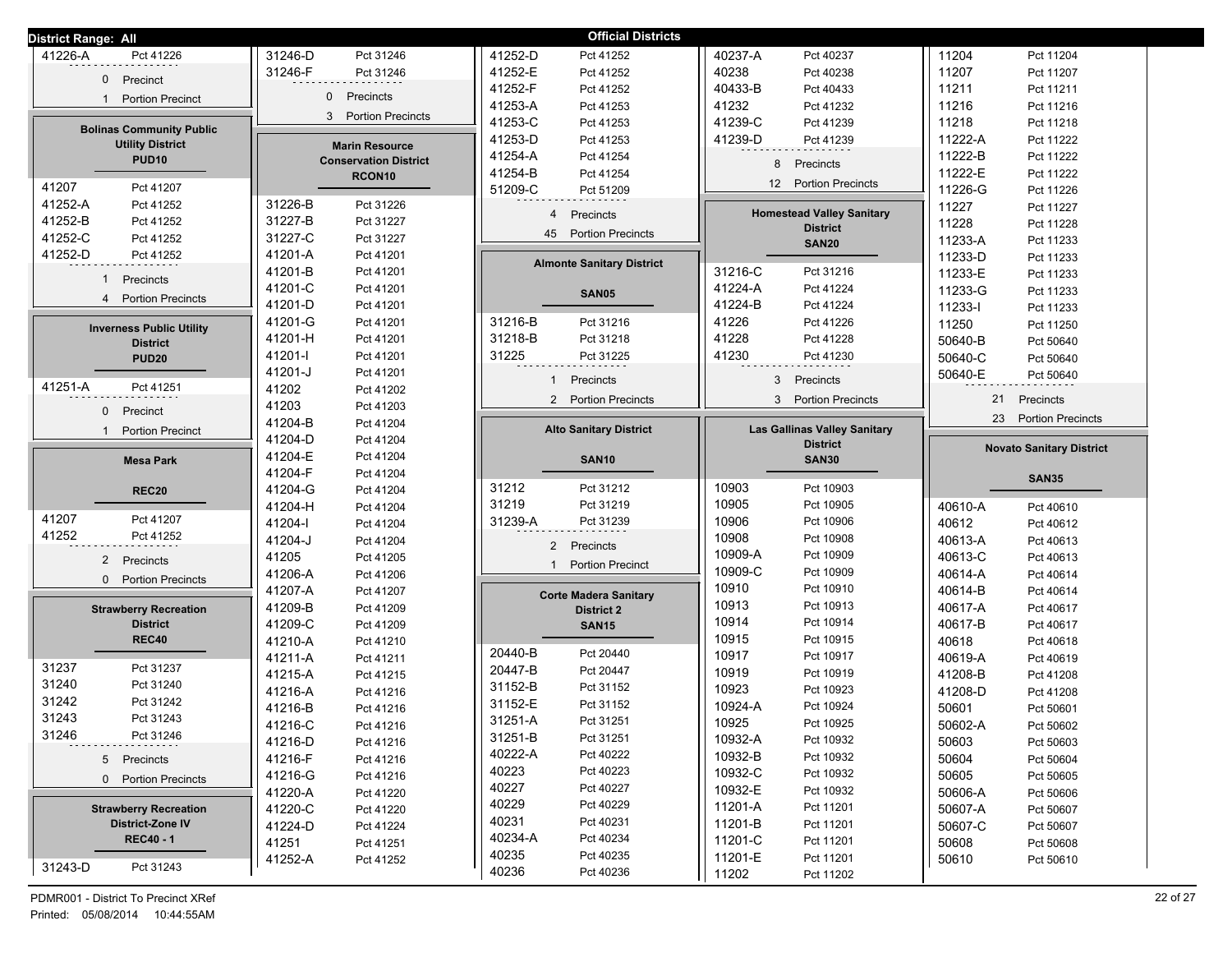| District Range: All            |                                      | <b>Official Districts</b>           |                             |                                                         |
|--------------------------------|--------------------------------------|-------------------------------------|-----------------------------|---------------------------------------------------------|
| 50611                          | 31144-E                              | 20810                               | 10929                       | 31031                                                   |
| Pct 50611                      | Pct 31144                            | Pct 20810                           | Pct 10929                   | Pct 31031                                               |
| 50612                          | 31148                                | 20811                               | 10930                       | 31032                                                   |
| Pct 50612                      | Pct 31148                            | Pct 20811                           | Pct 10930                   | Pct 31032                                               |
| 50613-A                        | 31149                                | 20814                               | 10931                       | 31033                                                   |
| Pct 50613                      | Pct 31149                            | Pct 20814                           | Pct 10931                   | Pct 31033                                               |
| 50614-A                        | 31151-B                              | 20816                               | 10934                       | 31034                                                   |
| Pct 50614                      | Pct 31151                            | Pct 20816                           | Pct 10934                   | Pct 31034                                               |
| 50614-B                        | 31152-D                              | 20817                               | 10935-A                     | 31036                                                   |
| Pct 50614                      | Pct 31152                            | Pct 20817                           | Pct 10935                   | Pct 31036                                               |
| 50615-A                        | 31237                                | 20820                               | 10936                       | 31038                                                   |
| Pct 50615                      | Pct 31237                            | Pct 20820                           | Pct 10936                   | Pct 31038                                               |
| 50616-A                        | 31239-B                              | 20821                               | 10937                       | 31041                                                   |
| Pct 50616                      | Pct 31239                            | Pct 20821                           | Pct 10937                   | Pct 31041                                               |
| 50616-B                        | 31239-D                              | 20822                               | 10938-A                     | 31226-F                                                 |
| Pct 50616                      | Pct 31239                            | Pct 20822                           | Pct 10938                   | Pct 31226                                               |
| 50617-A                        | 31240                                | 20823                               | 10938-C                     | 31228                                                   |
| Pct 50617                      | Pct 31240                            | Pct 20823                           | Pct 10938                   | Pct 31228                                               |
| 50617-C                        | 31242                                | 20824                               | 10939                       | 31229                                                   |
| Pct 50617                      | Pct 31242                            | Pct 20824                           | Pct 10939                   | Pct 31229                                               |
| 50619-A                        | 31243                                | 20825                               | 10940-A                     | 31235-A                                                 |
| Pct 50619                      | Pct 31243                            | Pct 20825                           | Pct 10940                   | Pct 31235                                               |
| 50620                          | 31246                                | 20826-A                             | 10940-C                     | 31235-B                                                 |
| Pct 50620                      | Pct 31246                            | Pct 20826                           | Pct 10940                   | Pct 31235                                               |
| 50624                          | 31247-A                              | 20827-A                             | 10941-A                     | 31235-D                                                 |
| Pct 50624                      | Pct 31247                            | Pct 20827                           | Pct 10941                   | Pct 31235                                               |
| 50625<br>Pct 50625             |                                      | 20934-D<br>Pct 20934                | 10942<br>Pct 10942          |                                                         |
| 50626                          | $\overline{7}$                       | 20937-C                             | 10943-A                     | 10 <sup>1</sup>                                         |
| Pct 50626                      | Precincts                            | Pct 20937                           | Pct 10943                   | Precincts                                               |
| 50627                          | 9 Portion Precincts                  | 20945-A                             | 10945                       | <b>Portion Precincts</b>                                |
| Pct 50627                      |                                      | Pct 20945                           | Pct 10945                   | $\overline{4}$                                          |
| 50628<br>Pct 50628             |                                      | 21201<br>Pct 21201                  | 10947<br>Pct 10947          |                                                         |
| 50629<br>Pct 50629             | <b>Ross Valley Sanitary District</b> | 21202<br>Pct 21202                  | 10948-A<br>Pct 10948        | <b>Tiburon Sanitary District 5</b>                      |
| 50630<br>Pct 50630             | <b>SAN45</b>                         | 21209<br>Pct 21209                  | 11212-B<br>Pct 11212        | <b>SAN60</b>                                            |
| 50631<br>Pct 50631             |                                      | 21212<br>Pct 21212                  | 11222-C<br>Pct 11222        |                                                         |
| 50633                          | 10938-B                              | 21229-B                             | 11222-F                     | 30145                                                   |
| Pct 50633                      | Pct 10938                            | Pct 21229                           | Pct 11222                   | Pct 30145                                               |
| 50635-A                        | 11212-A                              | 21229-C                             | 11226-A                     | 30153                                                   |
| Pct 50635                      | Pct 11212                            | Pct 21229                           | Pct 11226                   | Pct 30153                                               |
| 50636                          | 20303                                | 21229-D                             | 11226-B                     | 31144-D                                                 |
| Pct 50636                      | Pct 20303                            | Pct 21229                           | Pct 11226                   | Pct 31144                                               |
| 50637-A                        | 20304                                | 21230                               | 11244-A                     | 31151-A                                                 |
| Pct 50637                      | Pct 20304                            | Pct 21230                           | Pct 11244                   | Pct 31151                                               |
| 50637-B                        | 20305                                | 21231-A                             | 11249-A                     | 31152-C                                                 |
| Pct 50637                      | Pct 20305                            | Pct 21231                           | Pct 11249                   | Pct 31152                                               |
| 50637-D                        | 20306                                | 21231-B                             | 20826-B                     | 31154                                                   |
| Pct 50637                      | Pct 20306                            | Pct 21231                           | Pct 20826                   | Pct 31154                                               |
| 50638-A                        | 20307                                | 21233                               | 20826-C                     | Pct 31155                                               |
| Pct 50638                      | Pct 20307                            | Pct 21233                           | Pct 20826                   | 31155                                                   |
| 50638-C                        | 20308                                | 21236                               | 20827-B                     | 31156                                                   |
| Pct 50638                      | Pct 20308                            | Pct 21236                           | Pct 20827                   | Pct 31156                                               |
| 50639                          | 20313                                | 21243                               | 20934-A                     | 31157                                                   |
| Pct 50639                      | Pct 20313                            | Pct 21243                           | Pct 20934                   | Pct 31157                                               |
| 50640-A                        | 20315                                | 21248                               | 20934-B                     | 31258-A                                                 |
| Pct 50640                      | Pct 20315                            | Pct 21248                           | Pct 20934                   | Pct 31258                                               |
| 50640-D                        | 20432-A                              | 21250-B                             | 20934-C                     | 31258-B                                                 |
| Pct 50640                      | Pct 20432                            | Pct 21250                           | Pct 20934                   | Pct 31258                                               |
| 50641-A                        | 20432-C                              | 21253-A                             | 20937-A                     |                                                         |
| Pct 50641                      | Pct 20432                            | Pct 21253                           | Pct 20937                   |                                                         |
| 51209-A                        | 20432-D                              | 21253-B                             | 20937-B                     | 6                                                       |
| Pct 51209                      | Pct 20432                            | Pct 21253                           | Pct 20937                   | Precincts                                               |
| 51218-A                        | 20432-E                              | 21254                               | 20938                       | 5                                                       |
| Pct 51218                      | Pct 20432                            | Pct 21254                           | Pct 20938                   | <b>Portion Precincts</b>                                |
| 51222-A                        | 20432-F                              | 21255                               | 20944                       |                                                         |
| Pct 51222                      | Pct 20432                            | Pct 21255                           | Pct 20944                   |                                                         |
| 51223-A                        | 20432-G                              | 40421                               | 20945-B                     | <b>Murray Park Sewer</b>                                |
| Pct 51223                      | Pct 20432                            | Pct 40421                           | Pct 20945                   | <b>Maintenance District</b>                             |
| 51223-C                        | 20435                                | 40425-A                             | 21250-A                     | <b>SWR30</b>                                            |
| Pct 51223                      | Pct 20435                            | Pct 40425                           | Pct 21250                   |                                                         |
| 51232                          | 20439                                | 40433-A                             | 21250-C                     |                                                         |
| Pct 51232                      | Pct 20439                            | Pct 40433                           | Pct 21250                   |                                                         |
| 51234                          | 20440-A                              | 41216-A                             | 40946                       | 20432-B                                                 |
| Pct 51234                      | Pct 20440                            | Pct 41216                           | Pct 40946                   | Pct 20432                                               |
|                                | 20441<br>Pct 20441                   |                                     | 40949<br>Pct 40949          | 21231-C<br>Pct 21231                                    |
| 24                             | 20442                                | 42                                  | 40950                       | 21231-E                                                 |
| Precincts                      | Pct 20442                            | Precincts                           | Pct 40950                   | Pct 21231                                               |
| 37 Portion Precincts           | 20446<br>Pct 20446                   | 26 Portion Precincts                |                             |                                                         |
|                                | 20447-A<br>Pct 20447                 |                                     | 16 Precincts                | 0 Precincts                                             |
| <b>Richardson Bay Sanitary</b> | 20449<br>Pct 20449                   | <b>San Rafael Sanitary District</b> | 28 Portion Precincts        | 3 Portion Precincts                                     |
| <b>District</b>                | 20451<br>Pct 20451                   |                                     |                             |                                                         |
| <b>SAN40</b>                   | 20452<br>Pct 20452                   | <b>SAN50</b>                        | <b>Sausalito-Marin City</b> | <b>San Quentin Sewer</b><br><b>Maintenance District</b> |
| 31144-A<br>Pct 31144           | 20718<br>Pct 20718                   | 10920<br>Pct 10920                  | <b>Sanitary District</b>    | <b>SWR60</b>                                            |
| 31144-B<br>Pct 31144           | 20719<br>Pct 20719                   | 10921-A<br>Pct 10921                | <b>SAN55</b>                |                                                         |
| 31144-C                        | 20728                                | 10921-B                             | 31030                       | 41239-A                                                 |
| Pct 31144                      | Pct 20728                            | Pct 10921                           | Pct 31030                   | Pct 41239                                               |
|                                |                                      |                                     |                             |                                                         |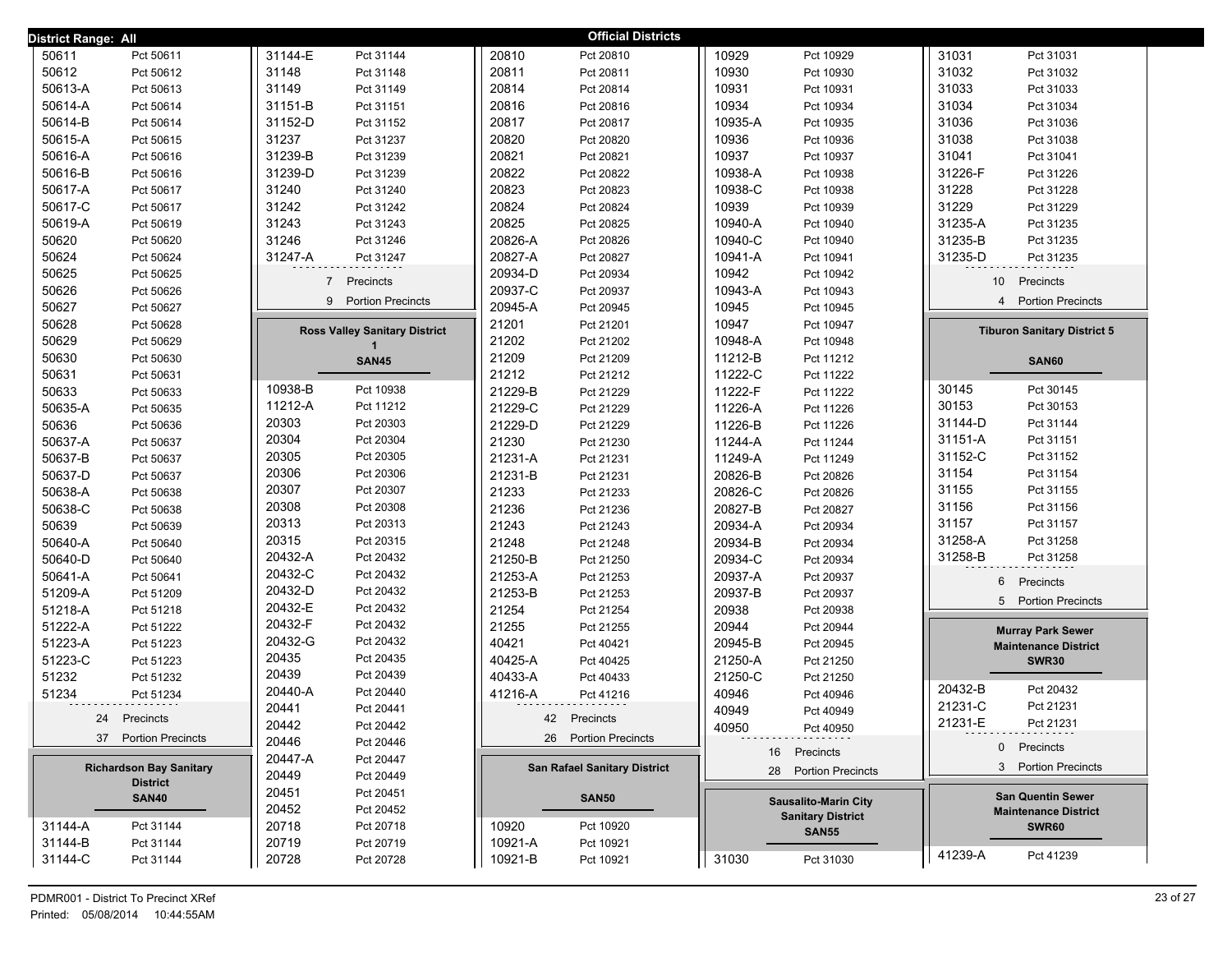| District Range: All                     |       |           |         | <b>Official Districts</b> |         |           |                                |
|-----------------------------------------|-------|-----------|---------|---------------------------|---------|-----------|--------------------------------|
|                                         | 11216 | Pct 11216 | 20945   | Pct 20945                 | 31152-F | Pct 31152 | 41215<br>Pct 41215             |
| 0 Precinct                              | 11218 | Pct 11218 | 21201   | Pct 21201                 | 31154   | Pct 31154 | 41216<br>Pct 41216             |
| <b>Portion Precinct</b><br>$\mathbf{1}$ | 11222 | Pct 11222 | 21202   | Pct 21202                 | 31155   | Pct 31155 | 41224<br>Pct 41224             |
| <b>Marin Municipal Water</b>            | 11226 | Pct 11226 | 21209   | Pct 21209                 | 31156   | Pct 31156 | 41226<br>Pct 41226             |
| <b>District</b>                         | 11227 | Pct 11227 | 21212   | Pct 21212                 | 31157   | Pct 31157 | 41228<br>Pct 41228             |
| <b>WA01</b>                             | 11228 | Pct 11228 | 21229   | Pct 21229                 | 31212   | Pct 31212 | 41230<br>Pct 41230             |
|                                         | 11233 | Pct 11233 | 21230   | Pct 21230                 | 31214   | Pct 31214 | 41232<br>Pct 41232             |
| 10903-B<br>Pct 10903                    | 11244 | Pct 11244 | 21231   | Pct 21231                 | 31216   | Pct 31216 | 41239<br>Pct 41239             |
| 10905<br>Pct 10905                      | 11249 | Pct 11249 | 21233   | Pct 21233                 | 31217   | Pct 31217 | 41253-B<br>Pct 41253           |
| 10906<br>Pct 10906                      | 11250 | Pct 11250 | 21236   | Pct 21236                 | 31218   | Pct 31218 | 41253-D<br>Pct 41253           |
| 10908<br>Pct 10908                      | 20303 | Pct 20303 | 21243   | Pct 21243                 | 31219   | Pct 31219 | 184<br>Precincts               |
| 10909<br>Pct 10909                      | 20304 | Pct 20304 | 21248   | Pct 21248                 | 31222   | Pct 31222 |                                |
| 10910<br>Pct 10910                      | 20305 | Pct 20305 | 21250   | Pct 21250                 | 31223   | Pct 31223 | 15<br><b>Portion Precincts</b> |
| 10913<br>Pct 10913                      | 20306 | Pct 20306 | 21253   | Pct 21253                 | 31224   | Pct 31224 | <b>Marin Municipal Water</b>   |
| 10914<br>Pct 10914                      | 20307 | Pct 20307 | 21254   | Pct 21254                 | 31225   | Pct 31225 | <b>District-Division 1</b>     |
| 10915<br>Pct 10915                      | 20308 | Pct 20308 | 21255   | Pct 21255                 | 31226   | Pct 31226 | WA01 - 1                       |
| 10917<br>Pct 10917                      | 20313 | Pct 20313 | 30145   | Pct 30145                 | 31227-A | Pct 31227 |                                |
| 10919<br>Pct 10919                      | 20315 | Pct 20315 | 30153   | Pct 30153                 | 31227-C | Pct 31227 | 10903-B<br>Pct 10903           |
| 10920<br>Pct 10920                      | 20432 | Pct 20432 | 30501   | Pct 30501                 | 31227-D | Pct 31227 | 10905<br>Pct 10905             |
| 10921<br>Pct 10921                      | 20435 | Pct 20435 | 30502   | Pct 30502                 | 31228   | Pct 31228 | 10906<br>Pct 10906             |
| 10923<br>Pct 10923                      | 20439 | Pct 20439 | 30503   | Pct 30503                 | 31229   | Pct 31229 | 10908<br>Pct 10908             |
| 10924<br>Pct 10924                      | 20440 | Pct 20440 | 30504   | Pct 30504                 | 31235   | Pct 31235 | 10909<br>Pct 10909             |
| 10925<br>Pct 10925                      | 20441 | Pct 20441 | 30505   | Pct 30505                 | 31237   | Pct 31237 | 10910<br>Pct 10910             |
| 10929<br>Pct 10929                      | 20442 | Pct 20442 | 30506   | Pct 30506                 | 31239   | Pct 31239 | 10913<br>Pct 10913             |
| 10930<br>Pct 10930                      | 20446 | Pct 20446 | 30507   | Pct 30507                 | 31240   | Pct 31240 | 10914<br>Pct 10914             |
| 10931<br>Pct 10931                      | 20447 | Pct 20447 | 30508   | Pct 30508                 | 31242   | Pct 31242 | 10915<br>Pct 10915             |
| 10932<br>Pct 10932                      | 20449 | Pct 20449 | 30509   | Pct 30509                 | 31243   | Pct 31243 | 10917<br>Pct 10917             |
| 10934<br>Pct 10934                      | 20451 | Pct 20451 | 30510   | Pct 30510                 | 31246   | Pct 31246 | 10919<br>Pct 10919             |
| 10935<br>Pct 10935                      | 20452 | Pct 20452 | 30511   | Pct 30511                 | 31247   | Pct 31247 | 10923<br>Pct 10923             |
| 10936<br>Pct 10936                      | 20718 | Pct 20718 | 30513   | Pct 30513                 | 31251   | Pct 31251 | 10924<br>Pct 10924             |
| 10937<br>Pct 10937                      | 20719 | Pct 20719 | 30515   | Pct 30515                 | 31258   | Pct 31258 | 10925<br>Pct 10925             |
| 10938<br>Pct 10938                      | 20728 | Pct 20728 | 30520   | Pct 30520                 | 40222   | Pct 40222 | 10931<br>Pct 10931             |
| 10939<br>Pct 10939                      | 20810 | Pct 20810 | 30521   | Pct 30521                 | 40223   | Pct 40223 | 10932<br>Pct 10932             |
| 10940<br>Pct 10940                      | 20811 | Pct 20811 | 31030   | Pct 31030                 | 40227   | Pct 40227 | 10934<br>Pct 10934             |
| 10941<br>Pct 10941                      | 20814 | Pct 20814 | 31031   | Pct 31031                 | 40229   | Pct 40229 | 10939-C<br>Pct 10939           |
| 10942<br>Pct 10942                      | 20816 | Pct 20816 | 31032   | Pct 31032                 | 40231   | Pct 40231 | 10940-C<br>Pct 10940           |
| 10943<br>Pct 10943                      | 20817 | Pct 20817 | 31033   | Pct 31033                 | 40234   | Pct 40234 | 11201-A<br>Pct 11201           |
| 10945<br>Pct 10945                      | 20820 | Pct 20820 | 31034   | Pct 31034                 | 40235   | Pct 40235 | 11201-B<br>Pct 11201           |
| 10947<br>Pct 10947                      | 20821 | Pct 20821 | 31036   | Pct 31036                 | 40236   | Pct 40236 | 11201-C<br>Pct 11201           |
| 10948<br>Pct 10948                      | 20822 | Pct 20822 | 31038   | Pct 31038                 | 40237   | Pct 40237 | 11201-E<br>Pct 11201           |
| 11201-A<br>Pct 11201                    | 20823 | Pct 20823 | 31041   | Pct 31041                 | 40238   | Pct 40238 | 11202<br>Pct 11202             |
| 11201-B<br>Pct 11201                    | 20824 | Pct 20824 | 31144   | Pct 31144                 | 40421   | Pct 40421 | 11204<br>Pct 11204             |
| 11201-C<br>Pct 11201                    | 20825 | Pct 20825 | 31148   | Pct 31148                 | 40425   | Pct 40425 | 11207<br>Pct 11207             |
| 11201-E<br>Pct 11201                    | 20826 | Pct 20826 | 31149   | Pct 31149                 | 40433   | Pct 40433 | 11211<br>Pct 11211             |
| 11202<br>Pct 11202                      | 20827 | Pct 20827 | 31151   | Pct 31151                 | 40946   | Pct 40946 | 11216<br>Pct 11216             |
| 11204<br>Pct 11204                      | 20934 | Pct 20934 | 31152-B | Pct 31152                 | 40949   | Pct 40949 | 11218<br>Pct 11218             |
| 11207<br>Pct 11207                      | 20937 | Pct 20937 | 31152-C | Pct 31152                 | 40950   | Pct 40950 | 11222-A<br>Pct 11222           |
| 11211<br>Pct 11211                      | 20938 | Pct 20938 | 31152-D | Pct 31152                 | 41206   | Pct 41206 | 11222-B<br>Pct 11222           |
| 11212<br>Pct 11212                      | 20944 | Pct 20944 | 31152-E | Pct 31152                 | 41211   | Pct 41211 | 11222-C<br>Pct 11222           |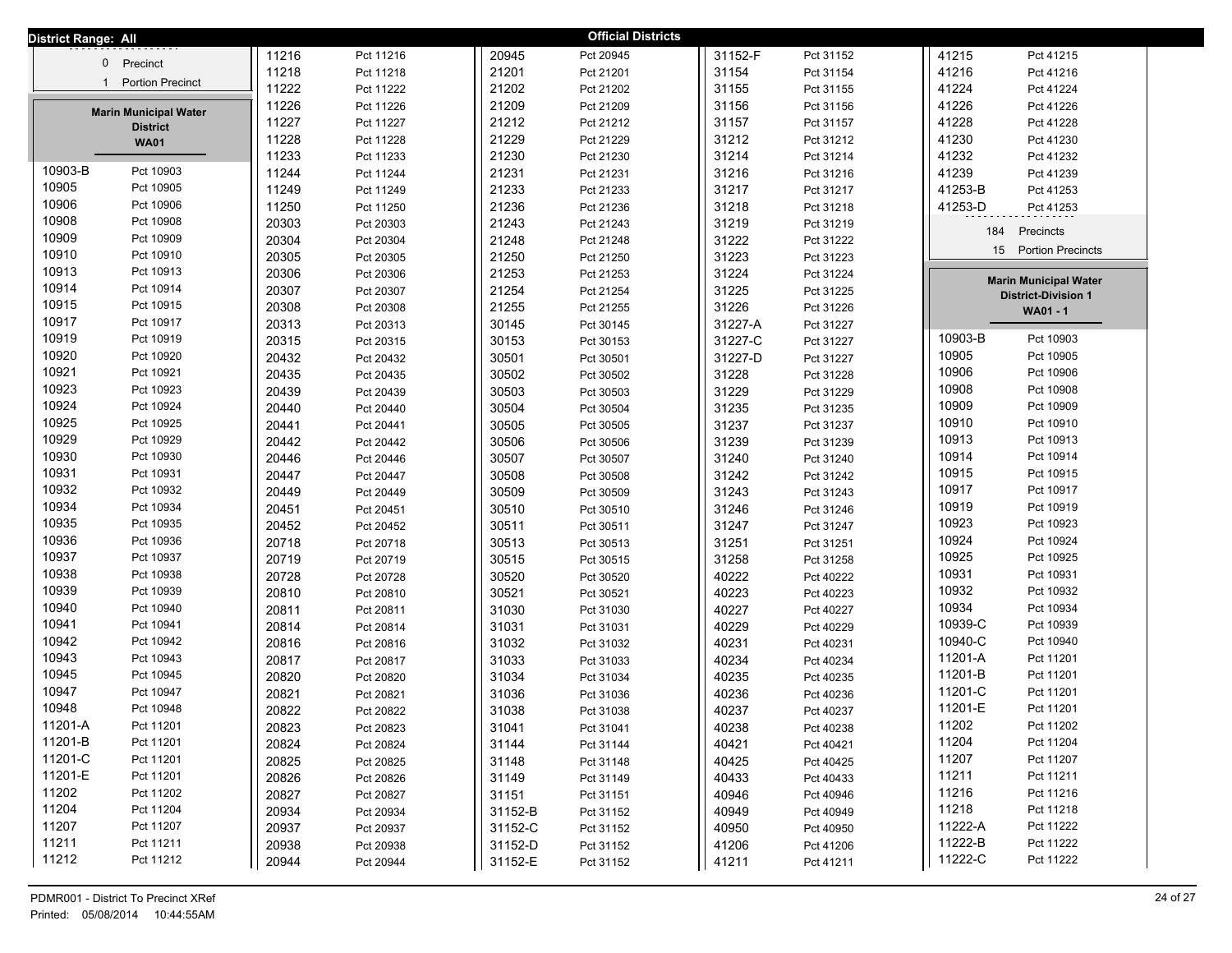| <b>Official Districts</b><br>District Range: All |                                 |                                 |                              |                                   |  |  |  |
|--------------------------------------------------|---------------------------------|---------------------------------|------------------------------|-----------------------------------|--|--|--|
| 11222-E                                          | 20934                           | 21209                           | 31041                        | 31152-B                           |  |  |  |
| Pct 11222                                        | Pct 20934                       | Pct 21209                       | Pct 31041                    | Pct 31152                         |  |  |  |
| 11222-F                                          | 20937                           | 21212-B                         | 31212                        | 31152-C                           |  |  |  |
| Pct 11222                                        | Pct 20937                       | Pct 21212                       | Pct 31212                    | Pct 31152                         |  |  |  |
| 11226-D                                          | 20938                           | 21212-C                         | 31214                        | 31152-D                           |  |  |  |
| Pct 11226                                        | Pct 20938                       | Pct 21212                       | Pct 31214                    | Pct 31152                         |  |  |  |
| 11226-E                                          | 20944                           | 21229                           | 31216                        | 31152-E                           |  |  |  |
| Pct 11226                                        | Pct 20944                       | Pct 21229                       | Pct 31216                    | Pct 31152                         |  |  |  |
| 11226-F                                          | 20945                           | 21230                           | 31217                        | 31152-F                           |  |  |  |
| Pct 11226                                        | Pct 20945                       | Pct 21230                       | Pct 31217                    | Pct 31152                         |  |  |  |
| 11226-G                                          | 21250                           | 21231                           | 31218                        | 31154                             |  |  |  |
| Pct 11226                                        | Pct 21250                       | Pct 21231                       | Pct 31218                    | Pct 31154                         |  |  |  |
| 11227                                            | 40946                           | 21233                           | 31219                        | 31155                             |  |  |  |
| Pct 11227                                        | Pct 40946                       | Pct 21233                       | Pct 31219                    | Pct 31155                         |  |  |  |
| 11228                                            | 40949                           | 21236                           | 31222                        | 31156                             |  |  |  |
| Pct 11228                                        | Pct 40949                       | Pct 21236                       | Pct 31222                    | Pct 31156                         |  |  |  |
| 11233                                            | 40950                           | 21243                           | 31223                        | 31157                             |  |  |  |
| Pct 11233                                        | Pct 40950                       | Pct 21243                       | Pct 31223                    | Pct 31157                         |  |  |  |
| 11250                                            | 26                              | 21248                           | 31224                        | 31235-C                           |  |  |  |
| Pct 11250                                        | Precincts                       | Pct 21248                       | Pct 31224                    | Pct 31235                         |  |  |  |
| 20810                                            |                                 | 21253                           | 31225                        | 31237                             |  |  |  |
| Pct 20810                                        |                                 | Pct 21253                       | Pct 31225                    | Pct 31237                         |  |  |  |
| 20811                                            | 7 Portion Precincts             | 21254                           | 31226                        | 31240                             |  |  |  |
| Pct 20811                                        |                                 | Pct 21254                       | Pct 31226                    | Pct 31240                         |  |  |  |
| 20817-A                                          | <b>Marin Municipal Water</b>    | 41206                           | 31227-A                      | 31242                             |  |  |  |
| Pct 20817                                        |                                 | Pct 41206                       | Pct 31227                    | Pct 31242                         |  |  |  |
| 20821-A                                          | <b>District-Division 3</b>      | 41211                           | 31227-C                      | 31243                             |  |  |  |
| Pct 20821                                        |                                 | Pct 41211                       | Pct 31227                    | Pct 31243                         |  |  |  |
| 21201                                            | <b>WA01 - 3</b>                 | 41215                           | 31227-D                      | 31246                             |  |  |  |
| Pct 21201                                        |                                 | Pct 41215                       | Pct 31227                    | Pct 31246                         |  |  |  |
| 21202                                            |                                 | 41216-C                         | 31228                        | 31247                             |  |  |  |
| Pct 21202                                        |                                 | Pct 41216                       | Pct 31228                    | Pct 31247                         |  |  |  |
| 21212-A                                          | 20303                           | 41216-E                         | 31229                        | 31251                             |  |  |  |
| Pct 21212                                        | Pct 20303                       | Pct 41216                       | Pct 31229                    | Pct 31251                         |  |  |  |
| 21255                                            | 20304                           | 41216-F                         | 31235-A                      | 31258                             |  |  |  |
| Pct 21255                                        | Pct 20304                       | Pct 41216                       | Pct 31235                    | Pct 31258                         |  |  |  |
| 31                                               | 20305                           | 41216-G                         | 31235-B                      | 40222                             |  |  |  |
| Precincts                                        | Pct 20305                       | Pct 41216                       | Pct 31235                    | Pct 40222                         |  |  |  |
|                                                  | 20306                           | 41216-H                         | 31235-D                      | 40223                             |  |  |  |
|                                                  | Pct 20306                       | Pct 41216                       | Pct 31235                    | Pct 40223                         |  |  |  |
| 19                                               | 20307                           | 39                              | 31239                        | 40227                             |  |  |  |
| <b>Portion Precincts</b>                         | Pct 20307                       | Precincts                       | Pct 31239                    | Pct 40227                         |  |  |  |
| <b>Marin Municipal Water</b>                     | 20308<br>Pct 20308              | <b>Portion Precincts</b>        | 41216-A<br>Pct 41216         | 40229<br>Pct 40229                |  |  |  |
| <b>District-Division 2</b>                       | 20313<br>Pct 20313              | 14                              | 41216-B<br>Pct 41216         | 40231<br>Pct 40231                |  |  |  |
| <b>WA01 - 2</b>                                  | 20315<br>Pct 20315              | <b>Marin Municipal Water</b>    | 41216-D<br>Pct 41216         | 40234<br>Pct 40234                |  |  |  |
|                                                  | 20432-A<br>Pct 20432            | <b>District-Division 4</b>      | 41224<br>Pct 41224           | 40235<br>Pct 40235                |  |  |  |
| 10920                                            | 20432-B                         | WA01 - 4                        | 41226                        | 40236                             |  |  |  |
| Pct 10920                                        | Pct 20432                       |                                 | Pct 41226                    | Pct 40236                         |  |  |  |
| 10921                                            | 20432-C                         |                                 | 41228                        | 40237                             |  |  |  |
| Pct 10921                                        | Pct 20432                       |                                 | Pct 41228                    | Pct 40237                         |  |  |  |
| 10929                                            | 20432-D                         | 30501                           | 41230                        | 40238                             |  |  |  |
| Pct 10929                                        | Pct 20432                       | Pct 30501                       | Pct 41230                    | Pct 40238                         |  |  |  |
| 10930                                            | 20432-E                         | 30502                           | 41253-B                      | 40421                             |  |  |  |
| Pct 10930                                        | Pct 20432                       | Pct 30502                       | Pct 41253                    | Pct 40421                         |  |  |  |
| 10935                                            | 20439                           | 30503                           | 41253-D                      | 40425                             |  |  |  |
| Pct 10935                                        | Pct 20439                       | Pct 30503                       | Pct 41253                    | Pct 40425                         |  |  |  |
| 10936                                            | 20442                           | 30504                           | 41                           | 40433                             |  |  |  |
| Pct 10936                                        | Pct 20442                       | Pct 30504                       | Precincts                    | Pct 40433                         |  |  |  |
| 10937                                            | 20446                           | 30505                           | <b>Portion Precincts</b>     | 41232                             |  |  |  |
| Pct 10937                                        | Pct 20446                       | Pct 30505                       | 11                           | Pct 41232                         |  |  |  |
| 10938                                            | 20449                           | 30506                           |                              | 41239                             |  |  |  |
| Pct 10938                                        | Pct 20449                       | Pct 30506                       |                              | Pct 41239                         |  |  |  |
| 10939-A<br>Pct 10939<br>10939-B                  | 20451<br>Pct 20451<br>20452     | 30507<br>Pct 30507<br>30508     | <b>Marin Municipal Water</b> | 37<br>Precincts                   |  |  |  |
| Pct 10939                                        | Pct 20452                       | Pct 30508                       | <b>District-Division 5</b>   | <b>Portion Precincts</b>          |  |  |  |
| 10940-A                                          | 20718                           | 30509                           |                              | 8                                 |  |  |  |
| Pct 10940<br>Pct 10940                           | Pct 20718<br>20719<br>Pct 20719 | Pct 30509<br>30510<br>Pct 30510 | WA01 - 5                     |                                   |  |  |  |
| 10940-B<br>10941<br>Pct 10941                    | 20728<br>Pct 20728              | 30511<br>Pct 30511              | 20432-F<br>Pct 20432         | <b>North Marin Water District</b> |  |  |  |
| 10942                                            | 20814                           | 30513                           | 20432-G                      |                                   |  |  |  |
| Pct 10942                                        | Pct 20814                       | Pct 30513                       | Pct 20432                    |                                   |  |  |  |
| 10943                                            | 20816                           | 30515                           | 20435                        | <b>WA20</b>                       |  |  |  |
| Pct 10943                                        | Pct 20816                       | Pct 30515                       | Pct 20435                    |                                   |  |  |  |
| 10945                                            | 20817-B                         | 30520                           | 20440                        | 40610                             |  |  |  |
| Pct 10945                                        | Pct 20817                       | Pct 30520                       | Pct 20440                    | Pct 40610                         |  |  |  |
| 10947                                            | 20820                           | 30521                           | 20441                        | 40612                             |  |  |  |
| Pct 10947                                        | Pct 20820                       | Pct 30521                       | Pct 20441                    | Pct 40612                         |  |  |  |
| 10948                                            | 20821-B                         | 31030                           | 20447                        | 40613                             |  |  |  |
| Pct 10948                                        | Pct 20821                       | Pct 31030                       | Pct 20447                    | Pct 40613                         |  |  |  |
| 11212                                            | 20822                           | 31031                           | 30145                        | 40614                             |  |  |  |
| Pct 11212                                        | Pct 20822                       | Pct 31031                       | Pct 30145                    | Pct 40614                         |  |  |  |
| 11226-A                                          | 20823                           | 31032                           | 30153                        | 40617                             |  |  |  |
| Pct 11226                                        | Pct 20823                       | Pct 31032                       | Pct 30153                    | Pct 40617                         |  |  |  |
| 11226-B                                          | 20824                           | 31033                           | 31144                        | 40618                             |  |  |  |
| Pct 11226                                        | Pct 20824                       | Pct 31033                       | Pct 31144                    | Pct 40618                         |  |  |  |
| 11226-C                                          | 20825                           | 31034                           | 31148                        | 40619                             |  |  |  |
| Pct 11226                                        | Pct 20825                       | Pct 31034                       | Pct 31148                    | Pct 40619                         |  |  |  |
| 11244                                            | 20826                           | 31036                           | 31149                        | 41201-F                           |  |  |  |
| Pct 11244                                        | Pct 20826                       | Pct 31036                       | Pct 31149                    | Pct 41201                         |  |  |  |
| 11249                                            | 20827                           | 31038                           | 31151                        | 41201-G                           |  |  |  |
| Pct 11249                                        | Pct 20827                       | Pct 31038                       | Pct 31151                    | Pct 41201                         |  |  |  |
|                                                  |                                 |                                 |                              |                                   |  |  |  |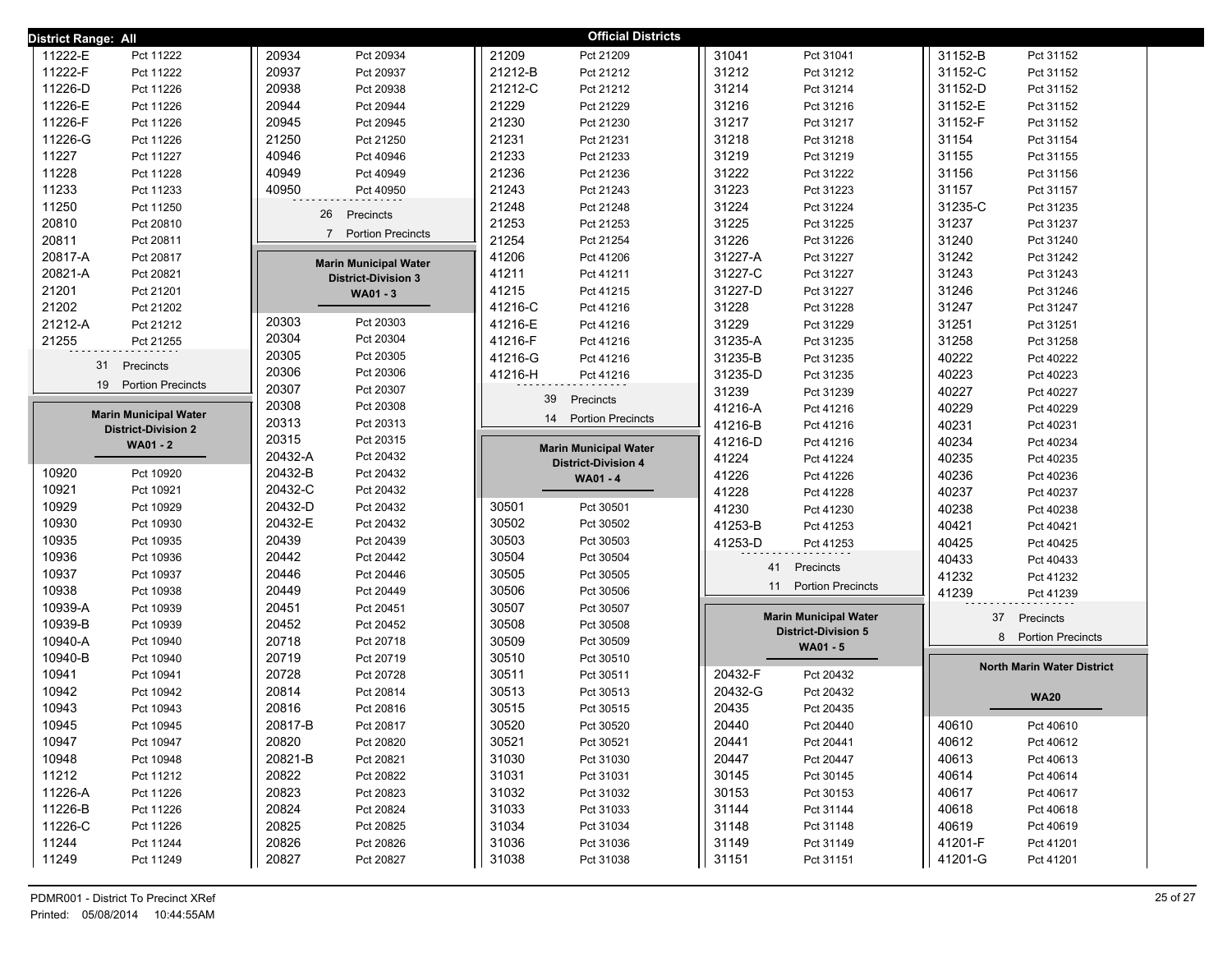| District Range: All |           |                                          | <b>Official Districts</b>     |                                |       |           |
|---------------------|-----------|------------------------------------------|-------------------------------|--------------------------------|-------|-----------|
| 41201-l             | Pct 41201 | 50641<br>Pct 50641                       | 50626<br>Pct 50626            | 11250-A<br>Pct 11250           | 10914 | Pct 10914 |
| 41201-L             | Pct 41201 | 51209<br>Pct 51209                       | 50627<br>Pct 50627            | 11250-C<br>Pct 11250           | 10915 | Pct 10915 |
| 41202-A             | Pct 41202 | 51218<br>Pct 51218                       | 50628<br>Pct 50628            | 21201-A<br>Pct 21201           | 10917 | Pct 10917 |
| 41203-A             | Pct 41203 | 51221<br>Pct 51221                       | 50629<br>Pct 50629            | 21209-A<br>Pct 21209           | 10919 | Pct 10919 |
| 41203-C             | Pct 41203 | 51222<br>Pct 51222                       | 50630<br>Pct 50630            | 21229-B<br>Pct 21229           | 10920 | Pct 10920 |
| 41204-A             | Pct 41204 | 51223<br>Pct 51223                       | 50631<br>Pct 50631            | 21229-D<br>Pct 21229           | 10921 | Pct 10921 |
| 41204-D             | Pct 41204 | 51232<br>Pct 51232                       | 50633<br>Pct 50633            | 21230<br>Pct 21230             | 10923 | Pct 10923 |
| 41204-J             | Pct 41204 | 51234<br>Pct 51234                       | 50635<br>Pct 50635            | 21231-A<br>Pct 21231           | 10924 | Pct 10924 |
| 41205-A             | Pct 41205 | 50<br>Precincts                          | 50636<br>Pct 50636            | 21233-B<br>Pct 21233           | 10925 | Pct 10925 |
| 41205-C             | Pct 41205 |                                          | 50637<br>Pct 50637            | 21236<br>Pct 21236             | 10929 | Pct 10929 |
| 41205-E             | Pct 41205 | 16<br><b>Portion Precincts</b>           | 50638<br>Pct 50638            | 21243<br>Pct 21243             | 10930 | Pct 10930 |
| 41208               | Pct 41208 | <b>North Marin Water</b>                 | 50639<br>Pct 50639            | 21248<br>Pct 21248             | 10931 | Pct 10931 |
| 41210-A             | Pct 41210 | <b>District-Annexation Original</b>      | 50640<br>Pct 50640            | 21250-A<br>Pct 21250           | 10932 | Pct 10932 |
| 41210-B             | Pct 41210 | <b>WA20 - 1</b>                          | 50641<br>Pct 50641            | 31226-C<br>Pct 31226           | 10934 | Pct 10934 |
| 41210-C             | Pct 41210 |                                          | 51209<br>Pct 51209            | 31237-A<br>Pct 31237           | 10935 | Pct 10935 |
| 41251               | Pct 41251 | 40610<br>Pct 40610                       | 51218<br>Pct 51218            | 31237-C<br>Pct 31237           | 10936 | Pct 10936 |
| 50601               | Pct 50601 | 40612<br>Pct 40612                       | 51221<br>Pct 51221            | 31242-A<br>Pct 31242           | 10937 | Pct 10937 |
| 50602               | Pct 50602 | 40613<br>Pct 40613                       | 51222<br>Pct 51222            | 31242-C<br>Pct 31242           | 10938 | Pct 10938 |
| 50603               | Pct 50603 | 40614<br>Pct 40614                       | 51223<br>Pct 51223            | 31243-A<br>Pct 31243           | 10939 | Pct 10939 |
| 50604               | Pct 50604 | 40617<br>Pct 40617                       | 51232<br>Pct 51232            | 31243-C<br>Pct 31243           | 10940 | Pct 10940 |
| 50605               | Pct 50605 | 40618<br>Pct 40618                       | 51234<br>Pct 51234            | 31246-C<br>Pct 31246           | 10941 | Pct 10941 |
| 50606               | Pct 50606 | 40619<br>Pct 40619                       | 49<br>Precincts               | 31246-D<br>Pct 31246           | 10942 | Pct 10942 |
| 50607               | Pct 50607 | 41204-A<br>Pct 41204                     | <b>Portion Precincts</b><br>6 | 31246-E<br>Pct 31246           | 10943 | Pct 10943 |
| 50608               | Pct 50608 | 41204-D<br>Pct 41204                     |                               | 31258-A<br>Pct 31258           | 10945 | Pct 10945 |
| 50610               | Pct 50610 | 41204-J<br>Pct 41204                     | <b>Stinson Beach County</b>   | 41201-B<br>Pct 41201           | 10947 | Pct 10947 |
| 50611               | Pct 50611 | 41208<br>Pct 41208                       | <b>Water District</b>         | 41201-D<br>Pct 41201           | 10948 | Pct 10948 |
| 50612               | Pct 50612 | 41210-A<br>Pct 41210                     | <b>WA50</b>                   | 41201-E<br>Pct 41201           | 11201 | Pct 11201 |
| 50613               | Pct 50613 | 41210-B<br>Pct 41210                     |                               | 41201-F<br>Pct 41201           | 11202 | Pct 11202 |
| 50614               | Pct 50614 | 41210-C<br>Pct 41210                     | 41209-A<br>Pct 41209          | 41203-A<br>Pct 41203           | 11204 | Pct 11204 |
| 50615               | Pct 50615 | 50601<br>Pct 50601                       | 41209-C<br>Pct 41209          | 41208-B<br>Pct 41208           | 11207 | Pct 11207 |
| 50616               | Pct 50616 | 50602<br>Pct 50602                       | 41252-F<br>Pct 41252          | 41208-C<br>Pct 41208           | 11211 | Pct 11211 |
| 50617               | Pct 50617 | 50603<br>Pct 50603                       | 41254-B<br>Pct 41254          | 41239-C<br>Pct 41239           | 11212 | Pct 11212 |
| 50619               | Pct 50619 | 50604<br>Pct 50604<br>50605              | 41254-C<br>Pct 41254          | 41252-A<br>Pct 41252           | 11216 | Pct 11216 |
| 50620               | Pct 50620 | Pct 50605<br>50606                       | $\mathbf 0$<br>Precincts      | 41252-B<br>Pct 41252           | 11218 | Pct 11218 |
| 50624               | Pct 50624 | Pct 50606                                | 5 Portion Precincts           | 41252-C<br>Pct 41252           | 11222 | Pct 11222 |
| 50625               | Pct 50625 | 50607<br>Pct 50607<br>50608<br>Pct 50608 |                               | 5<br>Precincts                 | 11226 | Pct 11226 |
| 50626               | Pct 50626 | 50610<br>Pct 50610                       | <b>Marin County Highway</b>   | <b>Portion Precincts</b><br>40 | 11227 | Pct 11227 |
| 50627               | Pct 50627 | 50611<br>Pct 50611                       | <b>Lighting District</b>      |                                | 11228 | Pct 11228 |
| 50628               | Pct 50628 | 50612<br>Pct 50612                       | <b>LT10</b>                   | <b>Marin/Sonoma Mosquito</b>   | 11233 | Pct 11233 |
| 50629               | Pct 50629 | 50613                                    | 11222-E<br>Pct 11222          | and Vector Control District    | 11244 | Pct 11244 |
| 50630               | Pct 50630 | Pct 50613<br>50614<br>Pct 50614          | 11227<br>Pct 11227            | MSQ10                          | 11249 | Pct 11249 |
| 50631               | Pct 50631 | 50615<br>Pct 50615                       | 11228-A<br>Pct 11228          | 10903<br>Pct 10903             | 11250 | Pct 11250 |
| 50633               | Pct 50633 | 50616<br>Pct 50616                       | 11228-B<br>Pct 11228          | 10905<br>Pct 10905             | 20303 | Pct 20303 |
| 50635               | Pct 50635 | 50617<br>Pct 50617                       | 11228-C<br>Pct 11228          | 10906<br>Pct 10906             | 20304 | Pct 20304 |
| 50636               | Pct 50636 | 50619<br>Pct 50619                       | 11228-E<br>Pct 11228          | 10908<br>Pct 10908             | 20305 | Pct 20305 |
| 50637               | Pct 50637 | 50620<br>Pct 50620                       | 11228-F<br>Pct 11228          | 10909<br>Pct 10909             | 20306 | Pct 20306 |
| 50638               | Pct 50638 | 50624<br>Pct 50624                       | 11228-G<br>Pct 11228          | 10910<br>Pct 10910             | 20307 | Pct 20307 |
| 50639               | Pct 50639 | 50625<br>Pct 50625                       | 11233-D<br>Pct 11233          | 10913<br>Pct 10913             | 20308 | Pct 20308 |
| 50640               | Pct 50640 |                                          | 11233-l<br>Pct 11233          |                                | 20313 | Pct 20313 |